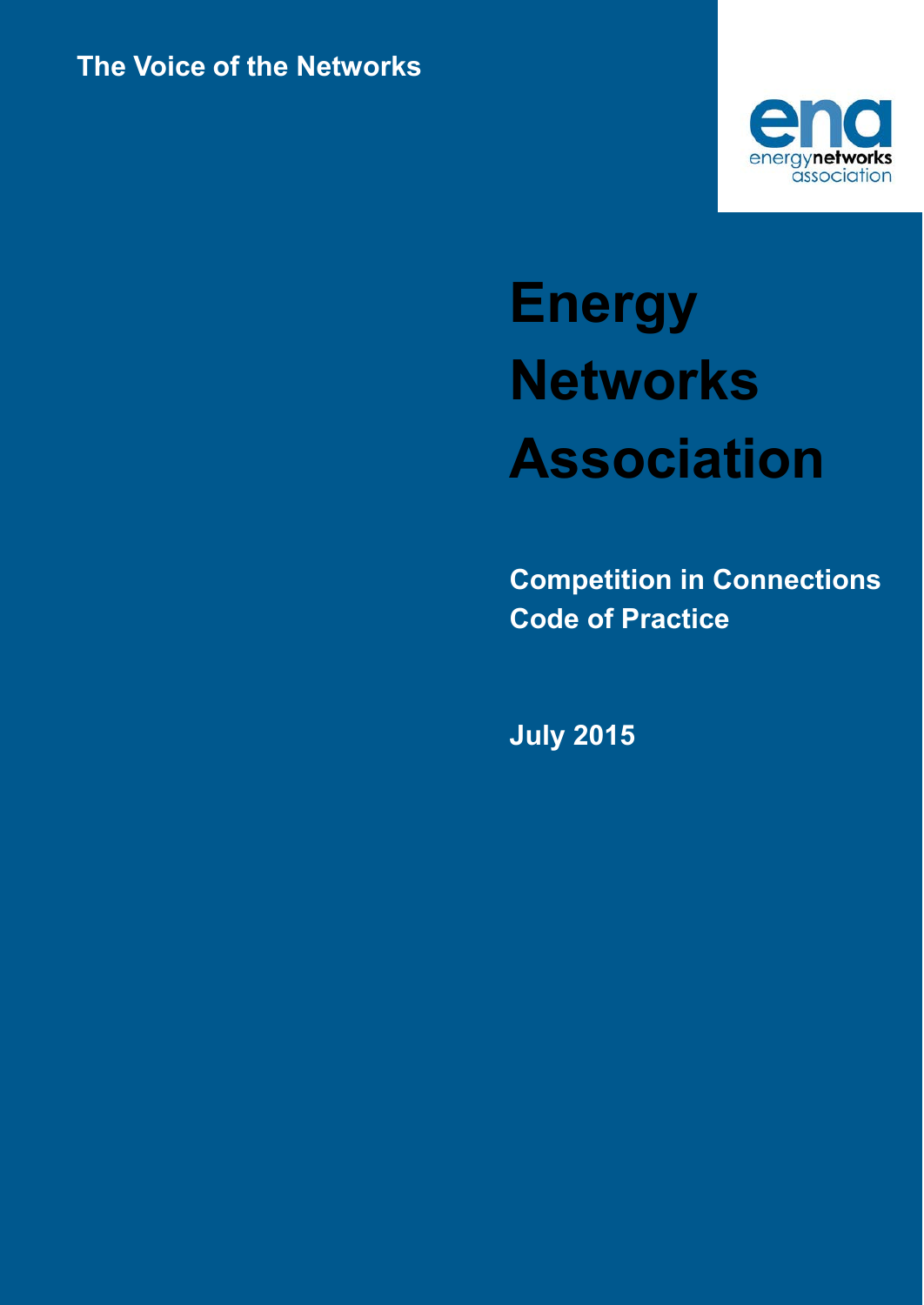## **Competition in Connections Code of Practice**

Produced in accordance with standard condition 52 of the Electricity Distribution Licence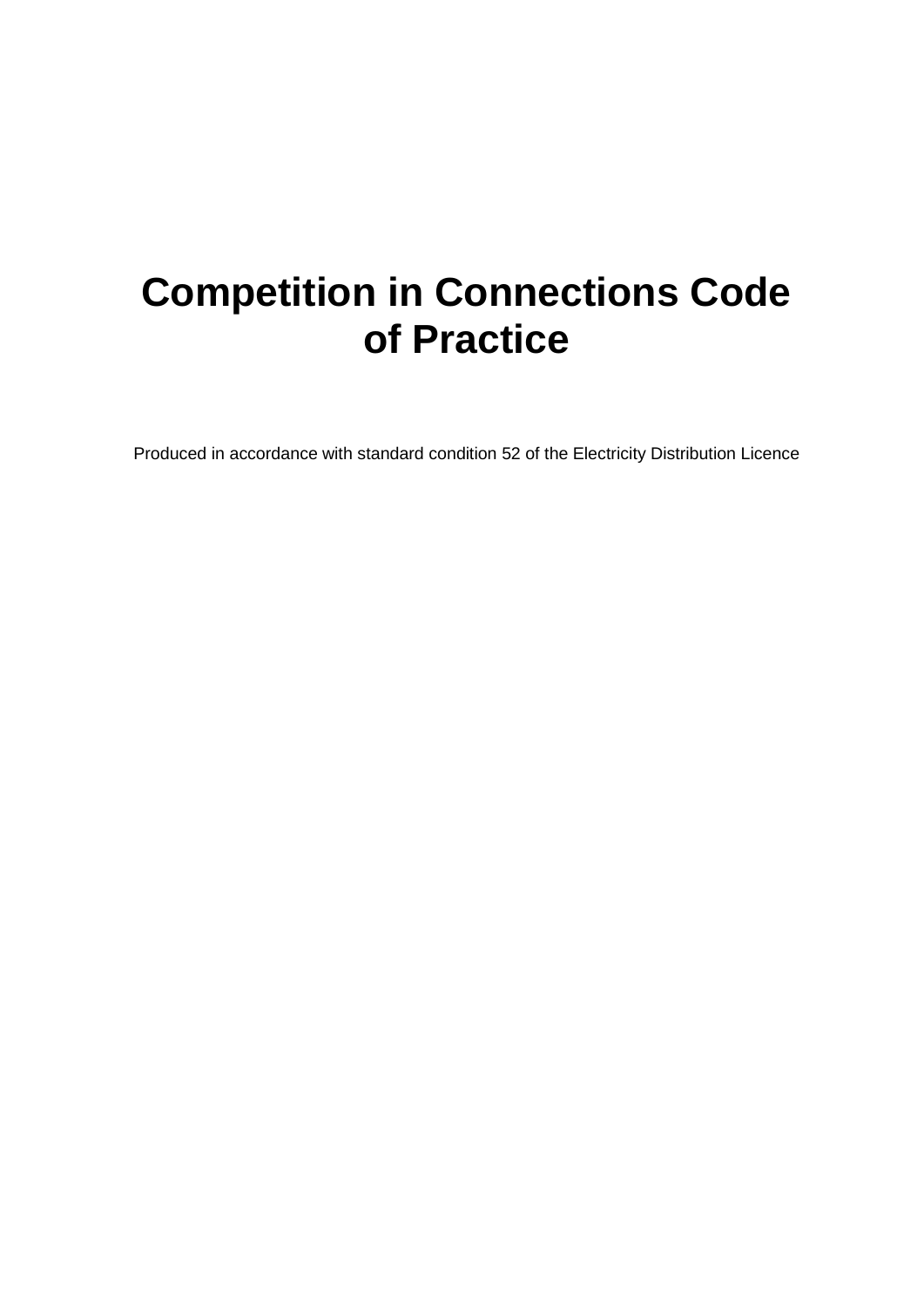#### **Version Control**

Ofgem Resubmission 4.0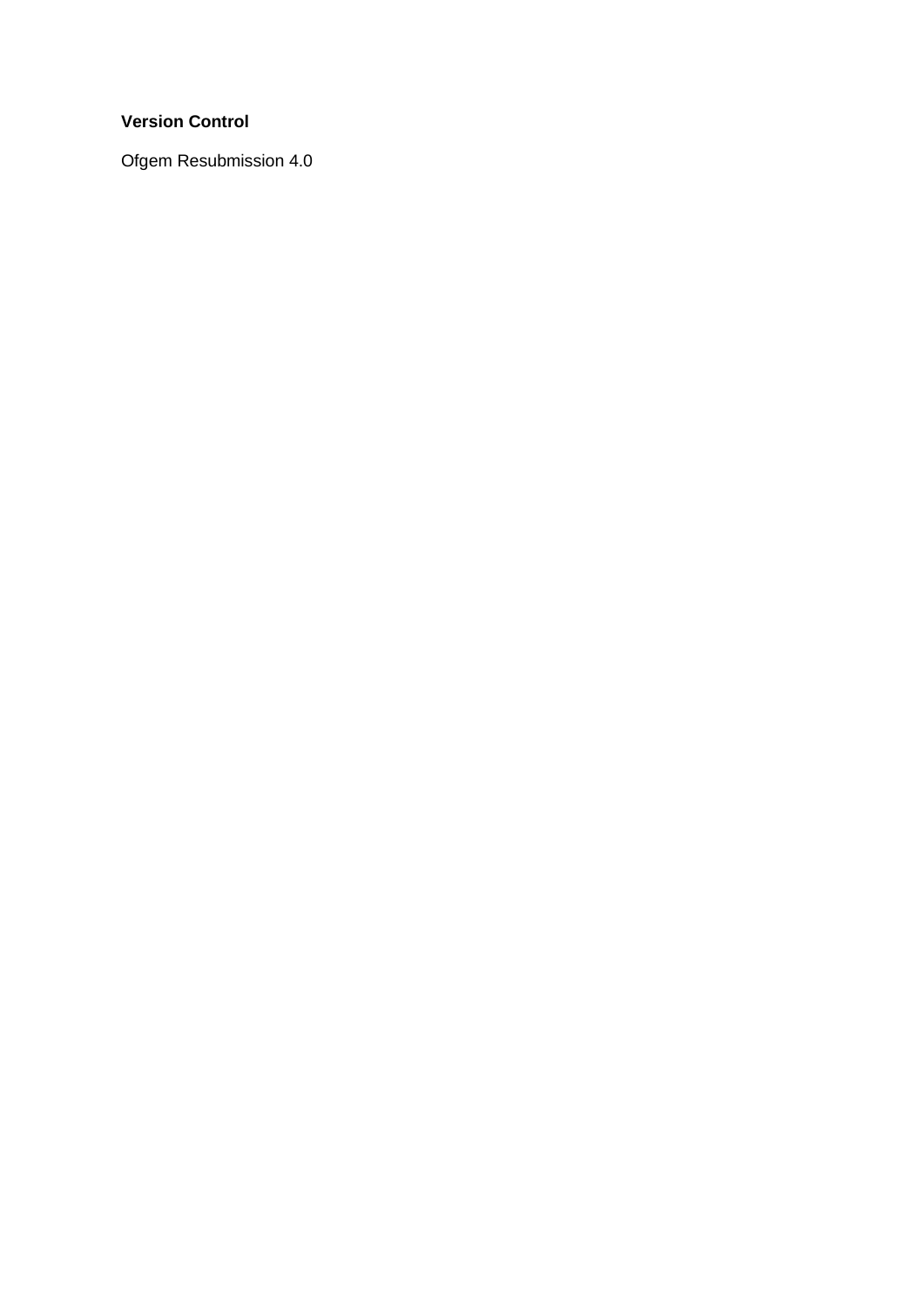

#### **Preface**

The market for the provision of electricity Connections to a DNO's Distribution System has evolved over the last 15 years, from a time where such Connections could only be provided by the DNO, to a market where providers other than the DNO can undertake many of the Connection Works in competition with the DNO.

As part of the Distribution Price Control Review for the period 2010-15 (DPCR5) Ofgem implemented measures to facilitate competition in the provision of Connections. One of these was the creation of a 'competition test' assessment process for nine Relevant Market Segments (RMSs) whereby DNOs could apply to have price regulation lifted if they were able to demonstrate that competition was sufficiently effective to protect the interests of Customers. At the end of the process Ofgem concluded that, across the 14 DNO Distribution Services Areas, effective competition existed in only 42 of the 126 RMSs and that:

- It was more prevalent in the Distribution Services Areas of some DNOs than it was in others; and
- Some RMSs may have better conditions for competition than others.

As a consequence of continued concerns about whether competition in the Connections market was effective, Ofgem commenced a review of that market in 2014. In January 2015 Ofgem published its findings document<sup>1</sup> where, in its executive summary, it stated:

*"Our review has found problems that combine to limit the development of competition. Together, these can make it hard to compete against the DNO on price and the timeliness of connection. These issues also increase the perceived risk and hassle of using an alternative connection provider for customers.* 

*Effective competition should lead to lower prices, better service and more innovation. If competition is not being allowed to develop then customers are losing out.* 

*Many of the issues restricting competition relate to the DNO's role in the connection process. In each region, the DNO is the sole provider of a number of the key inputs needed to make a connection. It provides these to both its own connections business and to its competitors.* 

*Over the last decade, the DNOs have gradually changed their processes and procedures to minimise the impact of their position in the competitive process. Electricity North West Limited and Western Power Distribution have been particularly praised by stakeholders for their recent efforts to improve. However, no DNO has independently put in place enduring arrangements to deal with all the issues. Also, across GB, we have found inconsistencies between DNOs in how they manage the competitive connection process – creating further complexity for competitors."*

In setting out its proposed remedy Ofgem summarised:

*"…we think there is sufficient evidence to show that there are behavioural changes that can be made by the DNOs that could resolve the issues identified without the need for fundamental structural reform."*

Ofgem went on to say:

-

*"We are acting to ensure that there is an enduring focus by all DNOs on adopting, harmonising and maintaining best practice behaviour across all of this market. We* 

<sup>&</sup>lt;sup>1</sup> "The findings of our review of the electricity connections market", Ofgem, 21 January 2015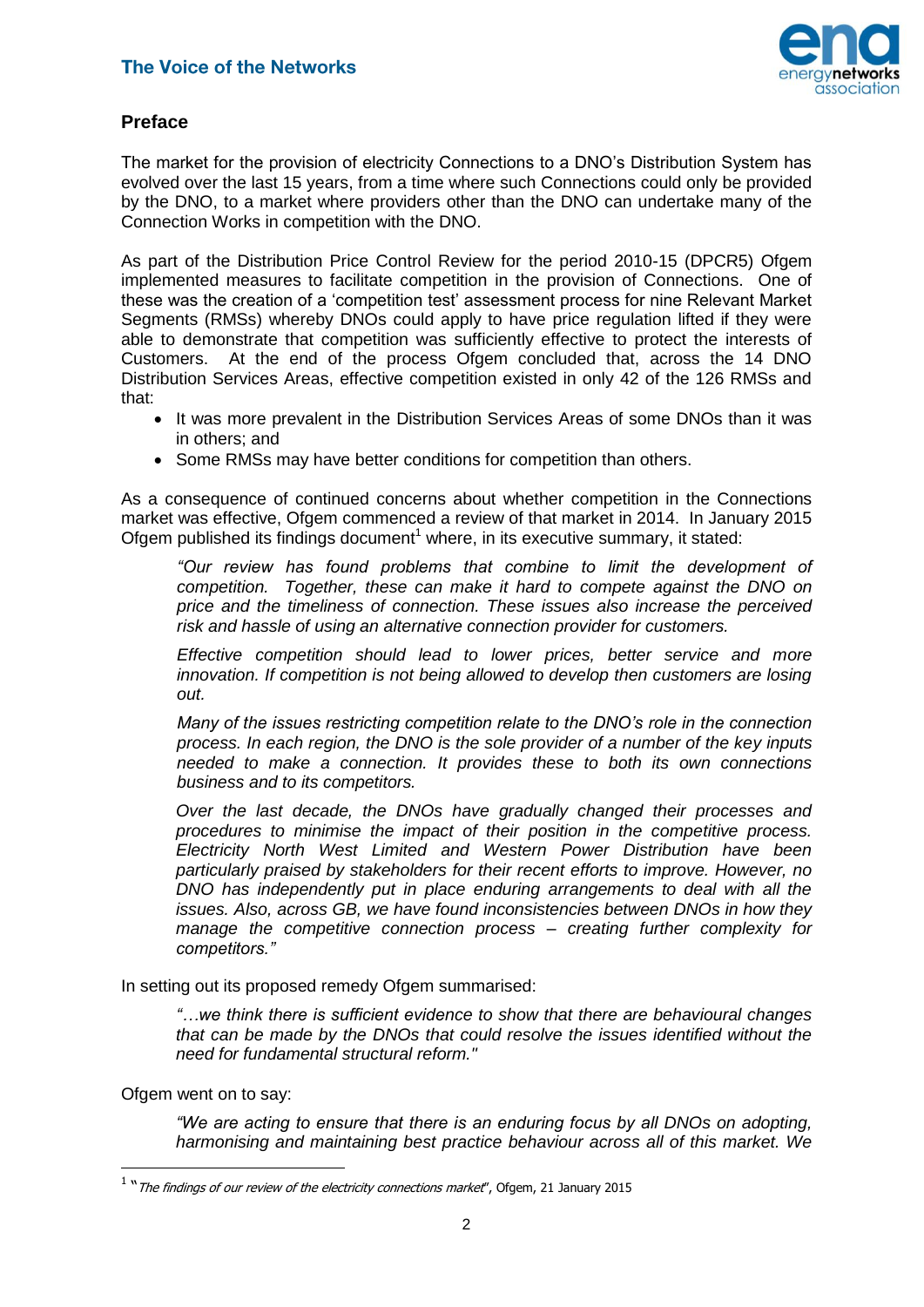

*intend to do this by introducing a new licence condition to require DNOs to reduce the extent to which competitors depend on them for essential services. Where the DNO is required to provide these services, it will need to do so on the same basis to both its competitors and its own connections business. DNOs will collectively need to harmonise their arrangements for competition. This will be achieved by an enforceable code of practice (CoP) with which DNOs will have to comply."*

The main body of Ofgem's consultation went on to set out its views on the requirements for such code of practice and on the structure and content of the licence condition that would underpin it.

On 16 February 2015 the ENA, acting for and on behalf of DNOs, wrote to Ofgem confirming DNOs' intent to work together with the aim of producing a common code of practice.

DNOs are committed to putting arrangements in place that facilitate effective and efficient competition in the market for the provision of Connections. Such arrangements will help improve the quality of service that Customers receive and reduce the cost of Connection. Competition can also encourage innovation in the type of services on offer. A wellfunctioning market for Connections to the distribution network should benefit us all – Connections that are timely and cost-effective help the economy to grow and help to decarbonise the energy we use.

This code of practice sets out the processes and practices that DNOs will follow to facilitate competition in the provision of Connections to DNOs' Distribution Systems by third-party Connection providers. The code of practice is expected to evolve in line with and in response to changes in the Connections market.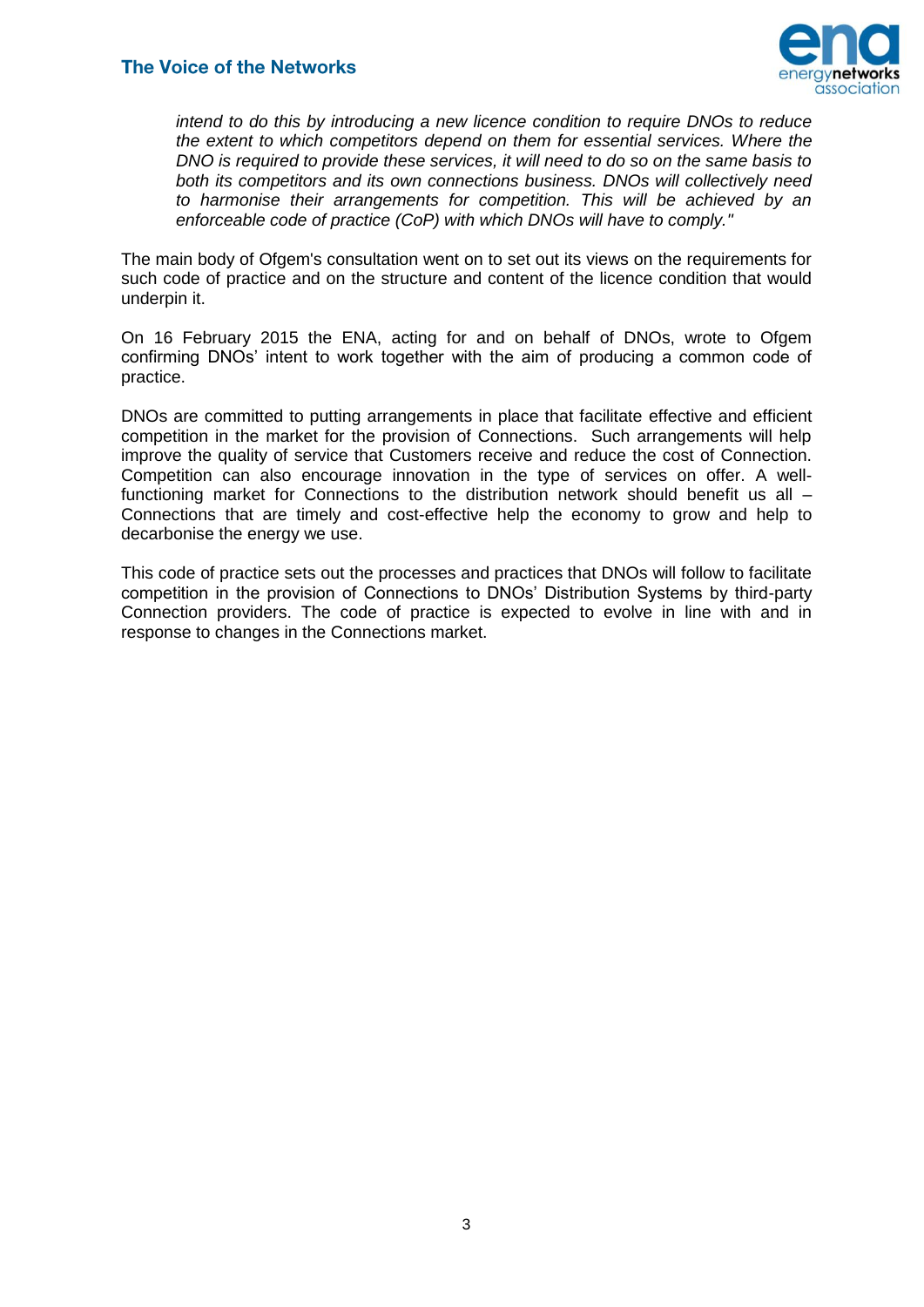

## Contents

<span id="page-5-0"></span>

| Part A | <b>Introduction</b>                               |
|--------|---------------------------------------------------|
|        |                                                   |
|        |                                                   |
|        |                                                   |
| Part B | <b>The Connections Process</b>                    |
|        |                                                   |
|        |                                                   |
|        |                                                   |
|        |                                                   |
|        |                                                   |
|        |                                                   |
| Part C | <b>Accreditation and Inspection of ICPs/IDNOs</b> |
|        |                                                   |
|        |                                                   |
| Part D | <b>Auditing and Inspection</b>                    |
|        |                                                   |
|        |                                                   |
| Part E | The "Legal" Process                               |
|        |                                                   |
|        |                                                   |
|        |                                                   |
| Part F | <b>Govenance Arrangemwents</b>                    |
|        |                                                   |
| Part G | <b>Reporting Requirements</b>                     |
|        |                                                   |
| Part H | <b>Dispute Resolution</b>                         |
| 1      |                                                   |
|        |                                                   |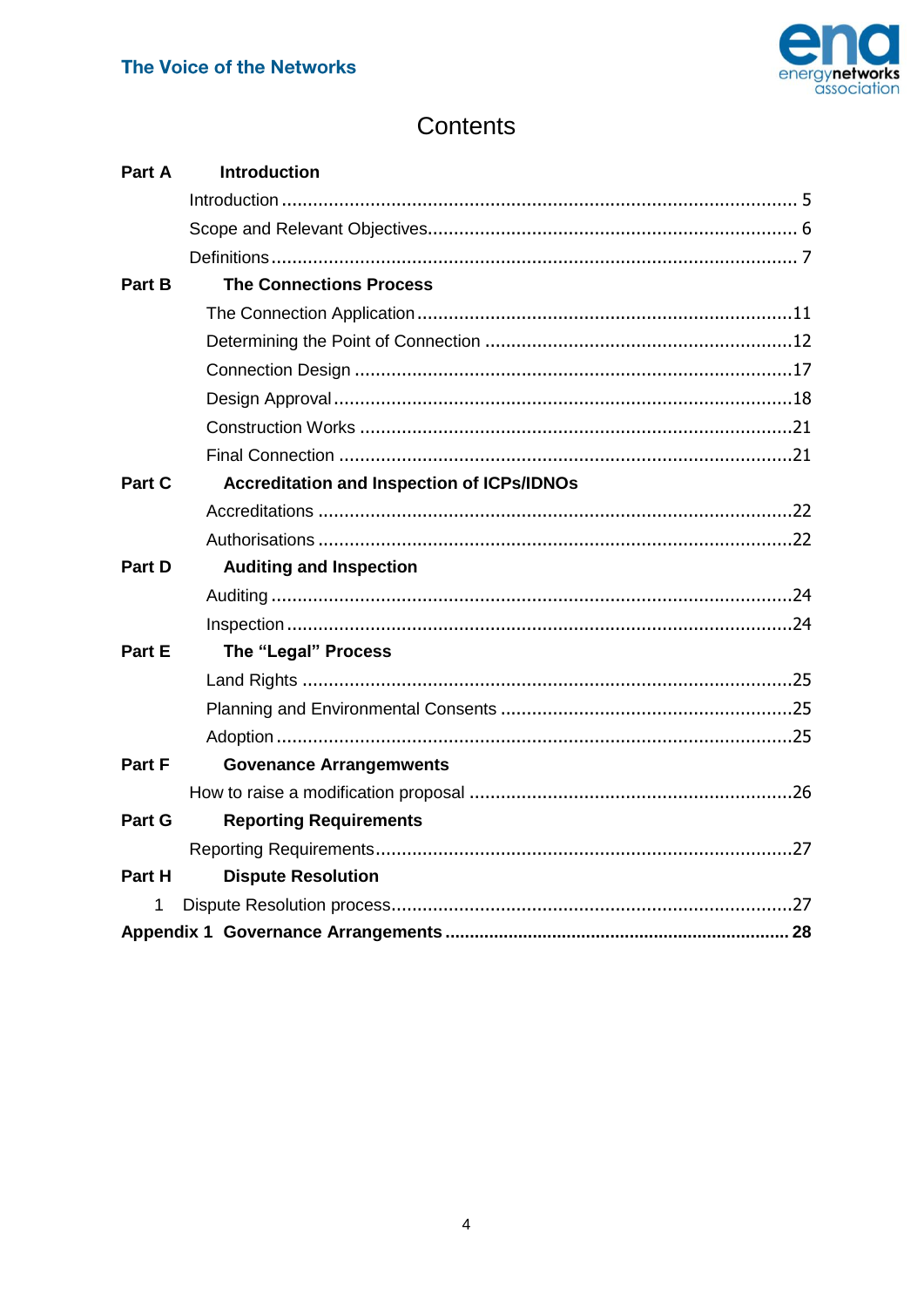

## **Part A**

#### <span id="page-6-0"></span>**1. Introduction**

- 1.1 The goal of this document is to codify the established and developing arrangements between DNOs and ICPs for facilitating the effective operation of competition in the market for the provision of Connections. In doing so it addresses the issues Ofgem has identified in its review of the Connections market. It also seeks to foster the same high standards of performance by all relevant parties in all aspects of their involvement in the competitive Connections market and promote the harmonisation of processes across DNOs to help foster competition.
- 1.2 In seeking Connections to a DNO's Distribution System, Customers can choose to use an ICP to undertake certain elements of the Connection Works that would otherwise be undertaken by the DNO. Such elements of work are described as Contestable Works.
- 1.3 Contestable Works can be carried out by:
	- i) The DNO; or
	- ii) an Independent Connections Provider (ICP) who may undertake Contestable Works on the basis that (following successful completion of the Contestable Works):
		- the Contestable Works are adopted by the DNO to form part of its Distribution System; or
		- some or all of the Contestable Works are operated by an IDNO or by a licence exempt electricity distributor as a separate distribution network which connects to the DNO's Distribution System.
- 1.4 This code of practice is provided and maintained pursuant to standard condition 52 of the Electricity Distribution Licence. The code of practice sets out the processes, practices and arrangements that DNOs will use to facilitate, to the extent reasonably practicable, competition in the market for the provision of Connections.
- 1.5 The code of practice is structured into the following parts:

#### **Part A – Introduction**

1.6 This part incorporates:

- Introduction
- Scope and Objectives
- **Definitions**
- 1.7 It sets out the overarching aims for the code of practice. Any proposed changes to the scope or content of the code of practice will be assessed as to whether implementing the change would enable the code to better meet the set objectives.

#### **Part B - The Connections Process**

- 1.8 This sets out the end-to-end Connections process at a high level. It then describes each process element in more detail. In doing this it sets out:
	- the Input Services that the DNO will make available;
	- the process steps in undertaking the activity;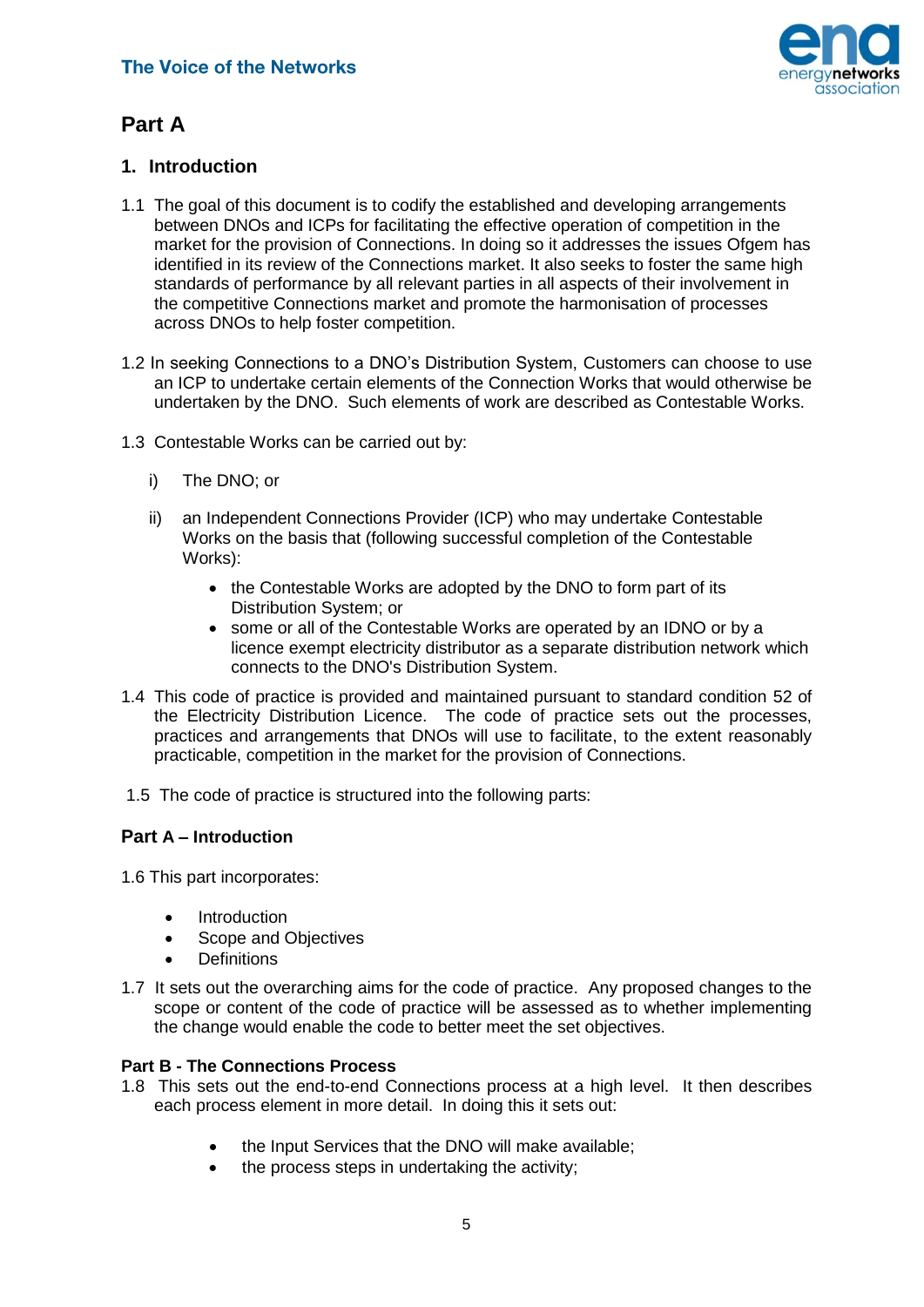

- the information that the party undertaking the Contestable Works will need to provide to, or receive from, the DNO;
- the relevant standards that need to be followed in undertaking the work;
- the relevant accreditations or authorisations applicable to an ICP; and
- any inspection or audit Requirements.

#### **Part C - Accreditations and Authorisations**

1.9 This section will set out the accreditation arrangements for ICPs carrying out Contestable Works and the basis under which Accredited ICPs will be authorised to work on or at the boundary of the DNO's Distribution System.

#### **Part D - Auditing and Inspection**

- 1.10 This section describes the arrangements in place for auditing ICPs undertaking Contestable Works according to whether they are Accredited or not.
- 1.11 Also, the section describes the arrangements for DNOs inspecting Contestable Works.

#### **Part E – The Legal Process**

1.12 This sets out the arrangements for Land Rights and Adoption Agreements.

#### **Part F - The Governance Arrangements**

1.13 This sets out how the governance of this code of practice will be administered.

#### <span id="page-7-0"></span>**2 Scope and Objectives**

#### **2.1 Scope**

- 2.1.1 This code of practice applies to all the activities undertaken by DNOs in facilitating the competitive market<sup>2</sup> for the provision of Connections. It includes, but is not restricted to, the end-to-end processes, practices and requirements that a DNO will use where an ICP seeks to undertake the Contestable Works.
- 2.1.2 Included in the scope are specific areas of the competition in Connections process that have previously been identified by Ofgem as requiring inclusion in the code of practice. These areas relate to:
	- **•** Accreditation
	- Determining Point of Connection
	- Convertible Quotations
	- Design approval
	- Link boxes
	- Inspection

#### **2.2 Out of Scope**

-

- 2.2.1 Areas not included in this code of practice are:
	- where the Customer has accepted a DNO quotation for both the Contestable and Non-Contestable Works;

 $2$  The competitive market extends across the nine Relevant Market Segments defined in the Electricity Distribution Licence.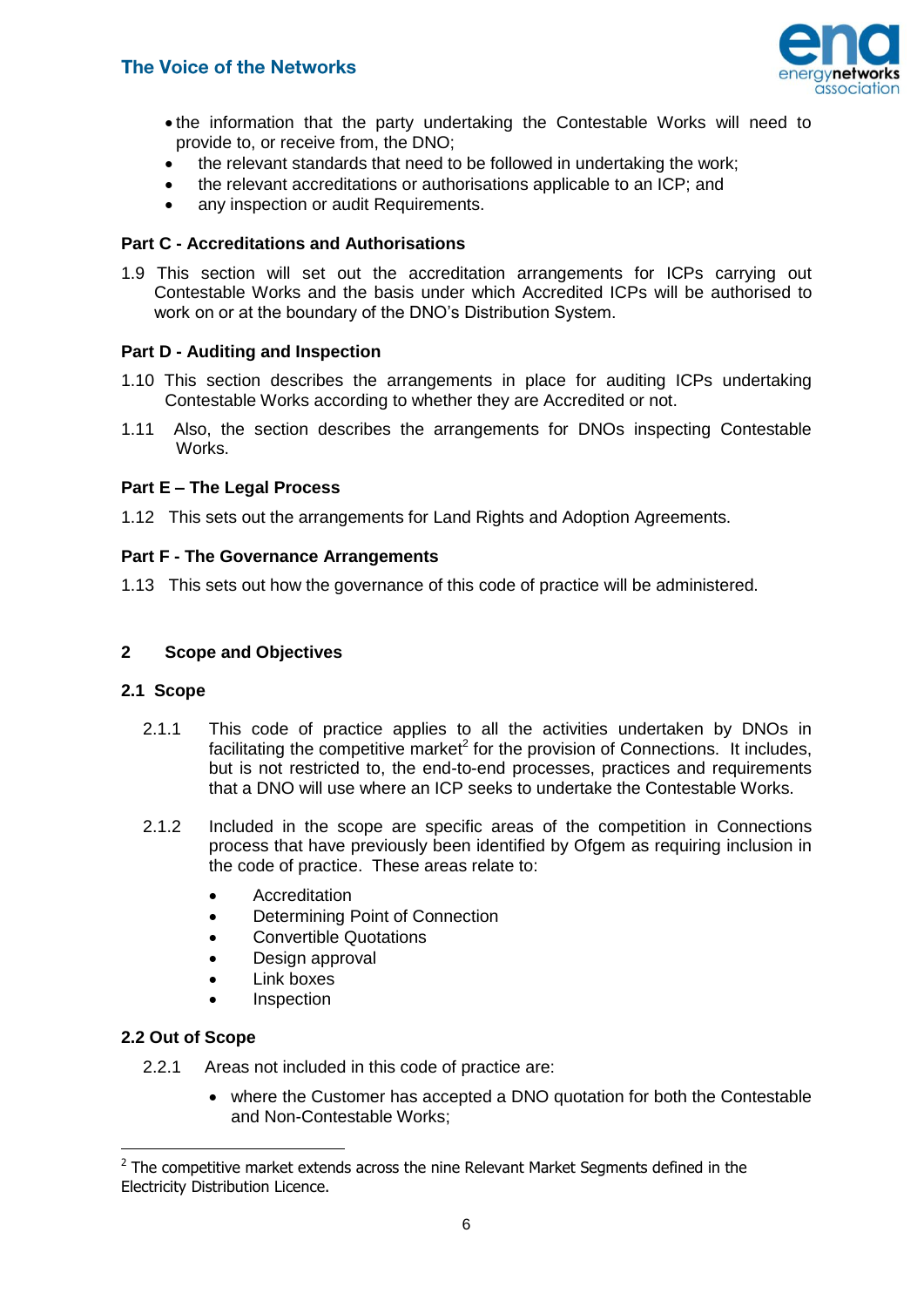

- connection charges these are subject to the Connection Charging Methodology and Statement ;
- a DNO's detailed procedures and forms albeit these will be referenced where appropriate; and
- standards and reference documents that support the Connections process including, but not restricted to, design manuals.
- 2.2.2 However, where information is required to be made available the DNO will publish and publicise the availability of such information.

#### **2.3 Relevant Objectives**

- 2.3.1 The Relevant Objectives of this code of practice are to:
	- a) facilitate competition in the market for new electricity distribution connections through:
		- i) minimising, to the fullest extent reasonably practicable, the number and scope of Input Services which are only available from the DNO;
		- ii) providing Input Services on an equivalent basis to all Connection Parties that operate in the Local Connections Markets;
		- iii) harmonising, to the fullest extent reasonably practicable, the Input Services provided by Distribution Service Providers.
	- b) not distort, prevent or restrict competition in the market for new electricity distribution connections; and
	- c) facilitate compliance with the regulation and any relevant legally binding decisions of the European Commission and/or the Agency for the Co-operation of Energy Regulators.

*n.b.These will need to replicate the final objectives in the licence. The above are taken from Ofgem's draft licence condition emailed to DNOs on 30 June and updated on 6 July by Ofgem. Thesehave been adapted slightly to apply to all DNOs rather than individual licensees.*

#### <span id="page-8-0"></span>**3. Definitions**

| Accredited            | means, in respect of Contestable Works:                                                                                                                                                                                                                                              |
|-----------------------|--------------------------------------------------------------------------------------------------------------------------------------------------------------------------------------------------------------------------------------------------------------------------------------|
|                       | • accredited under NERS; or                                                                                                                                                                                                                                                          |
|                       | accredited by a DNO in relation to its own Distribution                                                                                                                                                                                                                              |
|                       | System, in respect of the relevant activity.                                                                                                                                                                                                                                         |
| Adoption<br>Agreement | Means an agreement for the DNO to adopt the Contestable<br>Work (so that the Contestable Work becomes part of the DNO's<br>Distribution System), subject to the satisfaction of certain<br>conditions.                                                                               |
| Act                   | Means the Electricity Act 1989 (as amended).                                                                                                                                                                                                                                         |
| Connection            | Means a network extension and the assets that will connect the<br>network extension to the DNO's Electricity Distribution System<br>at the Point of Connection. For unmetered activities, transfers<br>and disconnections will be treated as within the scope of this<br>definition. |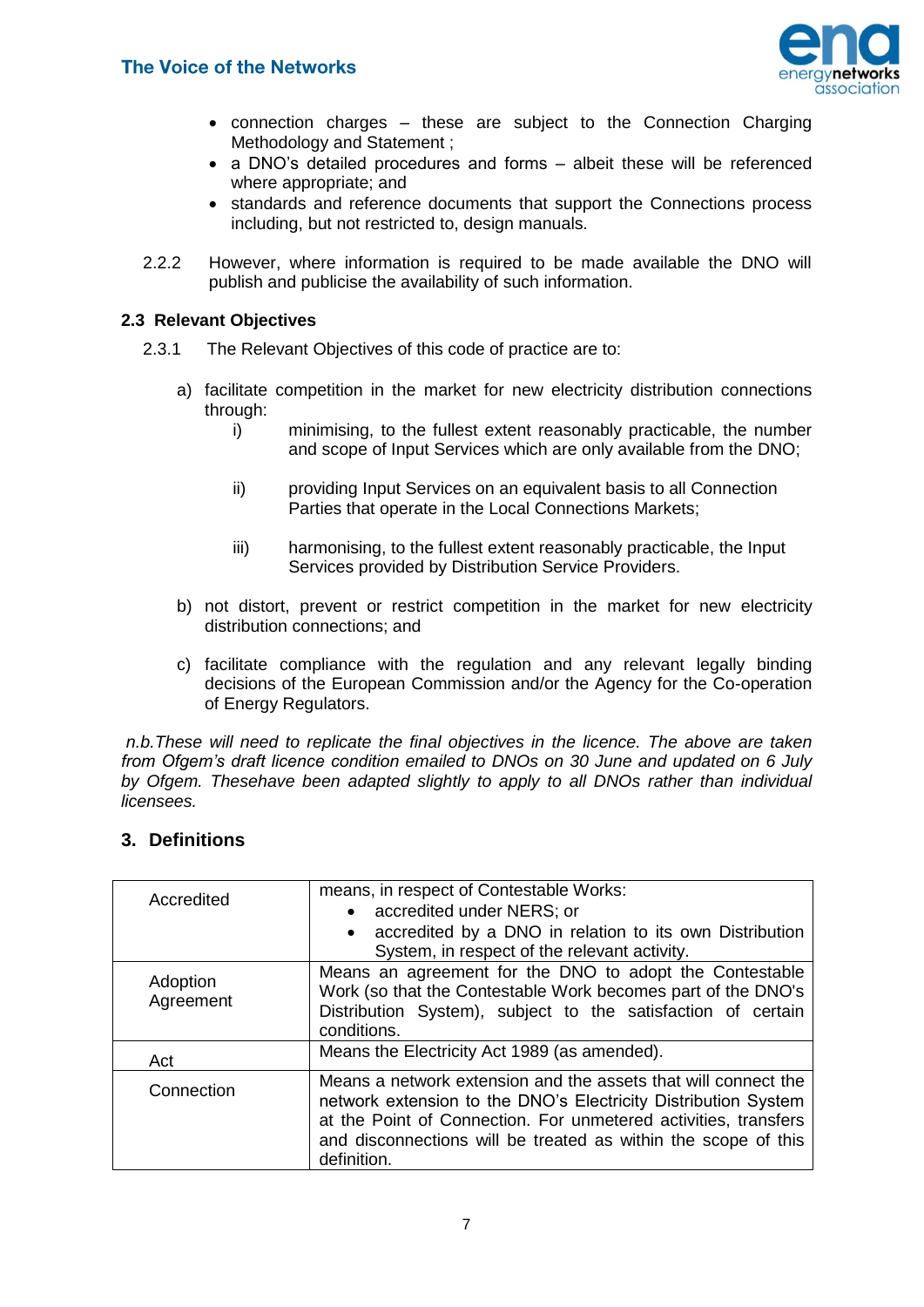

| Connections<br><b>Activities</b>                              | means any and all of such activities that comprise or are<br>associated with the provision, modification, or retention of a<br>Relevant Connection to the licensee's Distribution System as<br>are able, in accordance with the licensee's Connection<br>Charging Statement, to be undertaken by persons other than<br>the licensee, where those activities are fully funded by the<br>owner or occupier of the premises in respect of which the<br>activities are required. |
|---------------------------------------------------------------|------------------------------------------------------------------------------------------------------------------------------------------------------------------------------------------------------------------------------------------------------------------------------------------------------------------------------------------------------------------------------------------------------------------------------------------------------------------------------|
| Connection<br>Charging<br>Methodology and<br><b>Statement</b> | Means the methodology and the statement that a DNO is<br>required to have in place under its Electricity Distribution<br>Licence that sets out the methodology and basis that DNOs use<br>to set their connections charges. Any changes to this are<br>governed by Ofgem.                                                                                                                                                                                                    |
| <b>Connection Works</b>                                       | Means the works that are required to be undertaken to provide<br>a Connection and includes determination of the Point of<br>Connection.                                                                                                                                                                                                                                                                                                                                      |
| <b>Contestable Works</b>                                      | Means Connection Works that are identified by a DNO in its<br>Connection Charging Methodology as able to be carried out by<br>an Independent Connections Provider (and 'Contestable' will be<br>interpreted accordingly).                                                                                                                                                                                                                                                    |
| Convertible<br>Quotation                                      | means a Connection offer that separately identifies the charges<br>for Non-Contestable Works and Contestable Works and can be<br>accepted by:<br>the recipient in its entirety; or<br>the recipient, or the recipient's duly appointed agent<br>acting on his behalf, in relation only to that part of the<br>quotation relating to the charges for Non-Contestable<br>Works.                                                                                                |
| Customer                                                      | Means the person requesting a Connection.                                                                                                                                                                                                                                                                                                                                                                                                                                    |
| <b>Distribution</b><br>Network Operator<br>(DNO)              | Means an Electricity Distributor that is a Distribution Services<br>Provider, in relation to that part of its Distribution System that is<br>within its Distribution Services Area.                                                                                                                                                                                                                                                                                          |
| <b>Distribution</b><br>Services Area                          | Means, in relation to an Electricity Distributor, the area (if any)<br>specified as such under its Electricity Distribution Licence.                                                                                                                                                                                                                                                                                                                                         |
| <b>Distribution</b><br><b>Services Provider</b>               | Means any Electricity Distributor in whose Electricity Distribution<br>Licence the requirements of Section B of the standard<br>conditions of that licence have effect (whether whole or in part).                                                                                                                                                                                                                                                                           |
| <b>Distribution System</b>                                    | Means the system consisting (wholly or mainly) of electric lines<br>owned or operated by an Electricity Distributor that is used for<br>the distribution of electricity.                                                                                                                                                                                                                                                                                                     |
| <b>DNO</b>                                                    | See Distribution Network Operator.                                                                                                                                                                                                                                                                                                                                                                                                                                           |
| Electricity<br><b>Distribution Licence</b>                    | Means an electricity distribution licence granted or treated as<br>granted under section $6(1)(c)$ of the Act.                                                                                                                                                                                                                                                                                                                                                               |
| Electricity<br><b>Distributor</b>                             | Means any person who is authorised by an Electricity<br>Distribution Licence to distribute electricity.                                                                                                                                                                                                                                                                                                                                                                      |
| <b>Financial Year</b>                                         | Means the financial year adopted by the Code of Practice for<br>Connections from time to time and established, at the date of<br>this Agreement, as 1 April to 31 March.                                                                                                                                                                                                                                                                                                     |
| <b>ICP</b>                                                    | See Independent Connections Provider.                                                                                                                                                                                                                                                                                                                                                                                                                                        |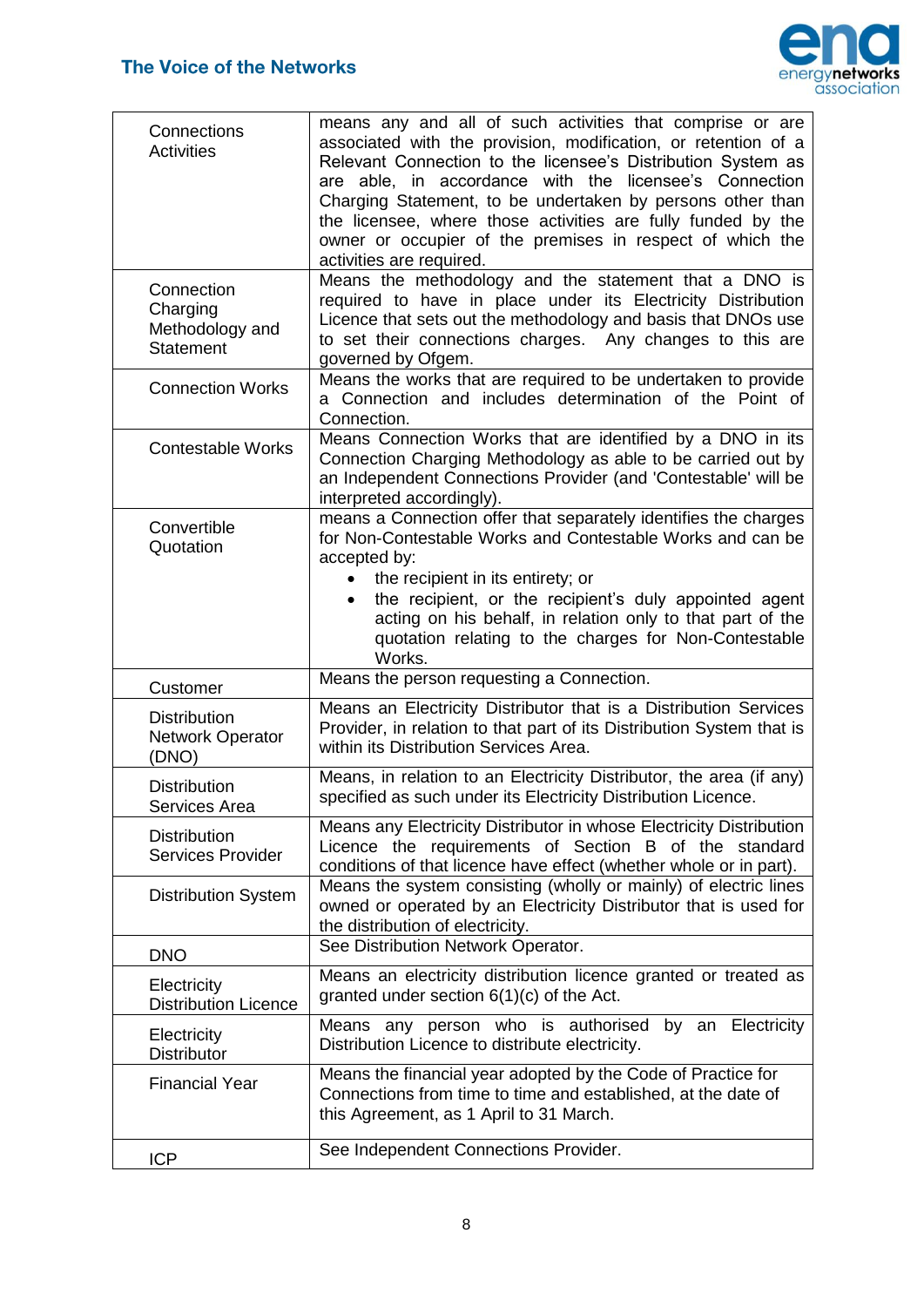

| <b>IDNO</b>                                                      | See Independent Distribution Network Operator.                                                                                                                                                                                                                             |
|------------------------------------------------------------------|----------------------------------------------------------------------------------------------------------------------------------------------------------------------------------------------------------------------------------------------------------------------------|
| Independent<br>Connections<br>Provider (ICP)                     | Means a person other than the DNO who is appropriately<br>Accredited to undertake Contestable Works in relation to the<br>provision of a Connection to the DNO's Distribution System.                                                                                      |
| Independent<br><b>Distribution</b><br>Network Operator<br>(IDNO) | Means an Electricity Distributor that is not a Distribution<br>Services Provider (or, if it is, is operating in relation to that part<br>of its Distribution System that is outside its Distribution Services<br>Area).                                                    |
| <b>Input Services</b>                                            | Means any essential input required to enable another party to<br>connect to the licensee's Distribution System. These currently<br>include, but are not limited to, the inputs needed to:                                                                                  |
|                                                                  | accredit and authorise individuals or organisations to<br>carry out specified activities;<br>determine the point of connection;<br>$\bullet$<br>inspect and audit assets that the DNO will adopt;<br>create MPANs; and<br>approve connection designs.                      |
|                                                                  | For the avoidance of doubt, it does not include undertaking<br>Contestable Work as defined in the Common Connection<br>Charging Methodology, but does include the essential inputs<br>needed to allow another party to undertake Contestable Work.                         |
| <b>Local Connections</b><br>Market                               | means the market for the procurement and provision of<br>Connection Activities within the DNO's Distribution Services<br>Area.                                                                                                                                             |
| <b>Land Rights</b>                                               | Means freehold land ownership, leasehold land ownership,<br>easements, servitudes and wayleaves (wayleaves being special<br>electricity rights governed by the Electricity Act).                                                                                           |
| <b>Model Distribution</b><br><b>Safety Rules</b>                 | Means a set of generic rules produced and approved by the<br>Safety, Health and Environment Committee of the Energy<br>Networks Association that electricity companies may use as the<br>foundation of their safety management system for operations on<br>their networks. |
| <b>MPAN</b>                                                      | Means a meter point administration number by which an<br>industry settlement meter at a connection to the DNO's<br>Distribution System is to be identified.                                                                                                                |
| <b>National Electricity</b><br>Registration<br>Scheme (NERS)     | Means the scheme operated on behalf of the DNOs under<br>which ICPs may be assessed, audited, surveyed, etc. leading to<br>the issue and maintenance of accreditation for the carrying out<br>of Contestable Works.                                                        |
| Non-Contestable<br><b>Works</b>                                  | Means Connection Works that are identified by a DNO in its<br>Connection Charging Methodology and Statement that may only<br>be carried out by the DNO (and 'Non-Contestable' will be<br>interpreted accordingly).                                                         |
| Ofgem                                                            | Means the Office of Gas and Electricity Markets (the electricity<br>and gas regulator for Great Britain).                                                                                                                                                                  |
| <b>Point of Connection</b>                                       | Means, for each proposed Connection, the point (or points) of<br>physical connection between the extended network and the<br>DNO's existing Distribution System.                                                                                                           |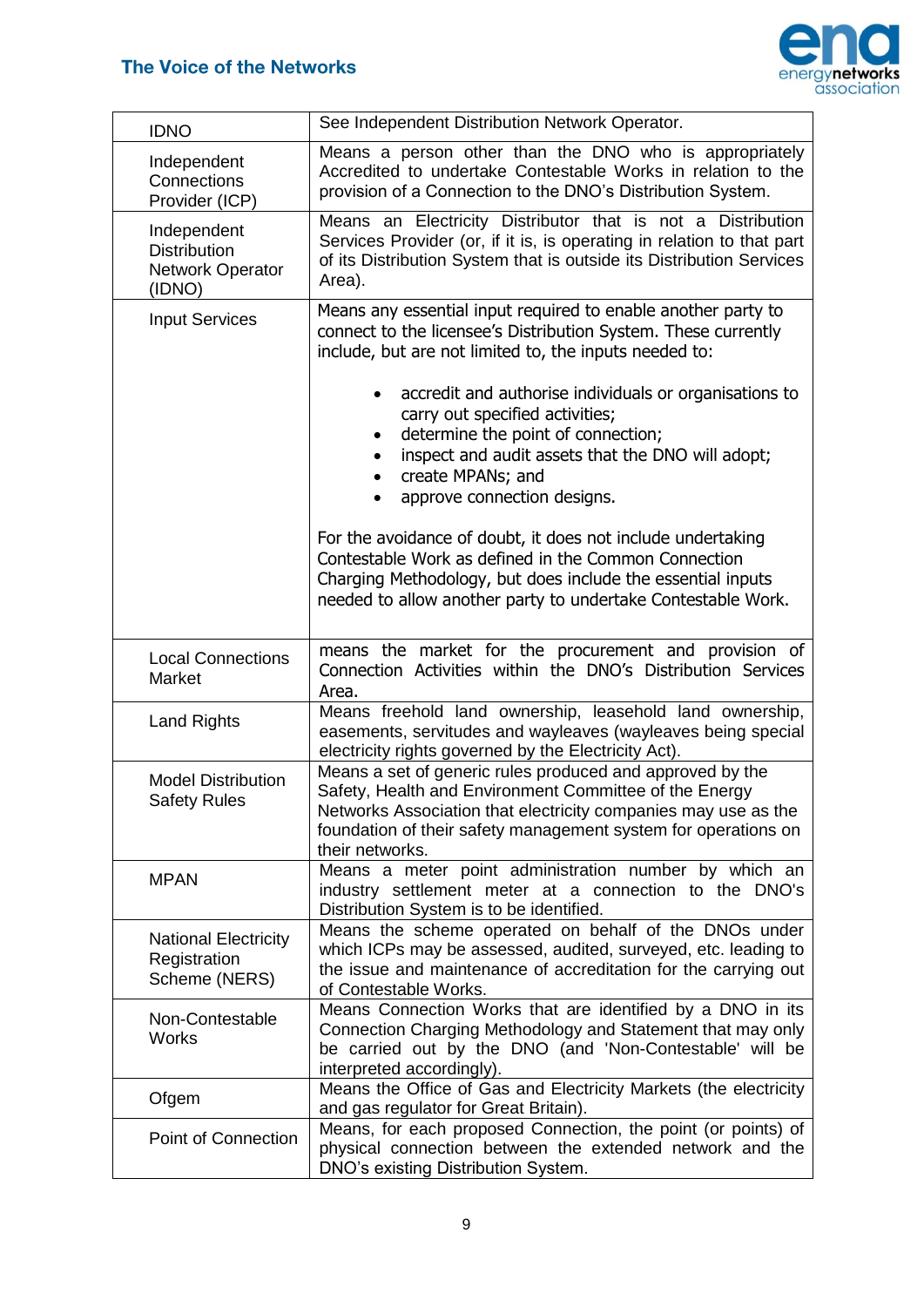

| <b>Relevant Market</b><br>Segment       | Means any of the Relevant Market Segments that are described<br>in, or determined in accordance with, Appendix 1 of CRC 2K of<br>the Electricity Distribution Licence. |
|-----------------------------------------|------------------------------------------------------------------------------------------------------------------------------------------------------------------------|
| Relevant<br><b>Objectives</b>           | Means the objectives set out in section 2.3                                                                                                                            |
| Safety<br>Management<br>Scheme          | Means the processes and procedures put in place to minimise<br>safety risk and comply with health and safety legislation.                                              |
| <b>Standard Design</b><br><b>Matrix</b> | Means a matrix or set of rules provided by the DNO to allow<br>Connections that meet the criteria set out in them without further<br>network analysis.                 |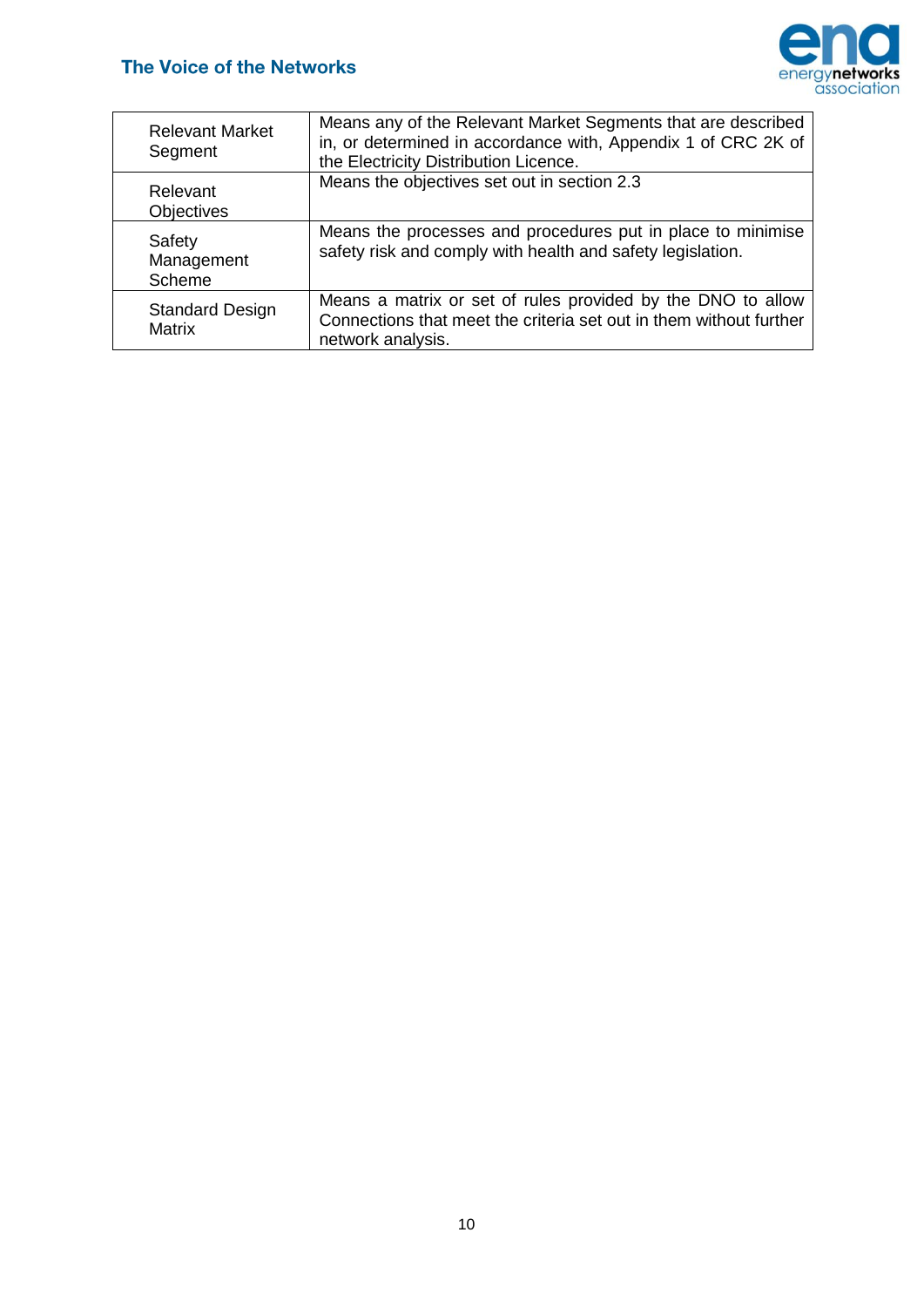

## <span id="page-12-0"></span>**Part B**

#### **4. The Connections' Process**

4.1 The process for making a Connection to the DNO's Distribution System comprises a number of component steps, each component comprising its own sub-process. In addition to each of the process components there are a number of supporting or Input Services that the DNO needs to provide in order to facilitate Independent Connection Providers (ICPs) undertaking Contestable Work. Figure 1 shows a high-level summary of the end-to-end process and indicates the Input Services that the DNO is likely to be required to provide either on a Contestable or on a Non-Contestable basis.



<span id="page-12-1"></span>**Figure 1. High Level Competition in Connections Process**

- 4.2 The following sub-sections describe the main components of the end-to-end process in more detail. As well as setting out the procedural steps, they describe:
	- the Input Services that only the DNO can provide;
	- the activities that an ICP can undertake as Contestable Work;
	- Contestable Work that an DNO may provide for an ICP;
	- information exchanges between the DNO and the ICP;
	- the Accreditations required by an DNO or an ICP to undertake Contestable Work; and
	- inspection and audit regimes that apply to Contestable Works.

#### **4.3 The Connection Application**

- 4.3.1 The Connections process starts when a request for a Connection to a DNO's Distribution System is made. In making such request, there are a number of different options available. For example, the Customer can choose the DNO or an ICP to carry out some or all of the activities in providing the Connection.
- 4.3.2On receiving a Connection request, the DNO will provide the Customer with a detailed explanation of the competitive Connections market and ICPs that may be available in their Distribution Services Area.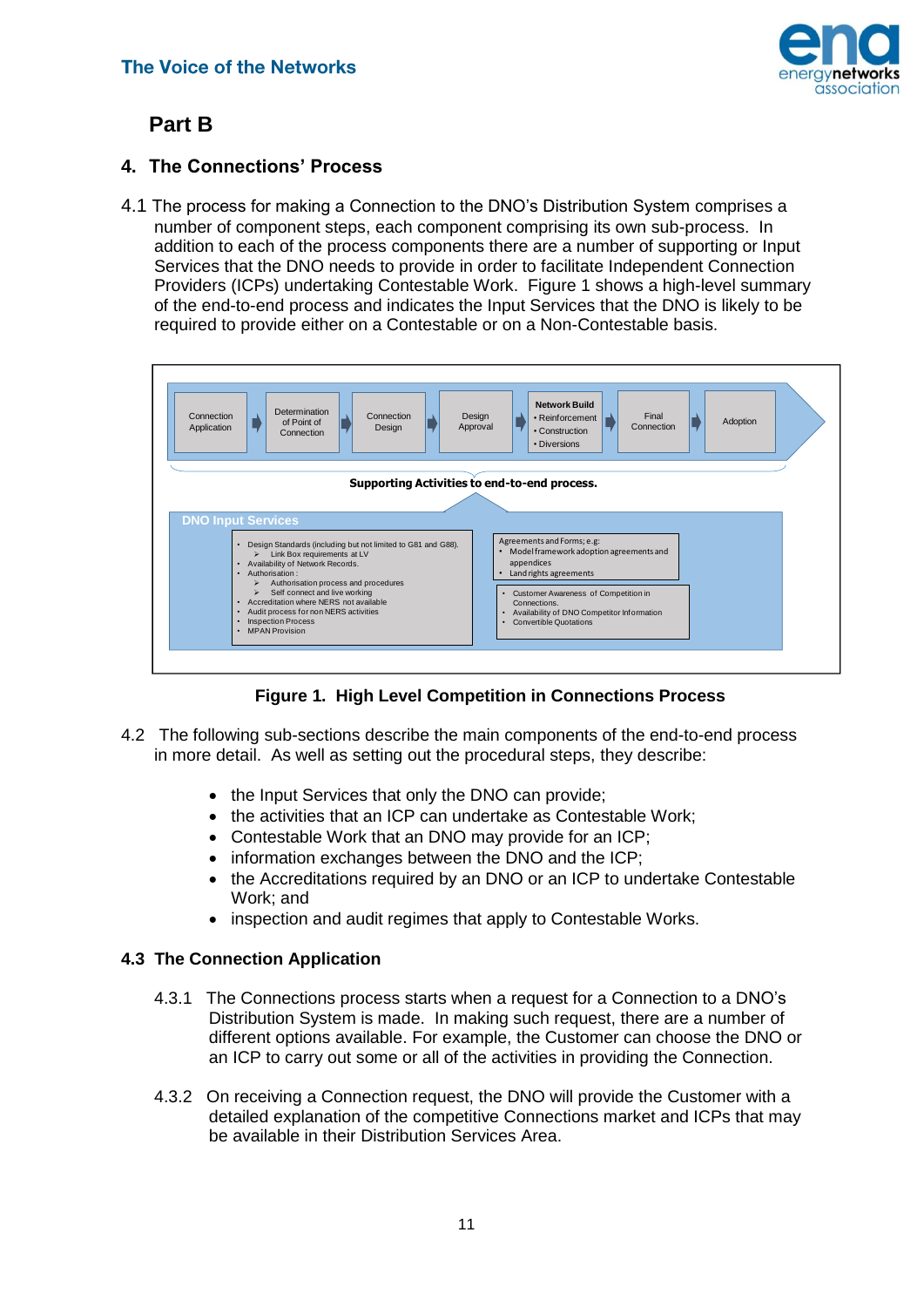

- 4.3.3 In addition, each DNO will ensure that its website contains consistent and clear information for Connection Customers that enables them to access the competitive Connections' market.
- 4.3.4 Where the Customer makes a request to the DNO for a Connection in a Relevant Market Segment, the DNO shall provide the Customer with a Convertible Quotation. The Customer can either accept the Convertible Quotation or provide the Point of Connection to an ICP in order to obtain a competitive quote for the Contestable Works. The Customer can then choose whether it wants the DNO or an ICP to carry out all or some of the Contestable Work.
- 4.3.5 As part of producing a Convertible Quotation the DNO will determine:
	- the Point of Connection to its Distribution System;
	- whether any reinforcement of the existing Distribution System is required;
	- whether part of the Distribution System needs to be diverted;
	- the Convertible Quotation the DNO issues shall contain details of:
		- the charges for the Non-Contestable Works;<br>• the charges for Contestable Works;
		- the charges for Contestable Works;
		- the work and costs of providing the new Connection; and
		- **the options the Customer has for accepting the quotation or** progressing with an ICP.
- 4.3.6The charges for the Non-Contestable Works in a Convertible Quotation shall be comparable irrespective of whether an ICP or the DNO undertakes the Contestable Works.
- 4.3.7 Once the Customer has appointed an ICP and confirmed the ICP's status as the Customer's agent, the DNO will deal with the ICP as if it was the Customer.
- 4.3.8 Where the Customer engages an ICP before the Customer has made any application to a DNO for a Connection, the ICP shall be entitled to either specify the Point of Connection (subject to section 4.4 below) or to apply directly to the DNO for a Point of Conenction.

#### <span id="page-13-0"></span>**4.4 Determining the Point of Connection**

4.4.1 Figure 2 below sets out the key process interactions between an ICP and the DNO in determining the Point of Connection.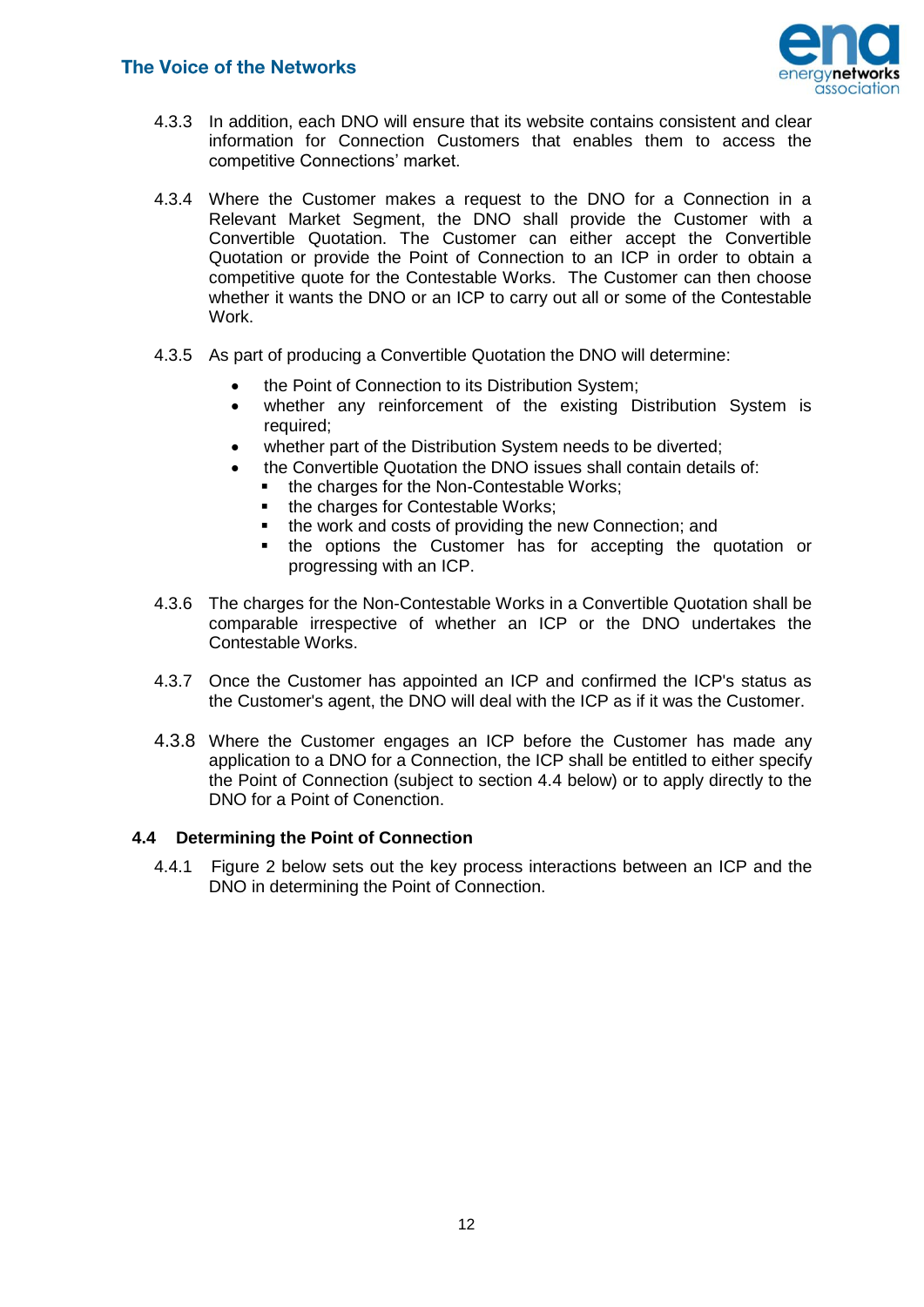



#### **Figure 2. Key Process Interactions between ICP and DNO in determining the Point of Connection**

#### **4.5 Determining whether ICP can undertake assessment of POC**

- 4.5.1 In the majority of circumstances, determining the Point of Connection will be an activity where Accredited ICPs can either:
	- request the DNO to determine the Point of Connection; or
	- elect to determine the Point of Connection themselves.
- 4.5.2 The DNO will publish circumstances, and the reasons why, where an Accredited ICP cannot undertake the assessment of the Point of Connection. The ICP will be unable to determine the Point of Connection because the DNO:
	- has not made sufficient information available; and/or
	- has stated that only it can undertake the assessment.
- 4.5.3 Circumstances where Accredited ICPs can elect to determine the Point of Connection to the DNO's Distribution System are likely to be where:
	- the load to be connected can be assessed by the ICP;
	- the DNO is able to make available all of the information required to make the assessment;
	- the ICP holds the appropriate accreditation; and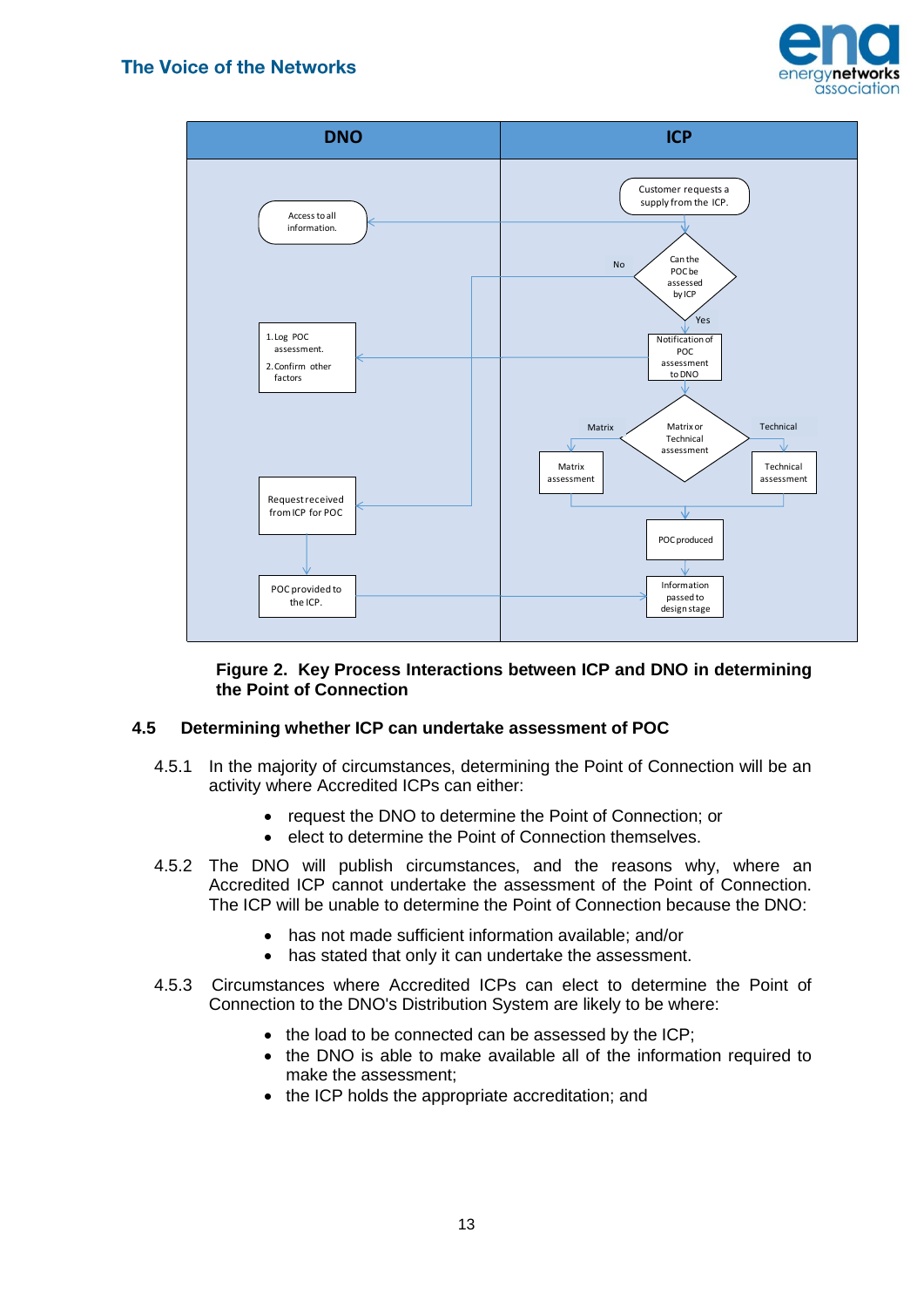

- there are no interactive projects that would affect the ability to assess the Point of Connection.
- 4.5.4 Where the Accredited ICP elects to determine the Point of Connection it shall submit a notice (a Point of Connection notice) to register it with the DNO. This notice will be taken as the project's Connection application date if the project becomes interactive. Details of DNO interactivity processes can be found in the Connection Charging Methodology and Statement. Point of Connection notices are not required for unmetered connections.
- 4.5.5 Where the ICP requests that the DNO undertakes the assessment of the Point of Connection, the DNO will do so in accordance with the standards prescribed by its Electricity Distribution Licence and any applicable regulations.

#### **4.6 DNO Input Services where the ICP determines the POC**

- 4.6.1 The DNO will make available access to such information as the ICP is reasonably likely to require in order to assess the Point of Connection. This information will be available on an equivalent basis as it is to the DNO, normally on a 24/7 basis. The information will enable ICPs to either:
	- i) self-select a Point of Connection in combination with the Standard Design Matrix (see section 4.9 below); or
	- ii) carry out assessment and design of the Point of Connection using the DNO's standards and process utilizing the technical competency of the ICP's design team (see sections 4.10, 4.12 and 4.15 below).
- 4.6.2 Such information may include, where appropriate:
	- geographical network records showing the location, size and type of assets;
	- load information for the Distribution System, including guidance on the rules to be applied when allocating demand diversity of new and existing Customers to circuits; and/or
	- relevant design standards and documents (e.g. the Energy Network Association's engineering recommendation G81).

#### **4.7 DNO Input Services where the DNO determines the POC**

- 4.7.1 Where the ICP requires the DNO to determine the Point of Connection, the ICP shall submit to the DNO a request, using a standard application form, providing details of the Connection. This will include:
	- contact details;
	- the location of the Connection works:
	- the nature and size of the electrical load/generation that is to be connected at the Point of Connection; and
	- the date by which the Connection is required.
- 4.7.2 The DNO will undertake the assessment of the Point of Connection and provide the information to the ICP in accordance with the relevant service standards set out in the Electricity Distribution Licence or the Electricity Act.

#### **4.8 Point of Connection Accreditation**

4.8.1 ICPs accredited under the NERS are deemed competent to determine the Point of Connection.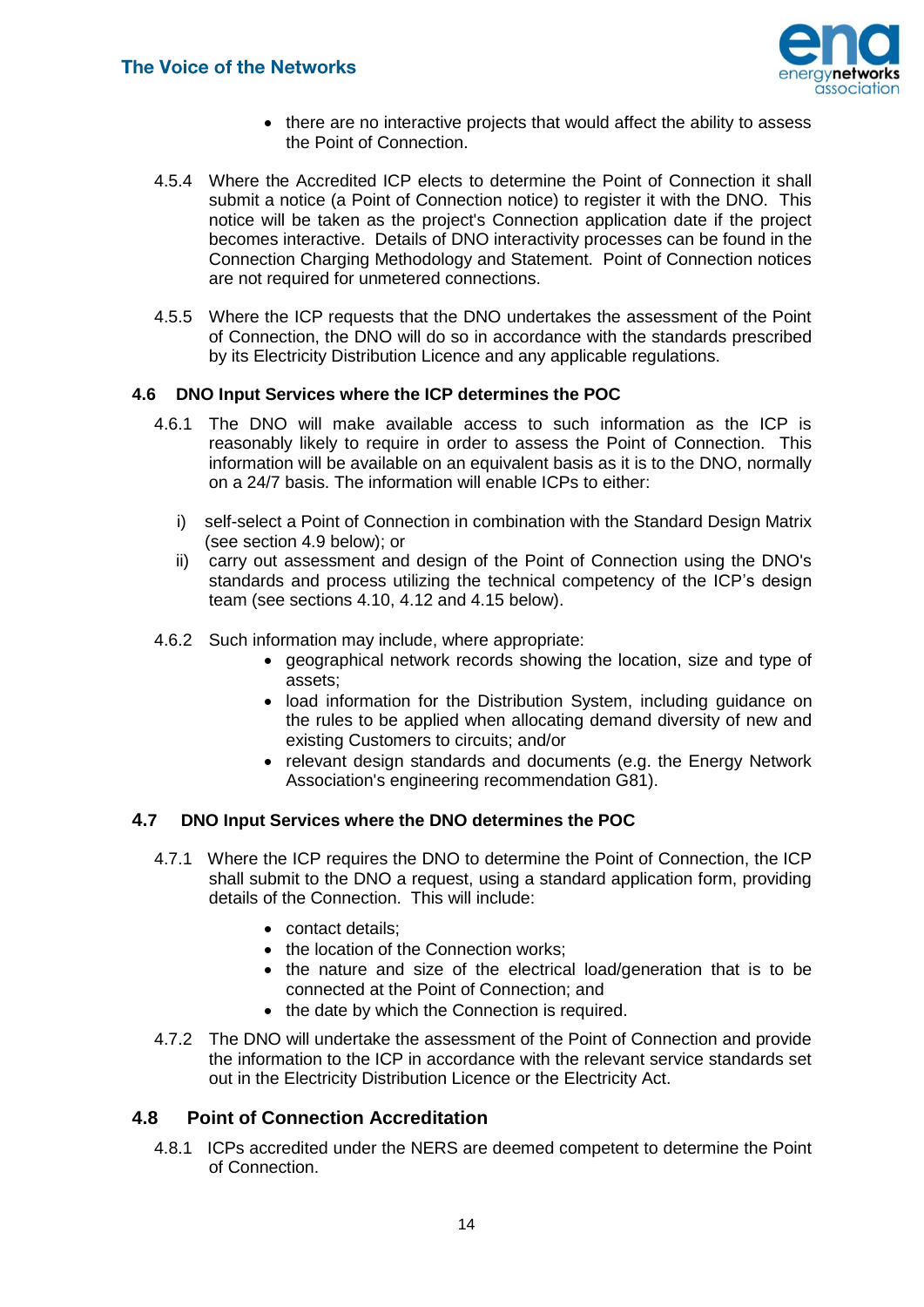

4.8.2 Each DNO will, at least annually, assess the areas where accreditation is not available and ensure that the NERS service provider is aware of these omissions from the overall NERS scheme. Once these have been identified the DNOs will work with NERS to put in place the appropriate scope changes or additions to increase areas of accreditation where practicable.

#### **4.9 POC assessment Using Standard Design Matrix**

4.9.1 Some Point of Connection designs can be determined using a Standard Design Matrix. To facilitate this, the DNO shall publish an up-to-date Standard Design Matrix for use by the ICP. Figure 3 below sets out the key process steps in using the Standard Design Matrix.



#### **Figure 3. Key process steps in using Standard Design Matrix**

- 4.9.2 To allow the ICP to use the Standard Design Matrix the DNO will provide the following;
	- the process to be applied when using the Standard Design Matrix;
	- a Standard Design Matrix that will assist in assessing the capacity that can be connected to an existing network;
	- capacity data to be used within the Standard Design Matrix; and
	- geographical network data to allow the ICP to check where the Point of Connection is to be located on the DNO's Distribution System.
- 4.9.3 Where the ICP has assessed the Point of Connection that complies with the DNO's Standard Design Matrix the ICP shall use that Point of Connection to complete the site design. If capacity issues arise once the Connection is made,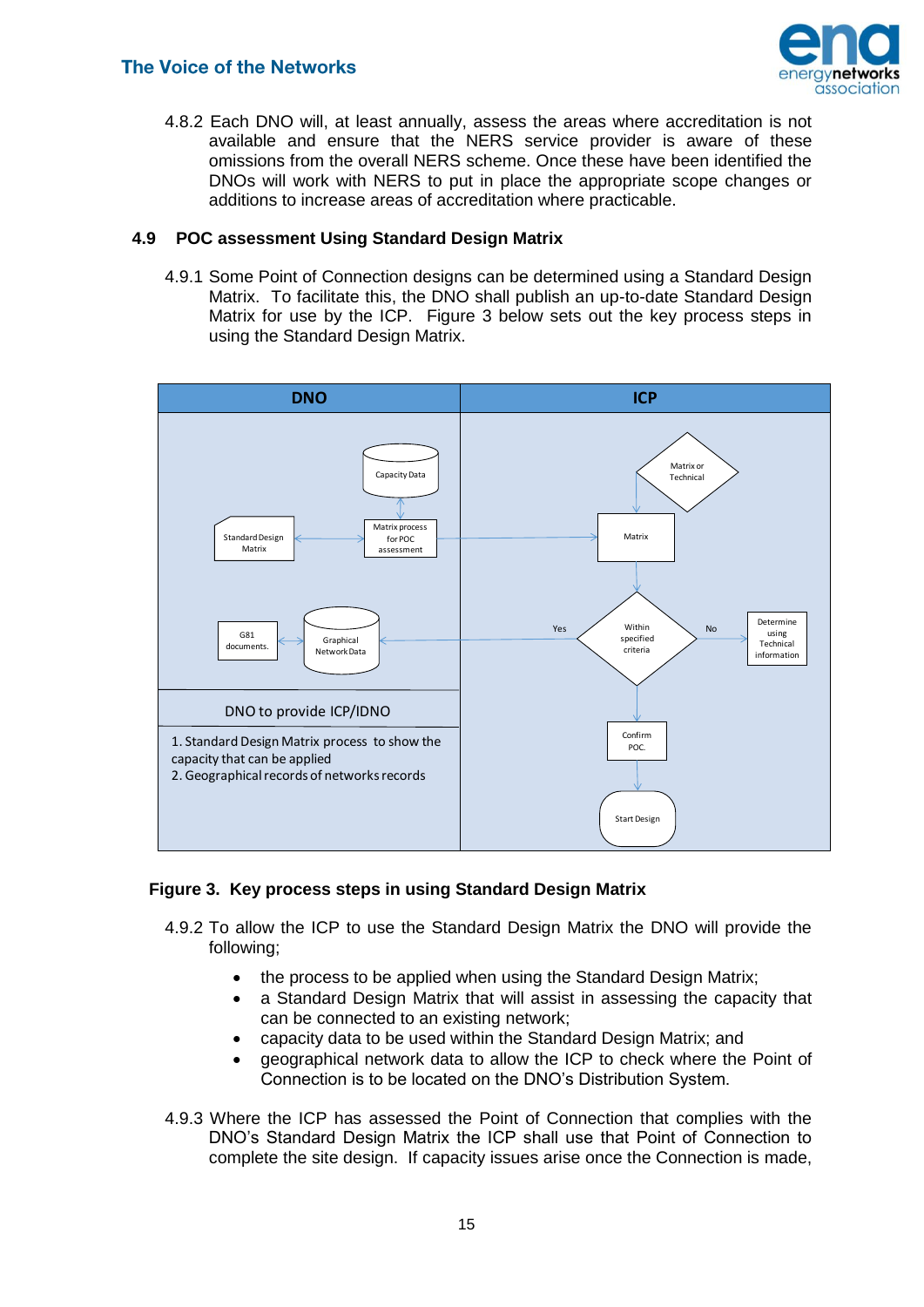

the DNO will be responsible for rectifying the issue so long as the ICP has complied with the requirements of the DNO's Standard Design Matrix.

#### **4.10 POC assessment by using the technical competence of the ICP**

- 4.10.1 For some Points of Connection not covered by 4.9 a higher level of technical competence will be needed due to additional requirements of the capacity required or the DNO's network constraints. In these situations the ICP designer will have to utilise the DNO's records and standards to achieve a Point of Connection that can be used.
- 4.10.2 The ICP will follow a similar process to the matrix assessment to ensure that the DNO is aware of the Connection and that it is registered on the system to ensure that it is visible to the DNO.

#### **4.11 Information Exchanges**

- 4.11.1 The ICP and DNO shall each use their reasonable endeavours to exchange information required to determine the Point of Connection. The information from the ICP will be provided at the following stages:
	- Point of Connection Notice when the ICP commences investigating a Point of Connection;
	- Point of Connection Issue when the ICP issues a quotation to a Customer; and
	- Point of Connection Acceptance when the Customer accepts the quotation issued by the ICP.

#### 4.11.2 Information the ICP shall provide to the DNO includes:

- confirmation of the capacity required;
- the nature and type of load or generation that is to be connected;
- the timing of the connection;
- the proposed network owner that will be responsible for the endconsumer connections and MPAN creation;
- a polygon showing the location and the size of the development;
- a build-out programme over a five-year period showing the growth of the capacity required ; and
- other additional information agreed between the ICP and the DNO.
- 4.11.3 The DNO will also provide details as required to assist the assessment of the Point of Connection. This will include but will not be limited to;
	- network constraints that may impinge on the Connection; and
	- timescales for any upstream reinforcement that is planned but not available on-line.
- 4.11.4 The DNO will ensure that all relevant information is made available to the ICP either on-line or on request.

#### **4.12 Review of processes where the ICP can determine POC**

4.12.1 By 15 January 2016, the DNO shall, in co-operation with the other DNOs, review the processes and procedures for self-determination of POC by ICPs, taking into account lessons learned from practical application of the processes and consultation with stakeholders. The conclusions of this review must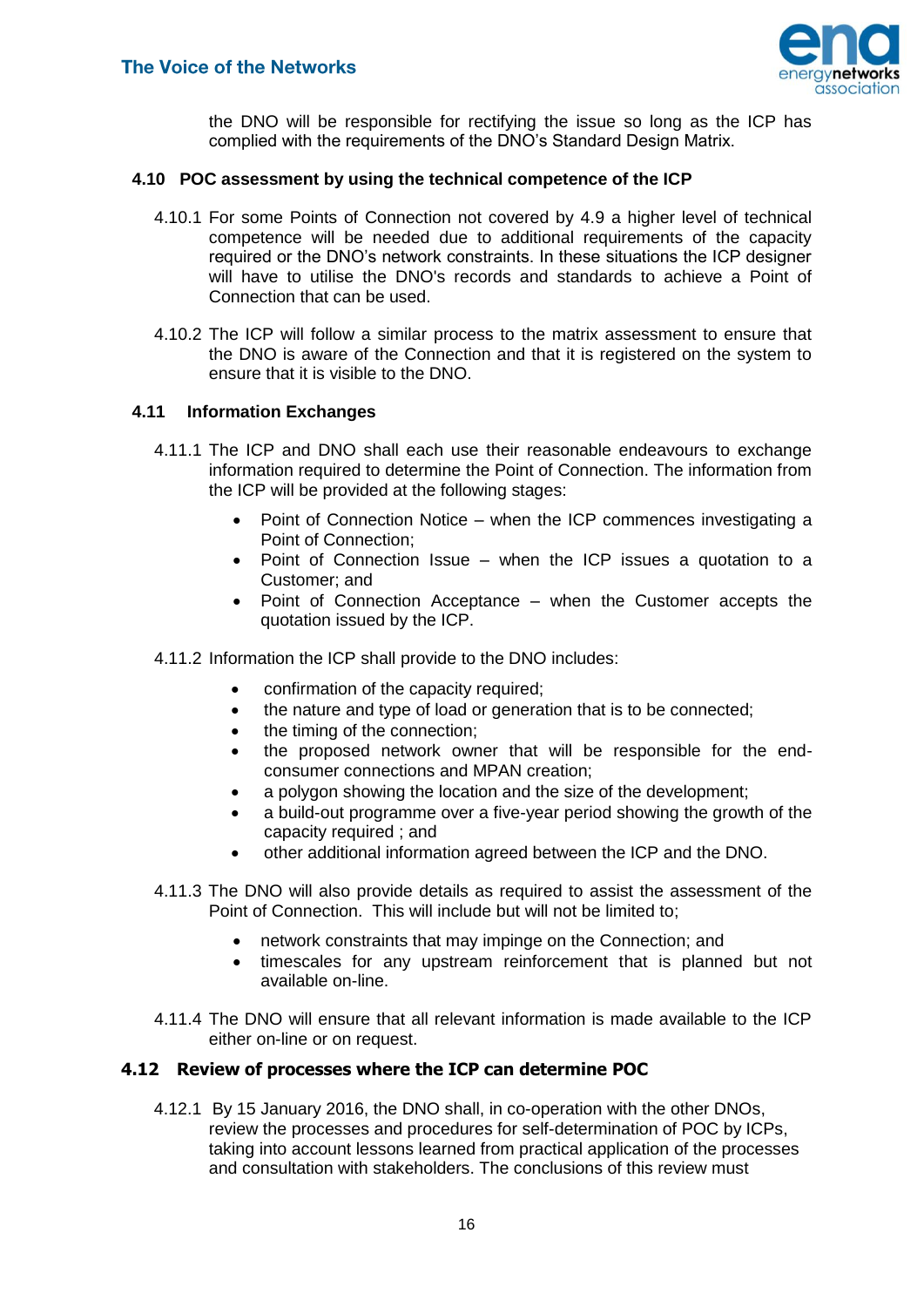

propose a modification or series of modifications to this Code. The modification(s) must be progressed to decision through the change governance process. The modification(s) must ensure that the Code contains a clear, common process for determination of POC by ICPs. The modification(s) must contain the criteria that establish when an ICP can determine its own POC, the criteria that dictate whether the Standard Design Matrix or Technical Competency approach is used and a definitive list of what information the DNO will provide to ICPs.

4.12.2 The DNO must take all reasonable steps to progress the modification(s) through the governance process and have them implemented in the Code by 30 April 2016.

#### <span id="page-18-0"></span>**4.13 Connection Design**

4.13.1 Figure 4 below sets out the key process steps in carrying out the Connection Design.



**Figure 4 Process steps in carrying out the Connection Design**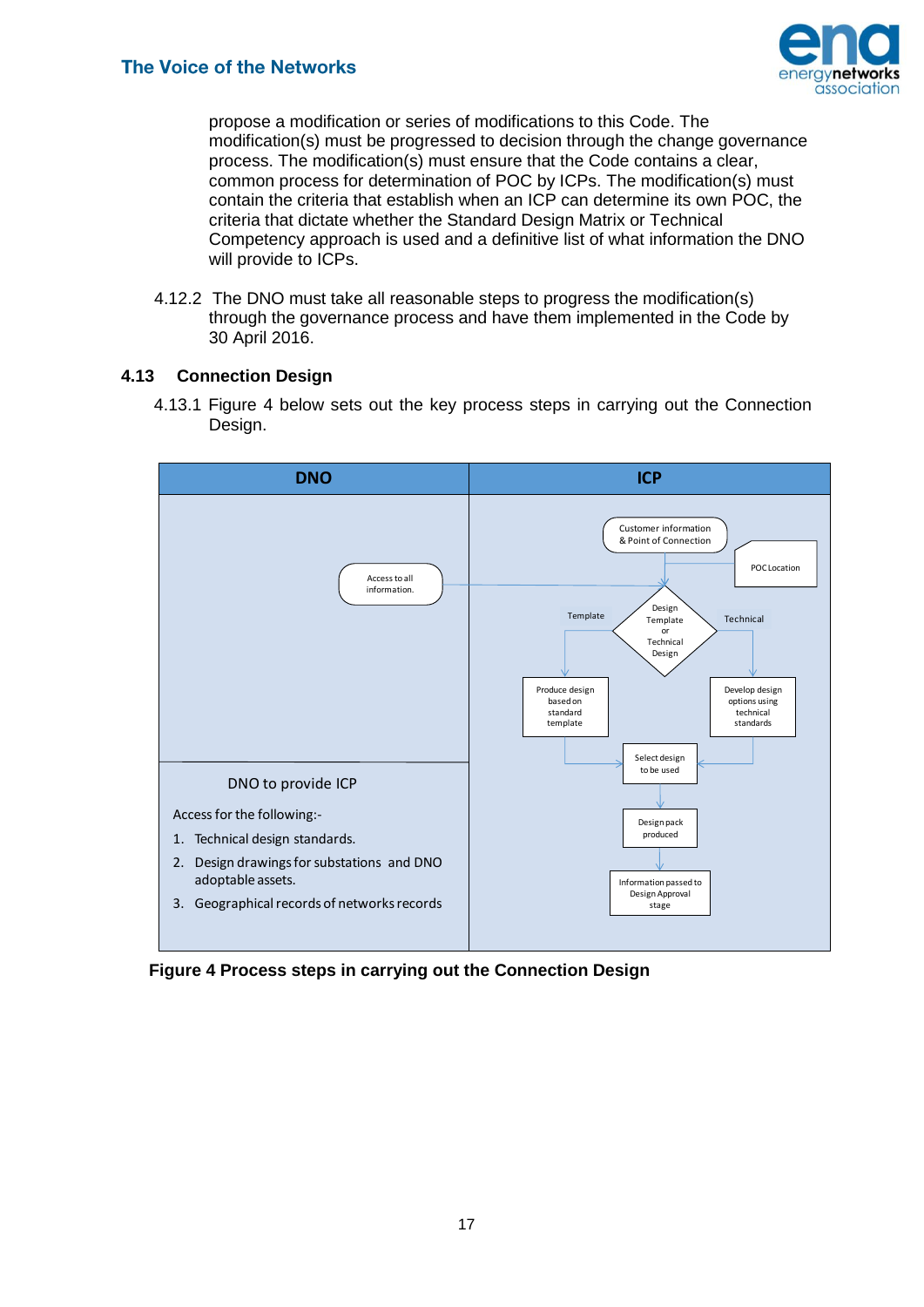

- 4.13.2 In designing the Connection the ICP shall take account of any reasonable requirements of the DNO, and all of the DNO's design standards in place at the time. All relevant design standards and specifications, such as G81, will be made available.
- 4.13.3 Where the Connection Works are to be adopted by an IDNO, the DNO shall not require unduly onerous boundary requirements between the IDNO's network and the DNO's Distribution System. Where the DNO requires additional assets to be provided at the boundary (other than those it would require if it was connecting the Connection Works to its own Distribution System) the DNO shall set out the reasons.
- 4.13.4 These will need to be taken into account and the ENA document G88 needs to be read in conjunction with the code of practice.

#### **4.14 Use of Link Boxes for LV Connections**

- 4.14.1 Where a link box is required at the connection boundary between the DNO's Distribution System and the network of an IDNO, the link box shall be considered to be in addition to the Connection's minimum scheme (as described in the Connection Charging Methodology and Statement):
	- where the link box is requested by the ICP or the IDNO, the link box will become the property of the IDNO;
	- where the link box is requested by the DNO, the link box will become the property of the DNO; and
	- The cost of providing the link box will be funded by the party that is to own the link box (as described above).

#### **4.15 Boundary Metering**

- 4.14.1 Where the DNO requires boundary metering to be fitted between the DNO's Distribution System and the network of an IDNO, then the boundary metering and the accommodation for such metering shall be considered as being in excess of the minimum scheme (as described in the Connection Charging Methodology and Statement).
- 4.14.2 In such circumstances, all costs covering boundary metering, including any related costs such as legal advice, must be funded by the DNO.

#### <span id="page-19-0"></span>**4.16 Design Approval**

4.16.1 Figure 5 below sets out the key process steps for design approval.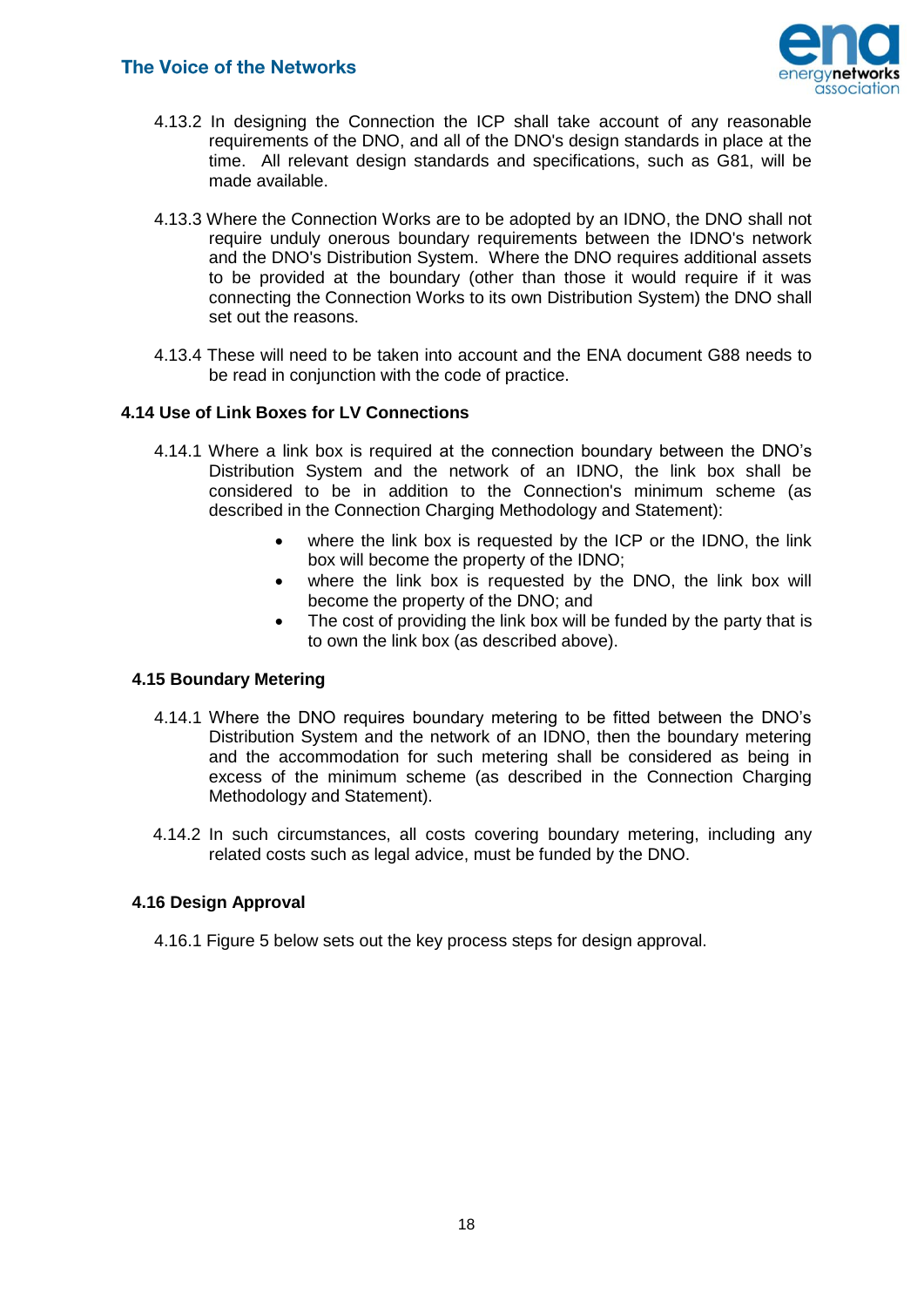



#### **Figure 5 Process steps in carrying out the Connection Design Approval**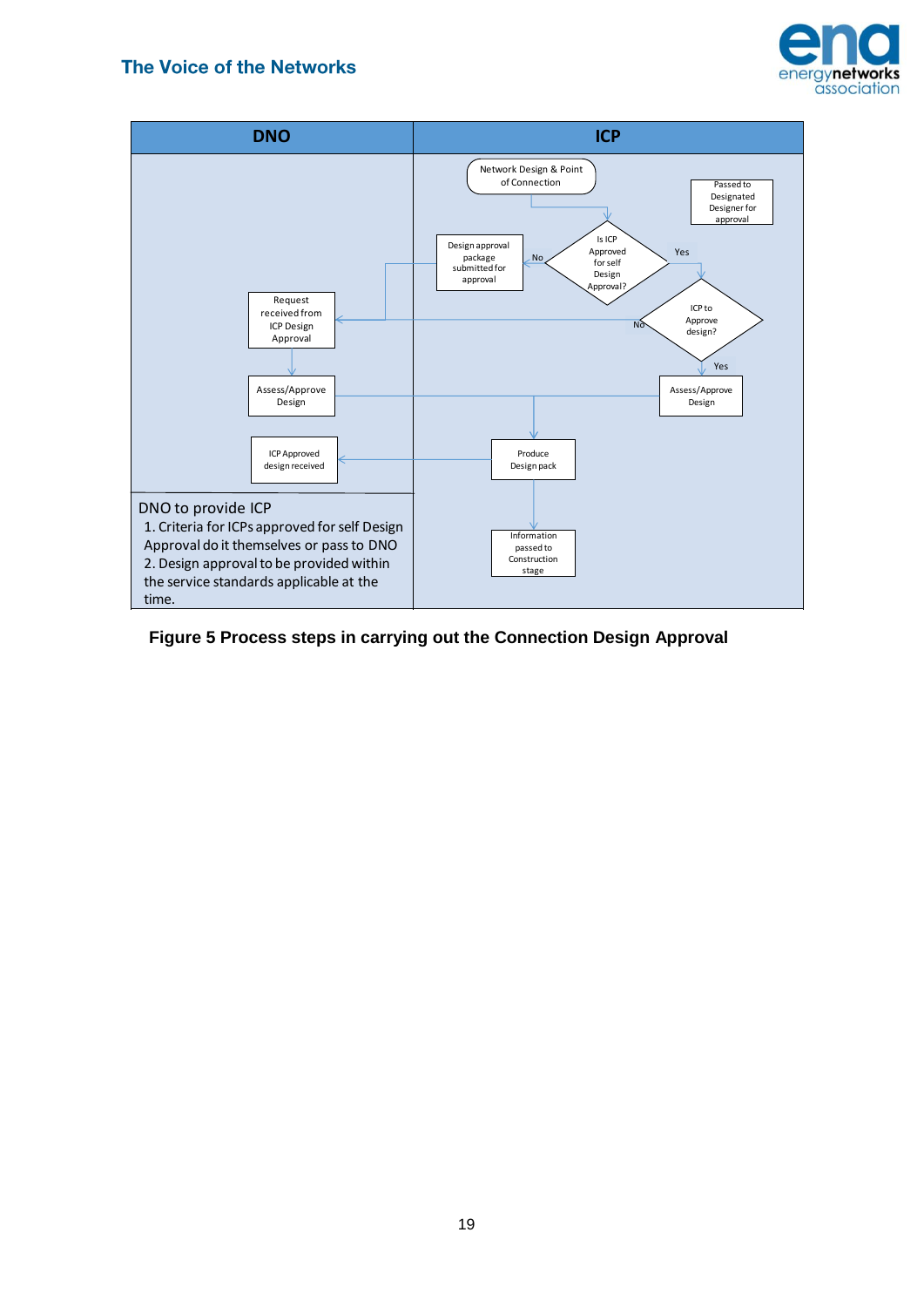

- 4.16.2 This section 4.16 does not apply to unmetered connections except where mains extensions are required.
- 4.16.3 DNOs will set out the criteria by which ICPs can carry out their own design approval.
- 4.16.4 Where an ICP, having met the criteria set out by the DNO, undertakes design approval of the Connection Works the ICP shall not require design approval from the DNO. However, the ICP may still ask the DNO to approve or validate the design.
- 4.16.5 Where an ICP does not undertake the design approval, the DNO shall be entitled to require the ICP to submit their design for approval.
- 4.16.6 Where the design approval for Contestable Works is to be undertaken by an Accredited ICP, the ICP shall nevertheless submit the approved design to the DNO for inspection. As construction shall not need to wait to commence, such inspection shall not unduly delay the ICP in carrying out its works. Such inspection shall not exceed the level of inspection the DNO employs in its own connection services. To assist the inspection, the DNO may request the ICP to provide additional information. Where the inspection identifies non-conformance with the DNO's design standards or there was an issue with the POC, the DNO shall notify the ICP of such non-compliances and any required corrective actions. The DNO shall be entitled to re-inspect the design following completion of the corrective actions by the ICP.
- 4.16.7 Charges for inspection visits and re-visits will apply where non-conformance issues fall within the scope of the DNO's Connection Charging Methodology and Statement.
- 4.16.8 If the DNO has any concerns as to the competency of the Accredited ICP this must be highlighted to the NERS service provider and the ICP.

#### **4.17 Review of self-design approval processes**

- 4.17.1 By 15 January 2016, the DNO shall, in co-operation with the other DNOs, review the processes and procedures for design approval by ICPs, taking into account lessons learned from practical application of the processes and consultation with stakeholders. The conclusions of this review must propose a modification or series of modifications to this Code. The modification(s) must be progressed to decision through the change governance process. The modification(s) must ensure that the Code contains a clear, common process for design approval by ICPs. The modification(s) must contain the criteria that establish when an ICP can approve its own designs, the criteria that dictate when the ICP can approve its own designs and a definitive list of what information the DNO will provide to ICPs.
- 4.17.2 The DNO must take all reasonable steps to progress the modification(s) through the governance process and have implemented in the Code by 30 April 2016.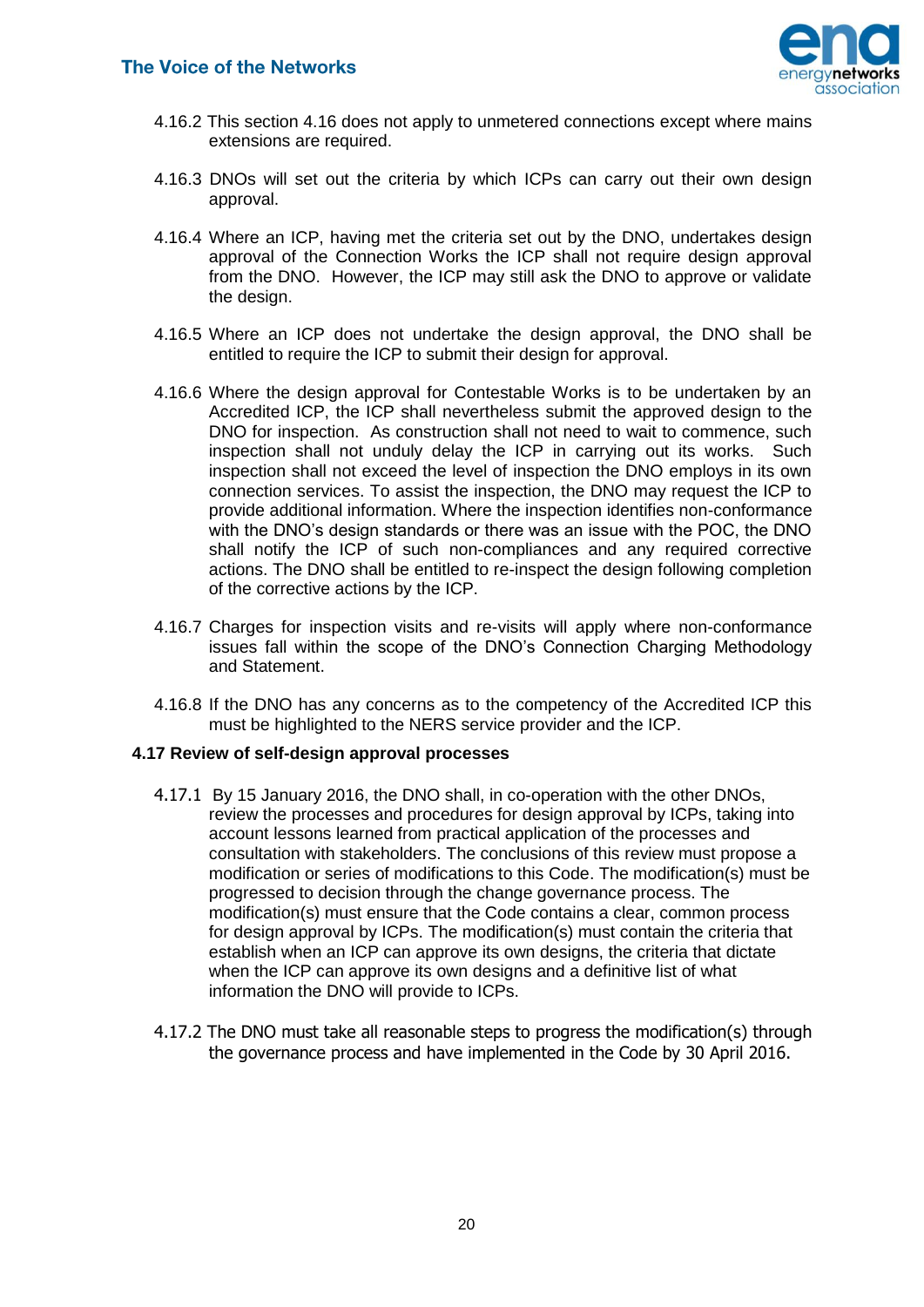

#### <span id="page-22-0"></span>**4.18 Construction Works**

- 4.18.1 Construction Works may comprise three main elements of work. These are:
	- the construction of the network extension that will connect to the DNO's Distribution System, including making the connection to the DNO network at the Point of Connection in order to make the extended network 'live';
	- the diversion of parts of the DNO's existing Distribution System to accommodate the construction of the development to which the Connection is being provided; and
	- the reinforcement of the existing Distribution System to accommodate the quantity of electricity to be conveyed across the Point of Connection.
- 4.18.2 These areas may be undertaken by an ICP subject to the accreditation held by the ICP and to the extent they are identified as Contestable Works by the DNO.
- 4.18.3 All works will be subject to an audit regime by the NERS service provider and inspection regimes by the DNO. Where works are audited or inspected and any non-conformance is identified, the non-conformance will be highlighted to the ICP to be resolved. Part D of this document explains audits and inspections in more detail.
- 4.18.4 All construction work must be undertaken based on the specifications and standards of the DNO (which will be made available).
- 4.18.5 Failure to operate to the standard required could result in improvement notices or loss of accreditation as well as the costs of rectification.

#### <span id="page-22-1"></span>**4.19 Final Connection**

- 4.19.1 The DNO shall set out the processes for facilitating the provision and registering of MPANs for premises that will connect to Connection Works that the DNO will adopt.
- 4.19.2 The DNO will provide this service in the same manner that it would provide to either a customer directly or its own business.
- <span id="page-22-2"></span>4.19.3 The ICP will be provided with any data or contact details of the DNO's MPAN creation team.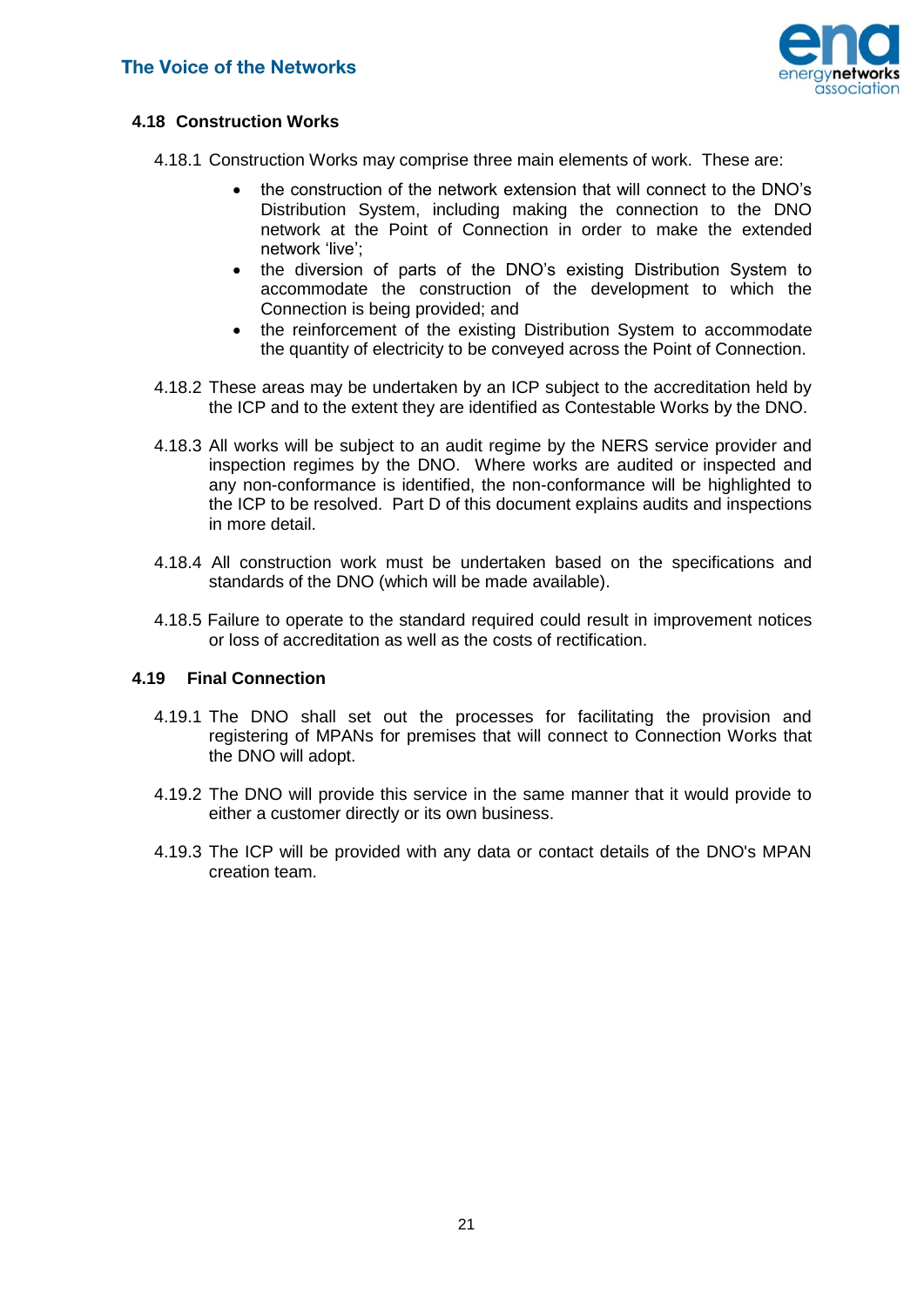<span id="page-23-0"></span>

## **Part C**

#### **5. Accreditation and Inspection of ICPs/DNOs**

#### **5.1. Accreditations**

- 5.1.1. Accreditation means accreditation awarded to an ICP under the National Electricity Registration Scheme (NERS).
- 5.1.2. ICPs accredited under NERS to undertake specific contestable activities shall be deemed to be competent to undertake such activity normally.
- 5.1.3. In all cases where NERS accreditation is not available DNOs will work with the scheme administrator to implement a scope change to cover the relevant activity consistent with the Relevant Objectives in section 2.3.

#### <span id="page-23-1"></span>**5.2. Authorisations**

- 5.2.1. Authorisation means approval of individual ICP employees or their contractors, and recognition of the competence of such persons, to carry out specified contestable activities on a DNO's existing Distribution System. Authorisation shall include use of the following terms: Competent Person, Authorised Person, Senior Authorised Person as defined in the ENA Model Distribution Safety Rules and will be issued specifically for the activities to be undertaken at any given voltage level.
- 5.2.2. Training and / or authorisations relating to G39 authorisations accepted by a given DNO shall be accepted by other DNOs
- 5.2.3. The following options for authorisation of ICP employees will be available, subject to agreement between the ICP and the DNO in consideration of the type of work being undertaken and in accordance with the specific DNO requirements for each option and published on its website:

#### Option 1 - ICP authorisation of ICP Employees and Contractors

- 5.2.4 ICPs shall operate under their own Safety Management System (SMS), including the ICP's Safety Rules, which shall be of an equivalent relevant standard to the DNO's (in all cases the SMS should align to OHSAS18001 or equivalent).
- 5.2.5 ICPs are responsible for determining the relevant competence requirements for the work to be undertaken and for the issue of an appropriate authorisation to their employees or contractors. The relevant competence requirements shall include any network specific issues identified by the ICP following consultation and communication with the DNO on whose Distribution System the work is to be carried out.
- 5.2.6 ICPs shall provide, if requested, details of their SMS to the DNO before first accessing the DNO's Distribution System.
- 5.2.7 ICPs shall thereafter provide, when required, reasonable information regarding their ongoing SMS to a requesting DNO.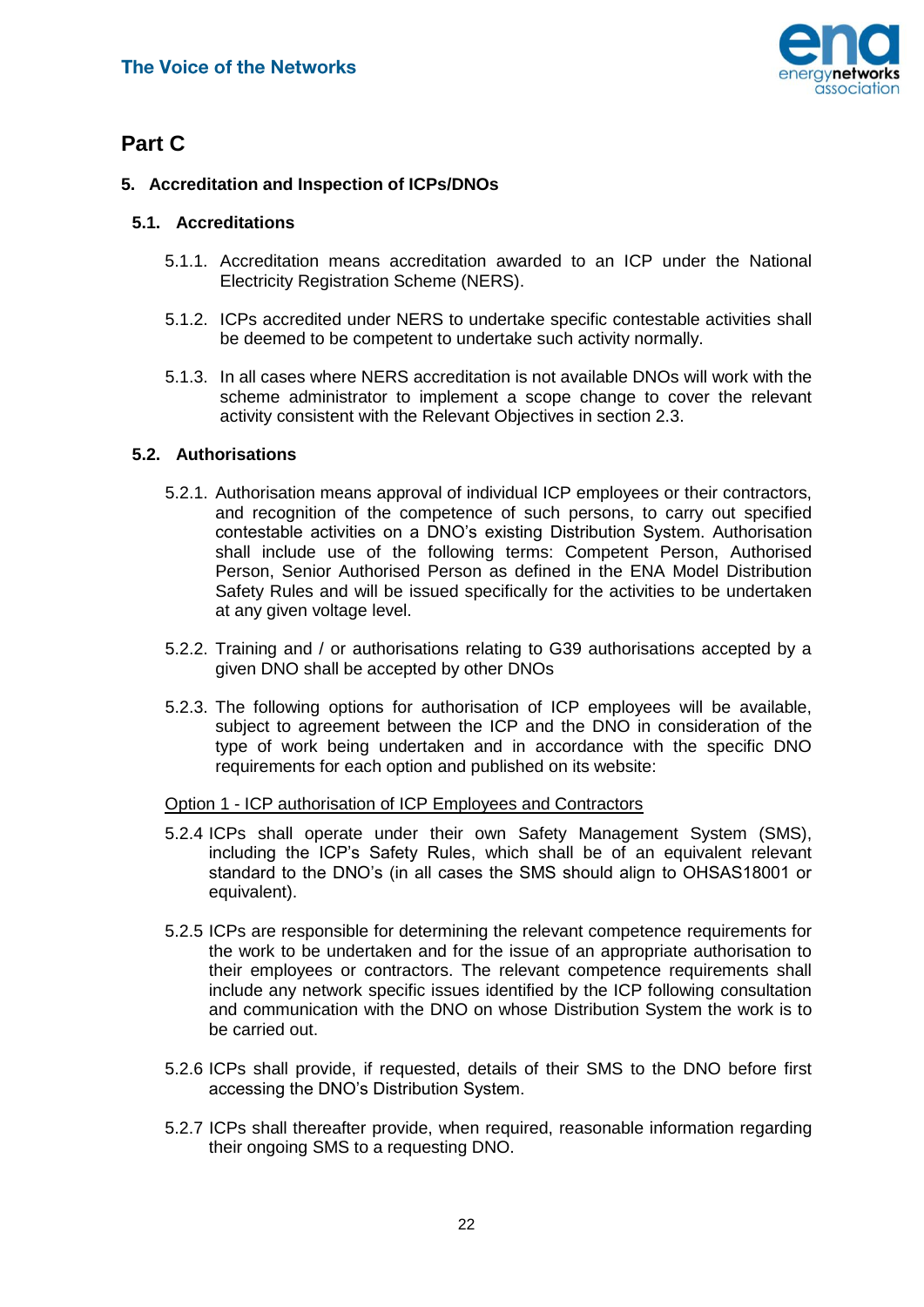

- 5.2.8 The DNO will be entitled to carry out reasonable checks on the application of the relevant SMS to demonstrate so far as reasonably practicable to the Health and Safety Executive (or other interested parties) that safety assurance is in place for any ICP working on its Distribution System.
- 5.2.9 Either party shall make available to the other relevant policies, operational processes, local information and procedures as required to facilitate safe working on a DNO's Distribution System. This may be in writing or by personal briefing as may be appropriate, but in all cases the information exchanged shall be recorded and such records must be held for future reference by each party.

#### Option 2 - DNO authorisation of ICP Employees

- 5.2.10 ICPs shall operate under the DNO's Safety Management System, including the DNO's version of the Model Distribution Safety Rules.
- 5.2.11 The DNO will determine the relevant competence requirements and issue authorisations to the ICP's employees or contractors.
- 5.2.12 The DNO will be entitled to undertake appropriate checks to demonstrate, so far as is reasonably practicable, that the ICP's employee or contractor has an appreciation of network hazards and local procedures.
- 5.2.13 The DNO shall take account of authorisations issued by other DNOs in order to minimise circumstances where repeat authorisation assessments are required for work on different DNOs' Distribution Systems.
- 5.2.14 The charges to get authorised must be cost-reflective and opportunities to be authorised must be available on a sufficiently frequent basis.
- 5.2.15 Each party shall make available to the other the relevant policies, operational processes, local information and procedures as required to facilitate safe working on a DNO's Distribution System. This may be in writing or by personal briefing as may be appropriate, but in all cases the information exchanged shall be recorded and such records must be held for future reference by each party.

#### Option 3 - Transfer of Control

- 5.2.16 The DNO shall transfer control of a specified part of its Distribution System for the purposes of the ICP's activity.
- 5.2.17 The ICP shall have full control of the specified part of the DNO's Distribution System and shall carry out the work in accordance with its own SMS, including its Safety Rules.
- 5.2.18 Each party shall make available to the other the relevant policies, operational processes, local information and procedures as required to facilitate safe working on the DNO's Distribution System. This may be in writing or by personal briefing as may be appropriate, but in all cases the information exchanged shall be recorded and such records must be held for future reference by each party.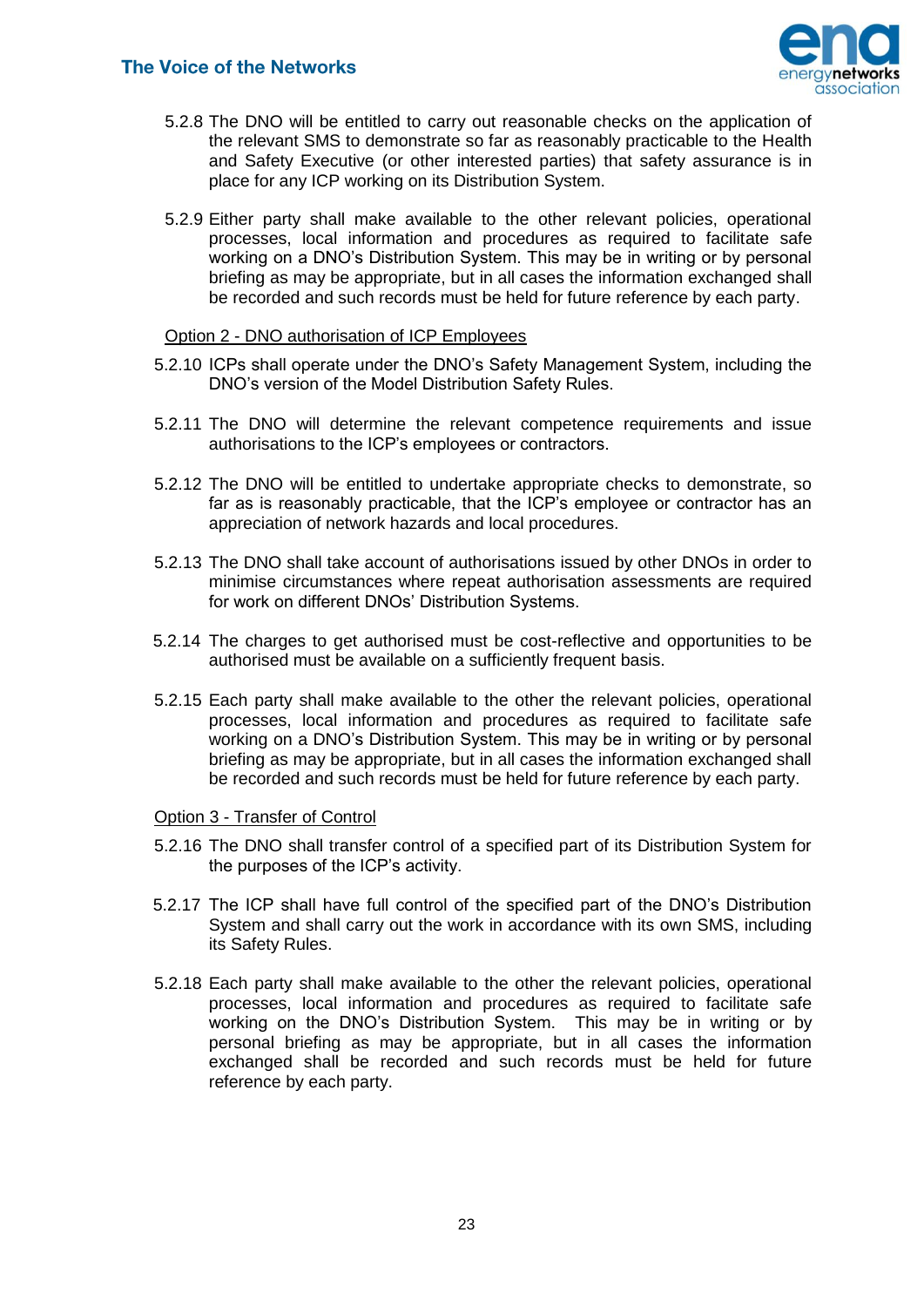

## <span id="page-25-0"></span>**Part D**

#### **6. Auditing and Inspection**

#### <span id="page-25-1"></span>**6.1. Auditing**

- 6.1.1.Auditing means the ongoing surveillance and assessment of an ICP organisation against the NERS accreditations that it holds or against the DNO's accreditations, as applicable.
- 6.1.2.Auditing is undertaken to assess and validate the ability of ICPs to undertake specified NERS activities. ICPs Accredited under NERS will be subject to the audit provisions of NERS. DNOs are not required to, and will not, without reasonable cause, undertake additional audits of NERS accredited ICPs.
- 6.1.3.Where a DNO elects to provide its own ICP Accreditation (either where there is no accreditation available under NERS for particular activities or as an alternative to NERS in agreement with the ICP) the DNO shall undertake its own surveillance and assessment. In these cases the arrangements should be consistent with the arrangements used by the DNO for its own Connection Works and for its sub-contracted works and shall be not more onerous than that used by NERS.

#### <span id="page-25-2"></span>**6.2. Inspection**

- 6.2.1.DNOs shall be entitled to inspect ICP works. However, DNOs should be mindful of their obligations in respect of competition in Connections, and should therefore consider appointing independent inspectors to undertake this activity. In any case, such inspection should not unduly restrict or delay the Accredited ICP from undertaking work and must be no more onerous than the quality assurance regime used for the DNO's own Connections' activities.
- 6.2.2.To facilitate inspection, ICPs shall provide DNOs with whereabouts sheets advising the DNO of when and where the ICP is undertaking work. The DNO will be entitled to visit the site identified in the whereabouts sheet to inspect the works.
- 6.2.3.If the DNO identifies a non-conformance, the DNO shall specify what the nonconformance is and set out the corrective actions that need to be undertaken. On completion of the corrective actions, the ICP shall advise the DNO and the DNO shall be entitled to revisit the site and carry out a further inspection.
- 6.2.4.Charges for inspection are out of scope of this code of practice and are detailed in the DNO's Connection Charging Methodology and Statement.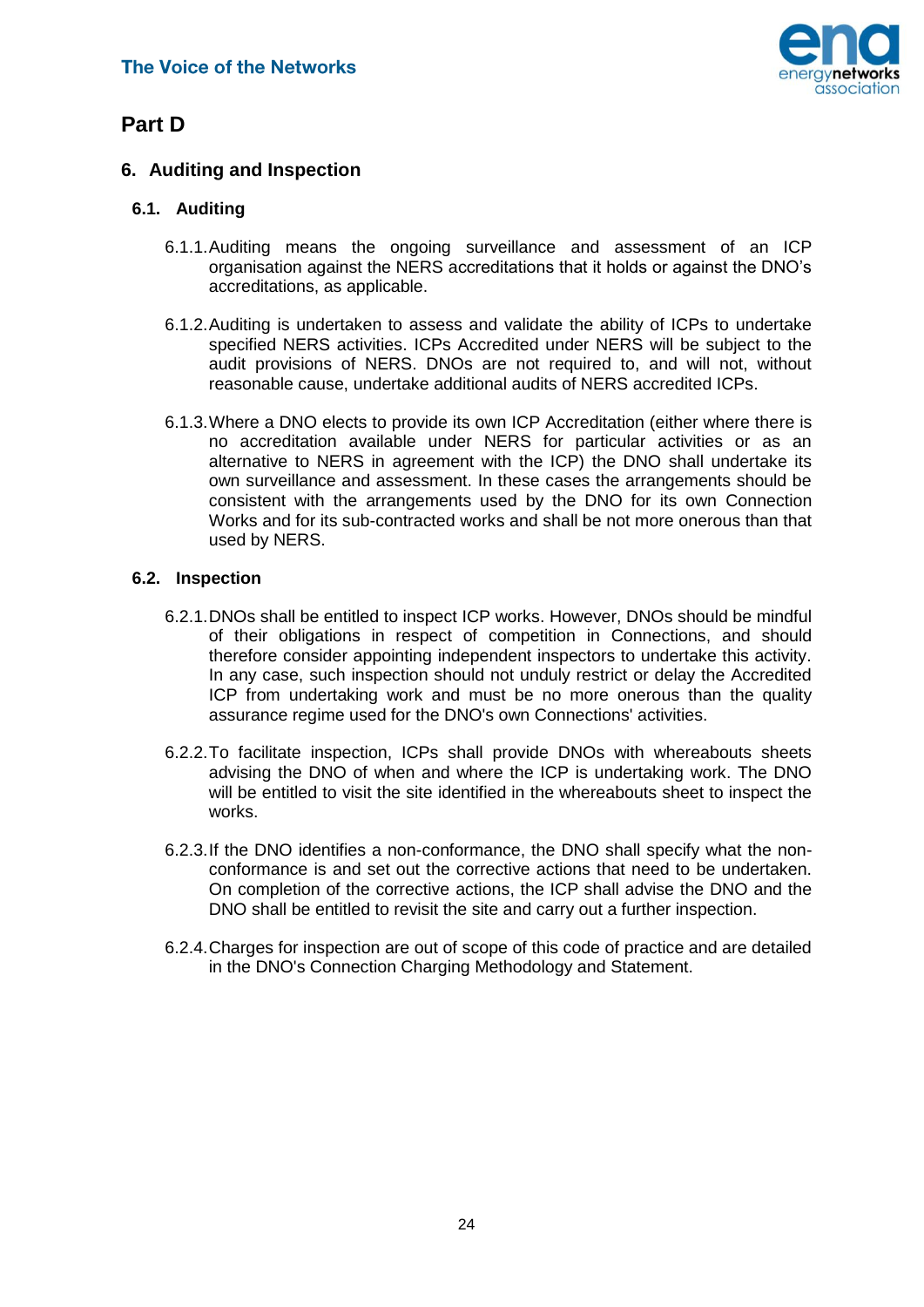

## <span id="page-26-0"></span>**Part E**

#### **7.1 The "Legal" Process**

- 7.1.1 To underpin the provision of a Connection a number of legal documents and statutory consents will need to be completed. The principal ones that impact on ICPs relate to:
	- securing rights for the assets to be installed on the land of a third-party ("Land Rights");
	- securing rights for the assets on the Customer's land:
	- securing all necessary statutory, planning and environmental consents; and
	- Adoption Agreements covering the transfer of assets from the ICP to the DNO, together with all the ongoing liabilities and warranties.

#### <span id="page-26-1"></span>**7.2 Land Rights**

- 7.2.1 The DNO will publish criteria which trigger the need for Land Rights relating to assets they will adopt or require access to, which shall be no more onerous than those it would seek for its own Connections activities.
- 7.2.2 Subject to and in accordance with the terms of the agreed and applicable incorporated process, the IDNO will be able to negotiate on behalf of the DNO where IDNO and DNO dual use land right agreements are required so that they can secure the rights required for the connection and extension of the network.
- 7.2.3 DNOs shall provide model standard Land Rights documentation for use by ICPs. The ICP may prepare the legal documentation for the Land Rights for the signature or authorisation of the DNO.

#### <span id="page-26-2"></span>**7.3 Planning and Environmental Consents**

7.3.1 The ICP shall secure all relevant statutory, planning and environmental consents required to facilitate the installation and retention of the Connection Works and shall ensure that they are transferrable where required.

#### <span id="page-26-3"></span>**7.4 Adoption**

- 7.4.1 Once the Connection Works are energised, the DNO will adopt those network assets that are to form part of the DNO's Distribution System as per the design, under an Adoption Agreement.
- 7.4.2 The ICP will provide the DNO all as-laid drawings and test certificates as specified by the DNO. This information should be no more onerous than the information provided by the DNO's own Connections' activities.
- 7.4.3 The information may be provided electronically in a timescale similar to that of the DNO's own activities. Failure to provide the correct information in the timescale required will result in a referral to the NERS service provider for investigation.
- 7.4.4 DNOs will update new asset records into their graphical information system (GIS).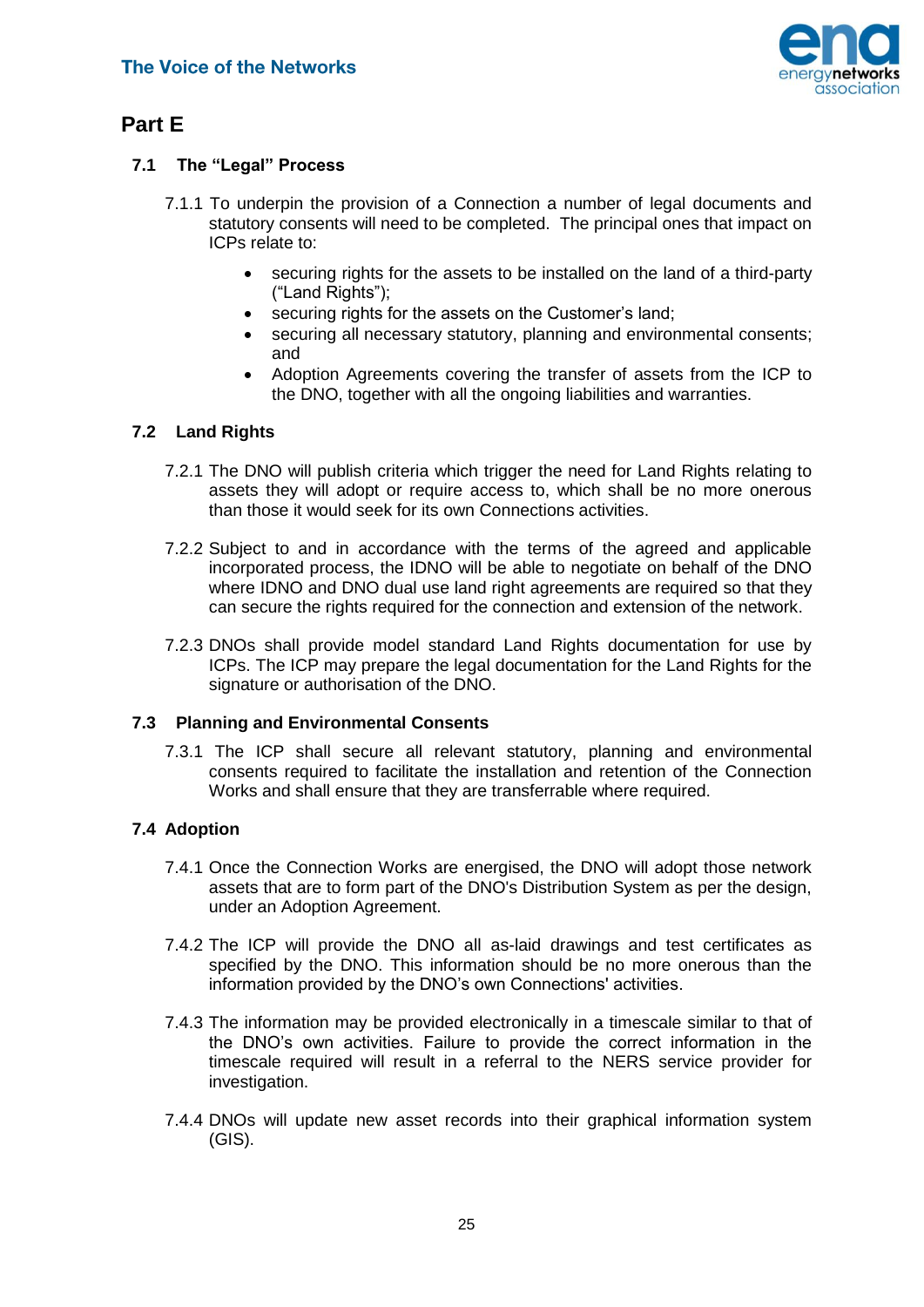

## <span id="page-27-0"></span>**Part F**

#### <span id="page-27-1"></span>**8. Governance Arrangements**

8.1 The governance arrangements for this code of practice are set out in Appendix 1. Figure 6 below summaries the process a modification proposal would need to follow to become approved by Ofgem and reflected in this code of practice:



<span id="page-27-2"></span>**Figure 6 Process steps for raising a modification**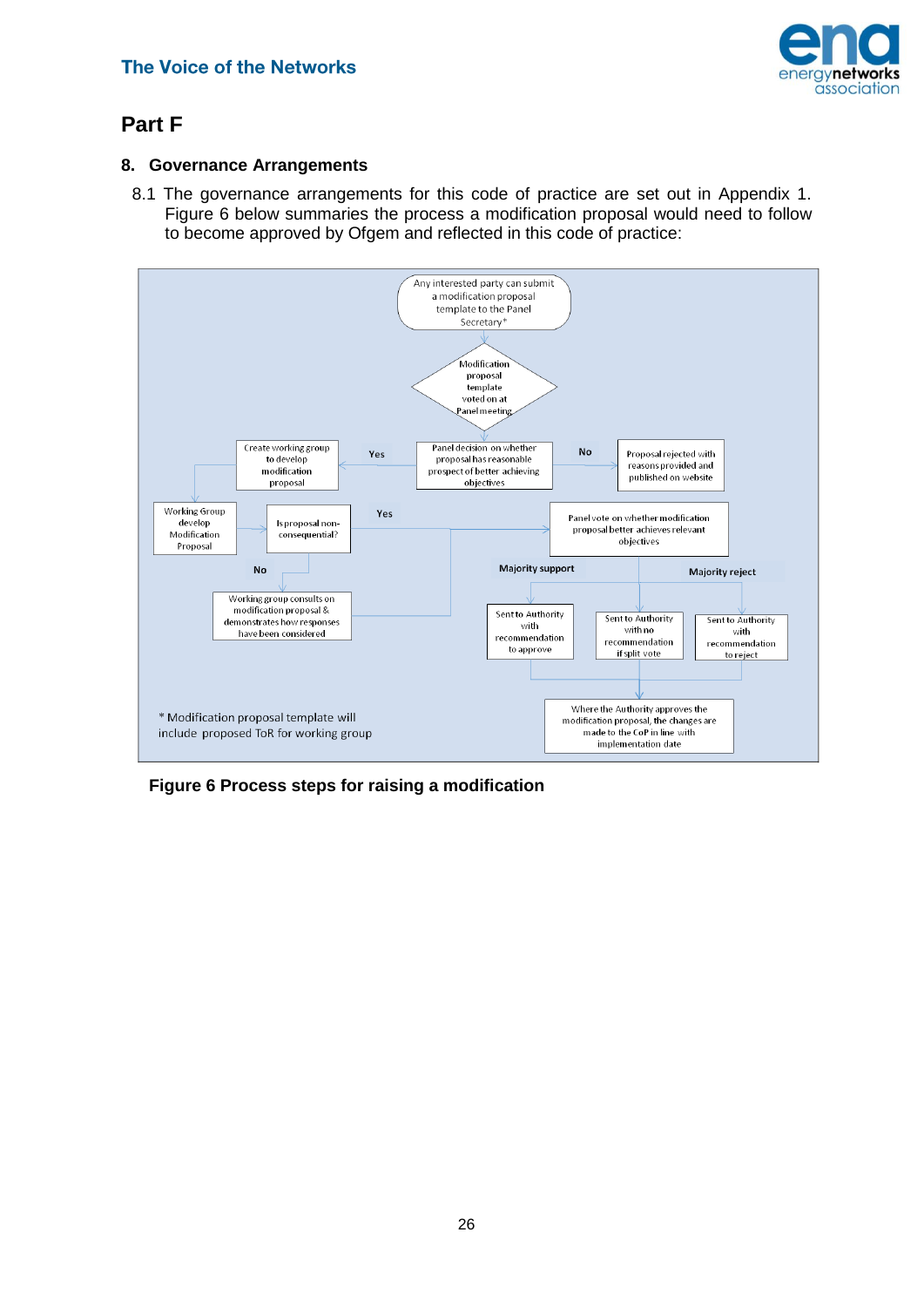

## **Part G**

#### <span id="page-28-0"></span>**9. Reporting Requirements**

- 9.1. Each DNO shall publish an annual report by the end of September each year to demonstrate their compliance with this code of practice. This report shall include reporting on the volume of inspections by the DNO on connections completed by all parties (including the DNO's own business or affiliates and competitors).
- 9.2. The report will include such detail on processes and procedures and available metrics to demonstrate the DNO is providing the equivalent level of service to independents as to them undertaking connection activities themselves for each of the Input Services.
- 9.3. The detail of the reporting requirements will be developed in conjunction with stakeholders and approved by Ofgem. These details shall be finalised by 15 January 2016 and if appropriate a modification raised. If a modification is not deemed appropriate the DNO shall, in co-operation with the other DNOs, provide an explanation to Ofgem.

## <span id="page-28-1"></span>**Part H**

#### <span id="page-28-2"></span>**10. Dispute Resolution**

- 10.1. The DNO's complaints process will be used where any party considers that a DNO is not meeting their obligations under this code of practice. The complaints process will include appropriate levels of escalation within the DNO organisation. Each DNO shall publish their complaints resolution process on their website.
- 10.2. Either party may request that the panel established under the governance arrangements in appendix 1 provides a view on any matter being disputed.
- 10.3. Once that complaints process has been exhausted the party may refer their issue to Ofgem. This would not affect the ability of parties to raise issues of alleged noncompliance with competition law or licence obligations directly with Ofgem at any time.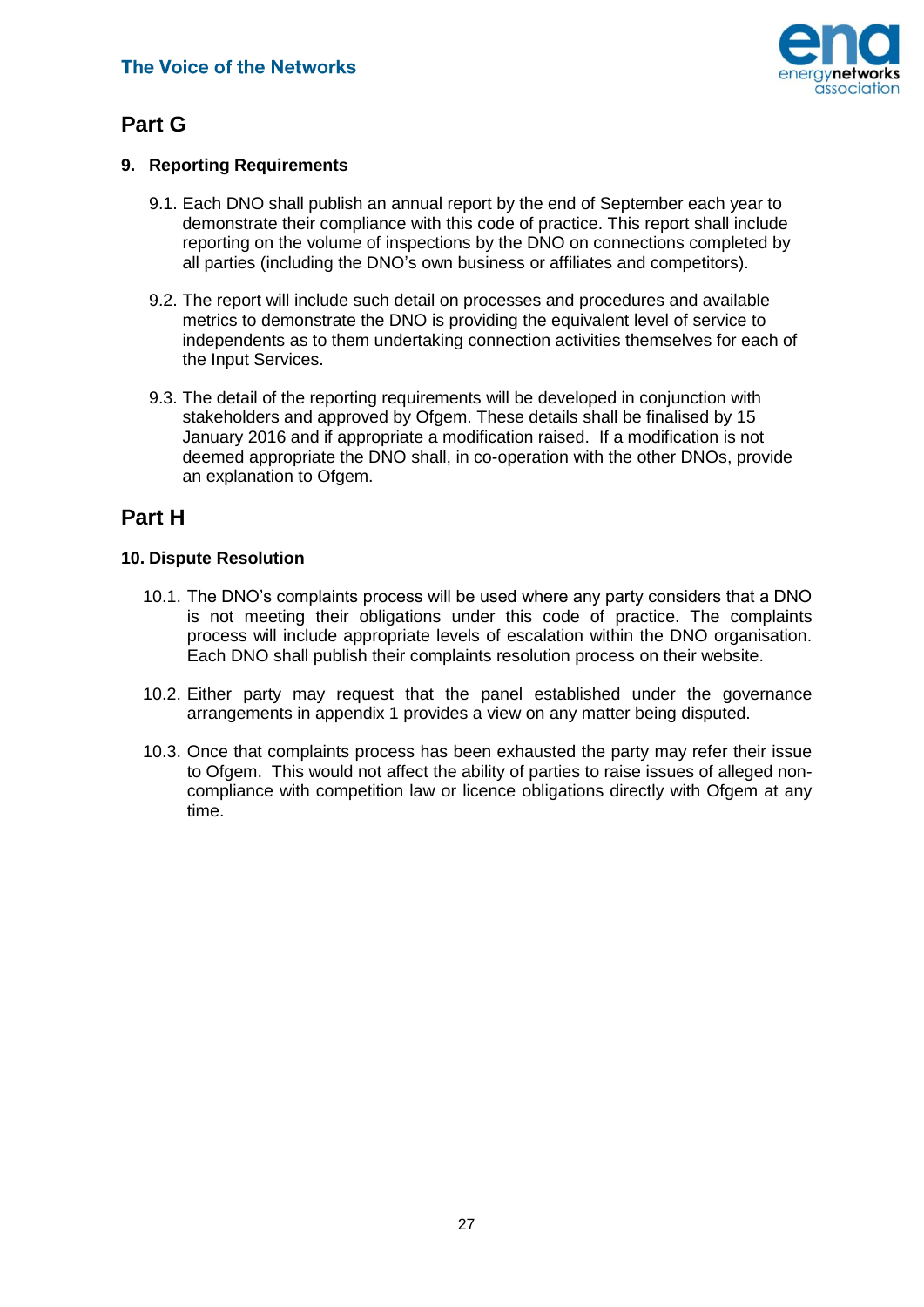

#### <span id="page-29-0"></span>**Appendix 1 Governance Arrangements**

#### **1. Scope**

The provisions of this code of practice set out the governance arrangements for the Competition in Connections Code of Practice which is established pursuant to Licence Condition 52. Governance of the code of practice will be administered by a Panel established and maintained by DNO Parties.

This Appendix 1 sets out:

- the Panel Objectives for administering this code of practice;
- the arrangements for selecting Panel Members;
- the roles, responsibilities and duties of the panel; and
- the process for making changes to the code of practice.

Compliance with the code of practice is a matter for each DNO Party, and the Panel shall have no vires in respect of auditing DNO Parties or in respect of taking actions in respect of any DNO Party's non-compliance with the code of practice.

The Energy Networks Association will own this code of practice on behalf of its DNO members and act as the legal entity to help DNOs fulfil the obligations under these governance arrangements.

#### **2. Definitions and Interpretation**

The following words and expressions shall have the following meanings in this Appendix 1:

**"Alternate"** means the nominated representative who can act as an alternate to a Panel Member in line with Clause 4.2 of this appendix.

"**Approved Budget**" means the budget for the Code Administrator which has been agreed by DNOs in line with Clause 6.3 of this appendix.

**"Authority"** means the Office of Gas and Electricity Markets.

"**Code Administrator**" means the party who administrates this code of practice in line with the requirements in the Code Administrator' Code of Practice.

**"Code Administrator Code of Practice"** means the guidance document for industry code panels of this name published by the Authority and updated from time to time.

"**DNO Parties**" means the collective of DNO Party from all six DNOs.

"**DNO Party**" means a person representing company which is a DNO.

"**Interested Party**" means any persons or organisation who has an interest in this code of practice.

**"Non-DNO Parties"** means the collective of non DNO Party.

"**Non-DNO Party**" means a person or organisation who is not a DNO Party.

"**Panel**" means the body established under Clause 4 of this appendix.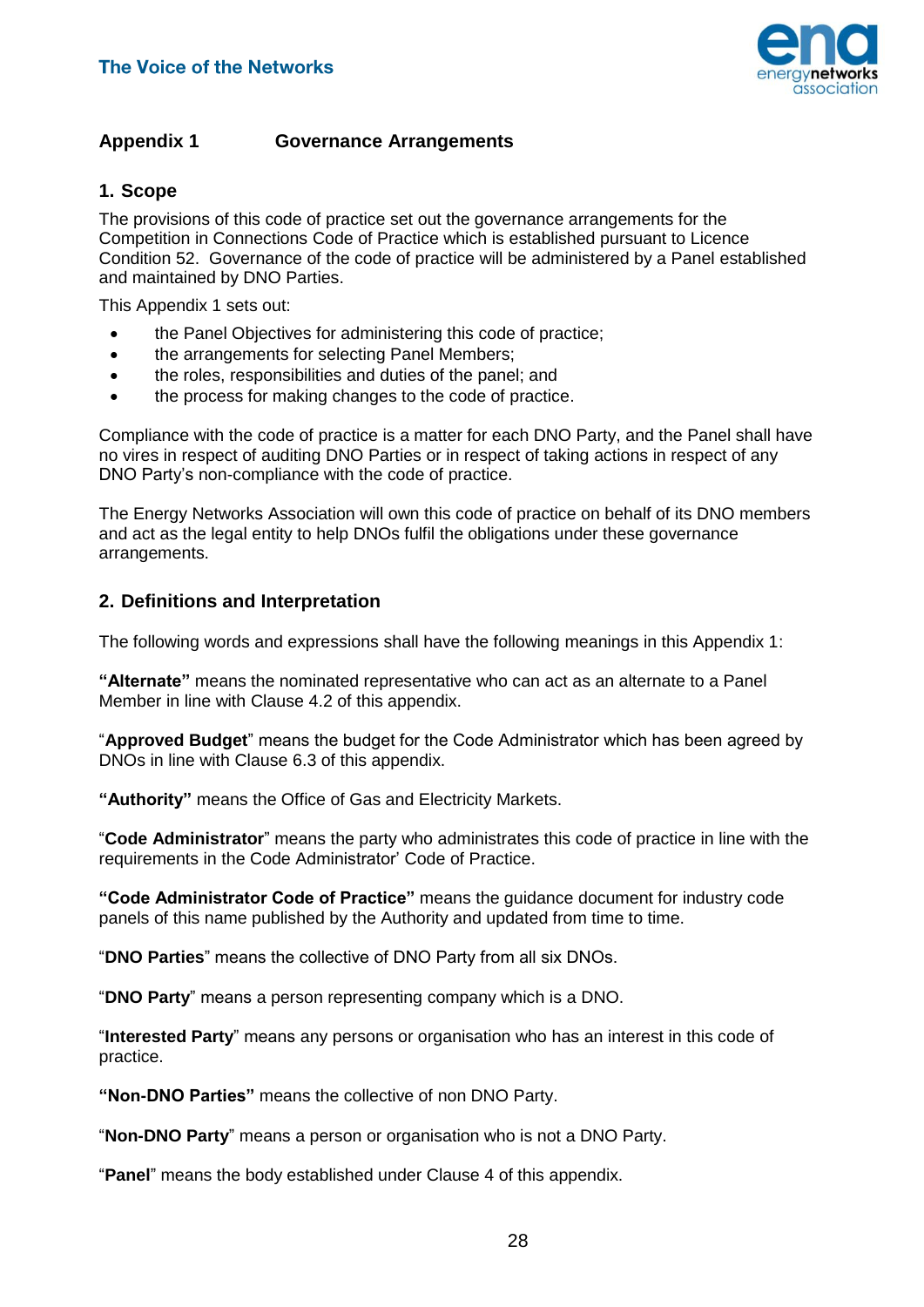

**"Panel Chair"** means the person nominated to chair the Panel in line with Clauses 5.1 to 5.7 of this appendix.

**"Panel Objectives"** means the objectives set out in Clause 3.1 of this appendix.

**"Panel Secretary"** means the specific individual (which may change from time to time) who has been appointed by the Code Administrator to assist the Panel in its duties and fulfil the Panel Objectives .

**"Recoverable Costs"** costs which can be recovered via the Code Administrator in line with Clause 6.5 of this appendix.

"**Relevant Objectives**" means the objectives set out in section 2.3 of the code of practice and Licence Condition.

**"Working Days"** means any day other than a Saturday, a Sunday, Christmas Day, Good Friday, or a day that is a bank holiday within the meaning of the Banking and Financial Dealings Act 1971.

**"Working Group Chair"** means the chair of a working group in line with Clause 5.38 of this appendix.

**"Working Group"** means a group established by the Panel in line with Clause 5.28 of this appendix .

#### **3. Functions and constitution of Panel**

#### Panel Objectives

- 3.1 The objectives of the Panel are to:
	- administer the governance of this code of practice in accordance with the provisions of this Appendix 1;
	- maintain a procedure and process by which any Interested Party can propose changes to the code of practice which better meet the objectives set out in the code of practice or in Licence Condition 52;
	- review all proposals submitted by any Interested Party to the Panel for changes to the code of practice which, in the proposer's opinion, would result in the DNO Parties better meeting the objectives set out in Licence Condition 52 or section 2.3 of the code of practice;
	- publish details of all change proposals to the code of practice submitted to the Panel for consideration;
	- consult and seek views of all Interested Parties on proposed changes to the code of practice, where appropriate establishing work groups to develop and better consider the change proposal;
	- make, publish and submit recommendations to the Authority on whether a proposed change to the code of practice should be made to better meet the objectives as set out in the code of practice or in Licence Condition 52 together with the reasons for such recommendation: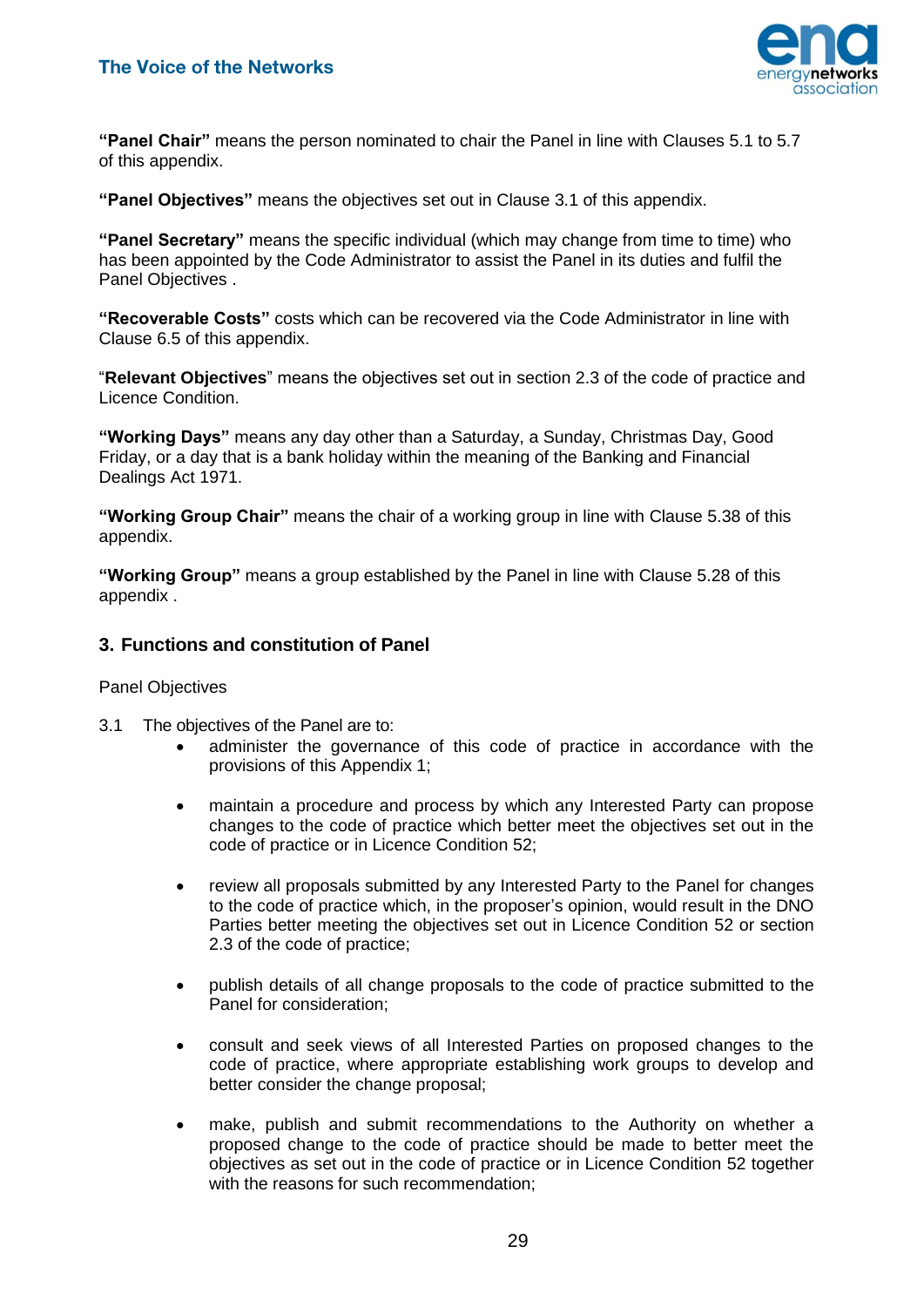

- implement the decision of the Authority in respect of a proposed change to the code of practice, where appropriate amending and publishing the revised code of practice; and
- facilitate compliance with the Regulation and any relevant legally binding decisions of the European Commission and/or the Agency for the Co-operation of Energy Regulators.

#### **Duties**

- 3.2 Without prejudice to any other duties or obligations imposed on it under this Agreement, the Panel shall, subject to and in accordance with the other provisions of this code of practice:
	- manage and co-ordinate the process by which Panel Members are appointed, in accordance with Clause 4;
	- develop budgets in accordance with Clause 6;
	- manage and co-ordinate the modification process as outlined in this code of practice;
	- periodically review this code of practice and operations under it, in order to evaluate whether this code of practice meets the Relevant Objectives, and report on the outcome of each such review;
	- at the written request of the Authority, undertake a review in accordance with Clause 3.2.4 in respect of such parts of this code of practice as the Authority may specify;
	- procure the creation, hosting and maintenance of a website, which the Panel shall endeavour to ensure complies with the requirements of this code of practice;
	- make an accurate and up-to-date copy of this code of practice available on a website and for an accurate and up-to-date copy of the code of practice, including these governance arrangements to be supplied to any person requesting a copy (in return for a charge not exceeding the reasonable cost of so doing);
	- endeavour to establish joint working arrangements with other relevant industry committees and panels in order to facilitate robust interaction between this code of practice and the industry documents for which such industry committees and panels are responsible;
	- consider whether it is appropriate to obtain insurance in respect of the costs, charges, expenses, damages and other liabilities referred to in Clause 4.12 and, where it is appropriate to do so, obtain such insurance; and
	- to act independently, not as a delegate when assessing proposals against the Relevant Objectives.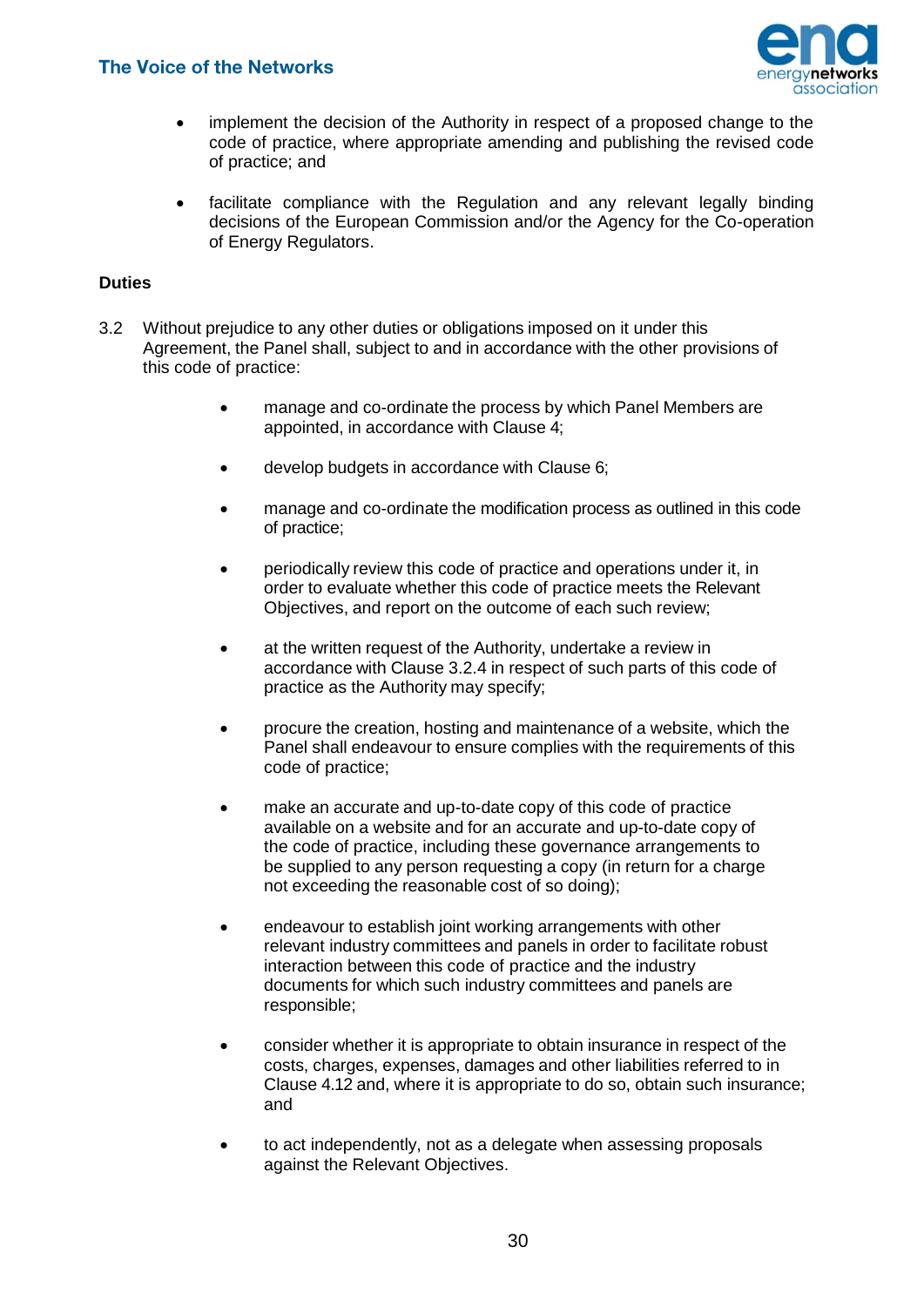

#### **Powers**

- 3.3 Without prejudice to any other rights or powers granted to it under this code of practice, the Panel shall, subject to and in accordance with the other provisions of this code of practice, have the power to:
	- 3.3.1 appoint and remove the Code Administrator;
	- 3.3.2 appoint and remove professional advisers;
	- 3.3.3 consider, approve and authorise the entering into by the Panel of contracts under which the Panel procures the performance by a third party of any activities which might otherwise be carried out by the Panel under this Agreement;
	- 3.3.4 constitute working groups to which the Panel may delegate any of its duties and powers under this Agreement;
	- 3.3.5 without prejudice to the generality of Clause 5.28 or the process for considering modifications to this code of practice, and only where it sees fit, constitute working groups to consider and report on issues and problems relating to the operation of this code of practice that have been brought to its attention; and
	- 3.3.6 do anything necessary for, or reasonably incidental to, the discharge of its duties under this code of practice.

#### **Panel Composition**

- 3.4 The Panel shall comprise the following persons (each a Panel Member):
	- 3.4.1 six persons nominated by the DNO parties; and
	- 3.4.2 six persons nominated by the non-DNO parties.
- 3.5 If the number of non-DNO Party nominations is greater than six then the Code Administrator will inform all the nominees and ask them to consider whether they still wish to be nominated. Following this, should there still be more than six nominations then the Code Administrator will refer to the Authority for a decision on the six nominations.
- 3.6 No one person can hold more than one office as a Panel Member.
- 3.7 The following persons shall be entitled to attend and speak (but not vote) at any meeting of the Panel:
	- 3.7.1 one person appointed from time to time, by notice to the Panel Secretary, by the Authority;
	- 3.7.2 one person appointed from time to time, by notice to the Panel Secretary, by Customer representatives who are not on the Panel; and
	- 3.7.3 if the number of Customer representatives nominations is greater than one then the Code Administrator will inform all the nominees. Should there still be more than one nomination then the Code Administrator will refer to the Authority for a decision on the nomination;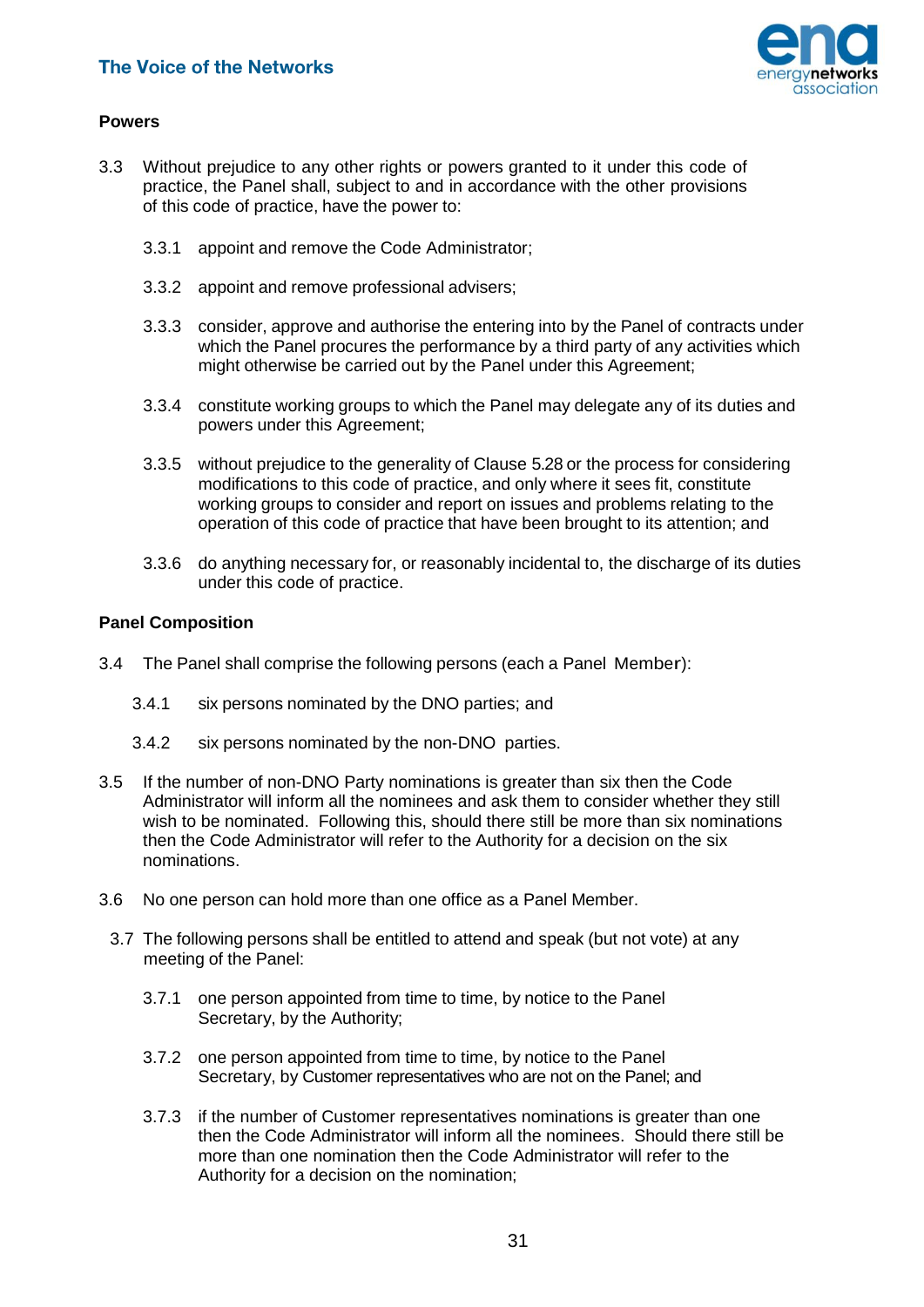

- 3.7.4 one person appointed from time to time, by notice to the Panel Secretary, by a representative of NERS; and
- 3.7.5 any other person or persons who the Panel agrees (subject to a majority vote where necessary) should be invited to a Panel meeting.

#### **Natural Persons**

3.8 Each Panel Member, each Alternate, each person appointed in accordance with Clause 3.7, and each person serving on a Working Group from time to time must be an individual (and cannot be a body corporate, association or partnership).

#### **4. Panel Members**

#### **Nomination of Panel Members**

- 4.1 The Panel Members from time to time shall be nominated in accordance with the following provisions:
	- 4.1.1 no later than 10 Working Days following any decision by the Authority to approve this code of practice, each DNO Party will nominate to the Panel Secretary a single representative to sit on the Panel;
	- 4.1.2 no later than 30 Working Days following any decision by the Authority to approve this code of practice, non-DNO Parties must nominate representatives for the Panel to the Panel Secretary; and
	- 4.1.3 Nominations should be sent via email to the Energy Networks Association [\(regulation@energynetworks.org\)](mailto:regulation@energynetworks.org) who will facilitate the Panel meetings until a Panel Secretary and Code Administrator is established.

#### **Alternates**

- 4.2 Persons who are nominated Panel Members can chose a nominated Alternate to represent them at Panel meetings. Names of Alternates must be submitted in email or in writing to the Panel Secretary within 25 Working Days of a person being nominated:
	- 4.2.1 Where a Panel Member is not present at a Panel meeting, his/her Alternate shall be entitled to attend (and count, in his/her capacity as Alternate, towards the quorum at) that meeting and to exercise and discharge all the functions, powers and duties of his/her appointor at that meeting.
	- 4.2.2 Each Panel Member may, by notice in writing to the Panel Secretary, remove or replace the person appointed from time to time by that Panel Member as his/her alternate. An Alternate shall immediately cease to be an Alternate on the occurrence of any of the events set out in Clause 4.5 in respect of the Alternate.
	- 4.2.3 Where a person ceases to be a Panel Member, that Panel Member's Alternate shall be appointed the replacement Panel Member. Following such appointment, a new Alternate will be appointed in accordance with Clause 4.2.1.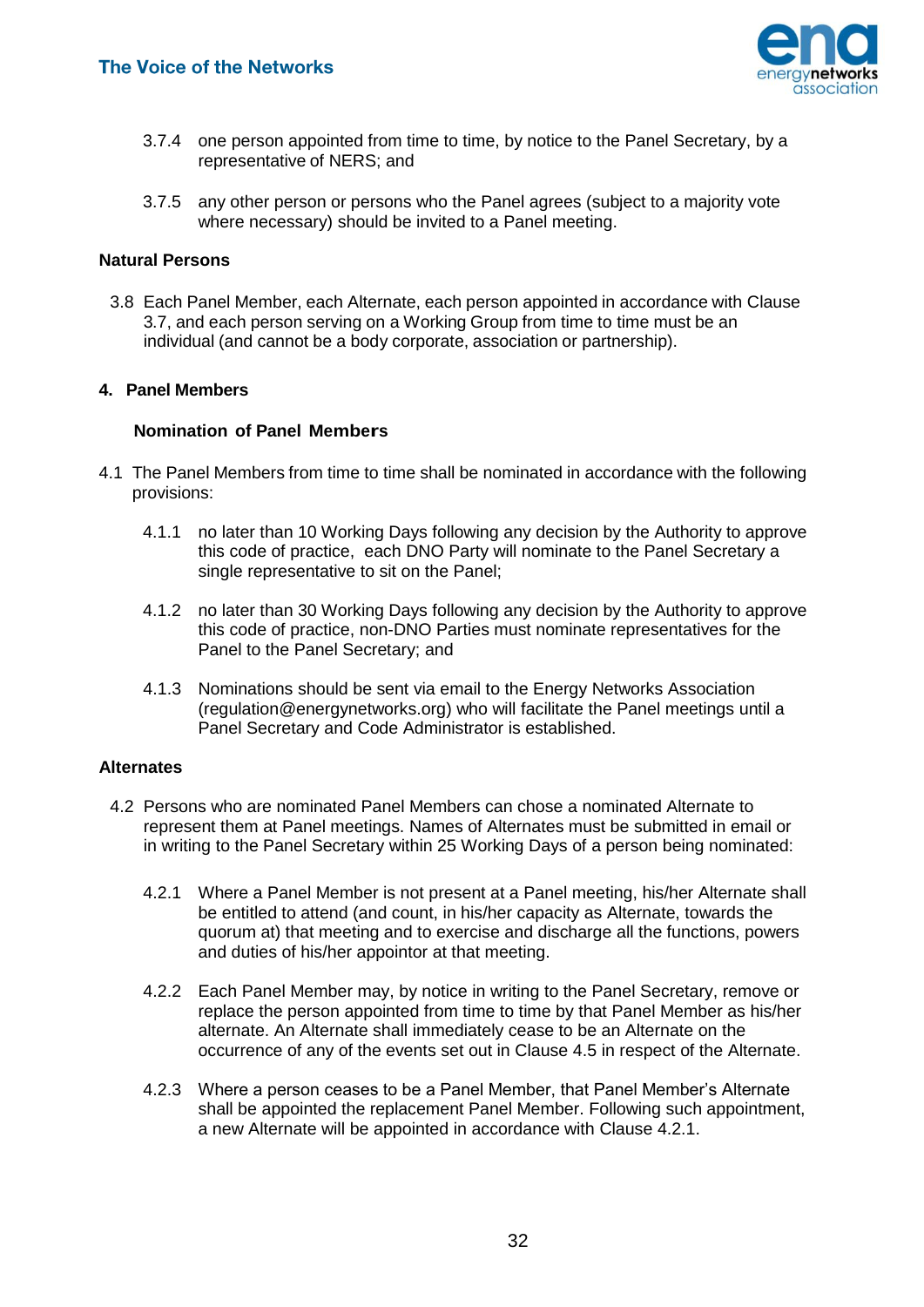

4.2.4 Unless the context otherwise requires, any reference in this code of practice to a Panel Member shall be construed as including a reference to that Panel Member's Alternate.

#### **Term of Office and Removal from Office of Panel Members**

- 4.3 Each person nominated as a Panel Member shall be appointed as such with effect from the date on which notice is sent to either the Panel Secretary or the Energy Networks Association acting as Panel Secretary.
- 4.4 Each Panel Member can remain in post for a period of two years unless Clause 4.5 applies. At the end of the two year period, a Panel Member can be re-nominated to sit on the Panel. No more than four Panel Members are able to retire in any one year.
- 4.5 A Panel Member shall immediately cease to be a Panel Member (and his/her office shall become vacant) if he/she:
	- 4.5.1 resigns his/her office by notice in writing to the Panel Secretary;
	- 4.5.2 fails, in person or by his/her Alternate, to attend three consecutive meetings of the Panel that have been duly convened;
	- 4.5.3 For a DNO Party, ceases to be, or to be employed by an DNO which was entitled to have a seat as a DNO Party or non-DNO Party;
	- 4.5.4 For a non-DNO Party, ceases to be, or to be employed by an ICP or Customer group;
	- 4.5.5 becomes bankrupt or makes any arrangement or composition with his/her creditors;
	- 4.5.6 becomes prohibited by law from being a director of a company under the Companies Act 2006;
	- 4.5.7 is convicted of an indictable offence;
	- 4.5.8 is admitted to hospital in pursuance of an application under the Mental Health Act 1983 or the Mental Health (Care and Treatment) (Scotland) Act 2003, or an order is made by a court with competent jurisdiction in matters concerning mental disorder for his/her detention or for the appointment of a receiver, curator bonis or other person with respect to his/her property or affairs; or
	- 4.5.9 dies.

#### **Replacement of Panel Members**

- 4.6 Where the office of a DNO Panel Member becomes vacant for any reason, then DNO Parties can nominate a replacement under the same process set out in Clause 4.1.1.
- 4.7 Where the office of a non-DNO Panel Member becomes vacant for any reason, then non-DNO Parties can nominate a replacement under the same process set out in Clause 4.1.2.

#### **Duties of Panel Members**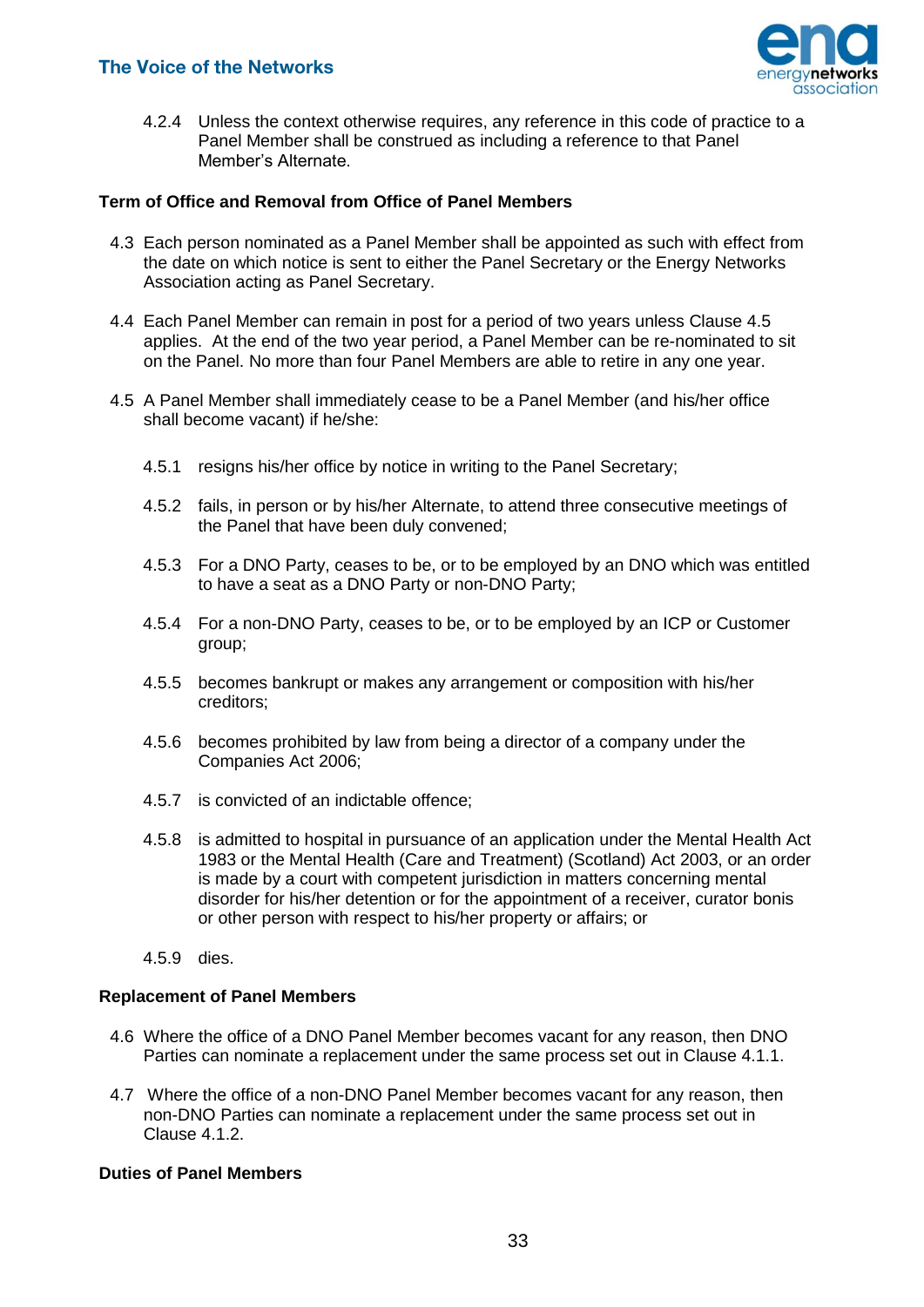

- 4.8 A person appointed as Panel Member, when acting in that capacity, shall:
	- 4.8.1 exercise reasonable skill and care to the standard reasonably expected of a director of a company under the Companies Act 2006; and
	- 4.8.2 act in a manner designed to facilitate the performance by the Panel of its duties under this Agreement.
- 4.9 A person shall not be appointed as a Panel Member unless he/she has first:
	- 4.9.1 confirmed in writing or in email to the Panel Secretary that he/she agrees to act as a Panel Member in accordance with this code of practice and with particular regard to the requirements of Clause 3.2; and
	- 4.9.2 his/her Panel Member position shall be deemed to have become vacant if he/she does not confirm within 20 Working Days of his/her nomination.
	- 4.9.3 Where a DNO Panel Member changes employer, the Panel Member shall, as soon as reasonably practicable after such change, notify the Panel Secretary of such change in writing. At such point they will cease to be a Panel Member.
	- 4.9.4 Where a non DNO Panel Member changes employer, the Panel Member shall, as soon as reasonably practicable after such change, notify the Panel Secretary and the other non- DNO Panel Members. The remaining non-DNO Panel Members will need to jointly agree whether the individual can remain a Panel Member and inform the Panel Secretary of their decision in writing or by email within 10 Working Days.

#### **Protections for Panel Members and Others**

- 4.10 The Panel must ensure that the following parties are indemnified against the responsibilities set out within this code of practice:
	- each Panel Member:
	- each Alternate;
	- the Panel Secretary; and
	- each person who serves on a Working Group from and against any and all costs (including legal costs), charges, damages or other liabilities properly incurred or suffered by that person or party in relation to the exercise of the person's powers, duties or responsibilities under this Agreement, including where such powers duties or responsibilities are exercised negligently.
- 4.11 The indemnity set out in Clause 4.10 shall not apply to any costs, charges, expenses, damages or other liabilities that are:
	- recovered in accordance with the procedures set out in Clause 6;
	- in respect of any charge for the time of persons referred to in Clause 4.10;
	- recovered under any policy of insurance in favour of any or all of the persons and parties referred to in Clause 44.10; or
	- suffered or incurred or occasioned by the wilful default or bad faith of, or breach of contract by, the relevant person.
	- The Panel Secretary shall hold the benefit of Clause 4.10 as trustee.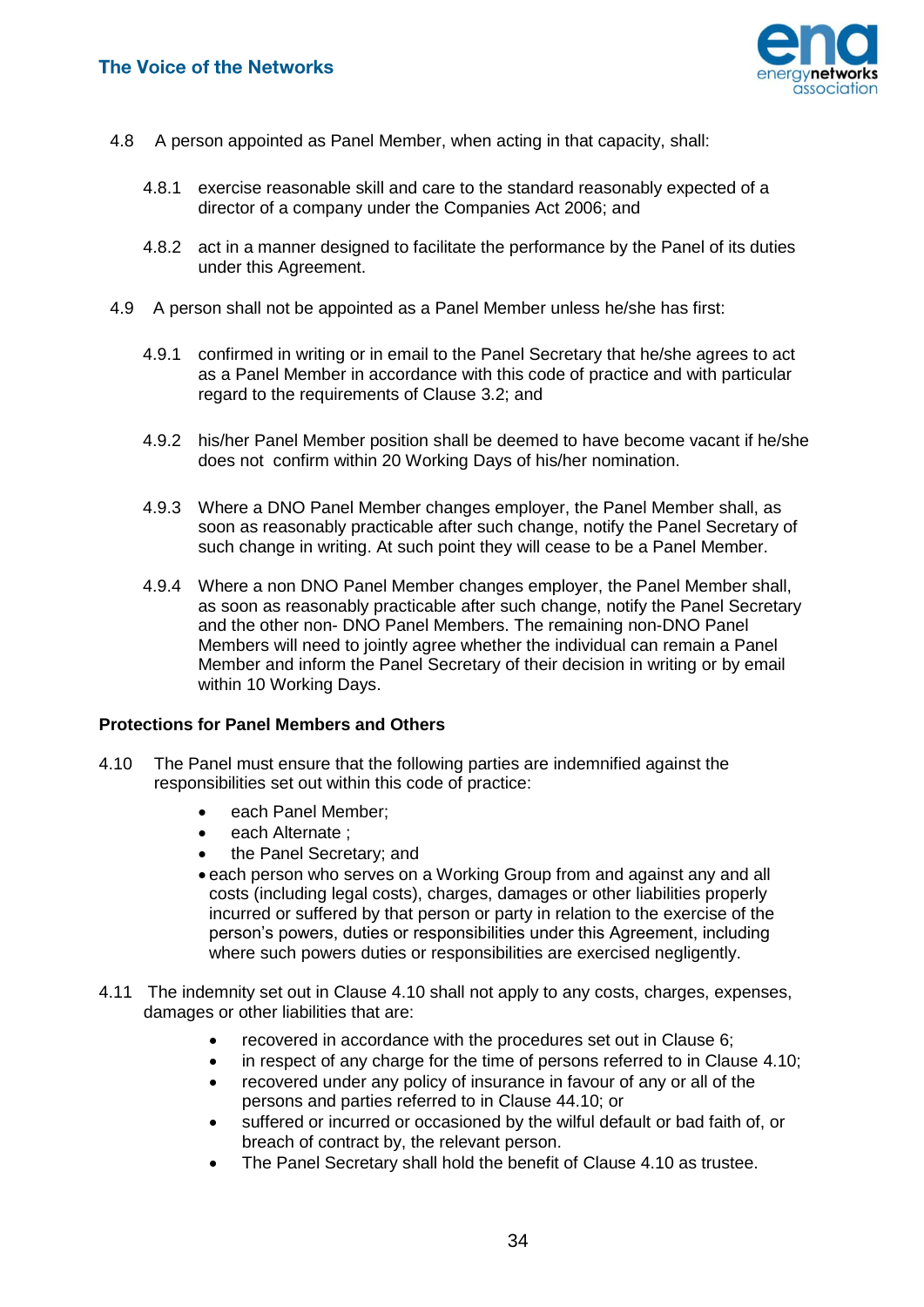

#### **5. Operation of the Panel**

#### **The Panel Chair**

- 5.1 The Panel Chair shall be one of the twelve Panel Members. Nominations for Chair will be voted on by the Panel as such, and appointed by a simple majority of the Panel Members, informed by email to the Panel Secretary.
- 5.2 Where there are no nominations put forward for Chair, DNO parties will propose a Chair in order to allow the functioning of the Panel.
- 5.3 The Panel Chair will serve a 12 month term of office unless Clause 4.5 applies.
- 5.4 The Panel Chair may at any time be removed from the office of Panel Chair by a 60 per cent majority of the other Panel Members.
- 5.5 The Panel Chair shall preside at every meeting of the Panel at which he/she is present. If the Panel Chair is unable to be present at a meeting, he/she may nominate, by notice in writing to the Panel Secretary, another Panel Member (or his/her Alternate) to act as Panel Chair for that meeting. If neither the Panel Chair nor any person nominated by him/her in accordance with this Clause 4.2 is present at a Panel meeting, the Panel Members present may, by simple majority, appoint any one of their number to preside at that meeting.
- 5.6 The Panel Chair shall be entitled to vote in his/her capacity as a Panel Member.
- 5.7 The Panel Chair shall in no circumstances be entitled to an extra or casting vote.

#### **The Panel Secretary**

- 5.8 The first task of the Panel, once nominated will be to appoint a Panel Secretary and Code Administrator. Options for the role of Panel Secretary, Code Administrator and the budget to appoint them will be prepared by DNO Panel Members. Non DNO Panel Members will be entitled to provide views on the options but unless they agree to provide funding, will not have a vote on the appointment of the Panel Secretary.
- 5.9 The Panel Secretary shall be entitled to attend and speak (but not to vote) at Panel meetings.
- 5.10 The Panel Secretary's duties shall be to facilitate the operations of the Panel and in particular to:
	- attend to the requisition of meetings and serve the necessary notices;
	- maintain a register of names and addresses, from time to time, of the Panel Members, of any Alternate appointed by each Panel Member;
	- keep minutes of all meetings:
	- circulate all relevant notices, papers and minutes;
	- coordinate the modification process; and
	- establish working groups; and draft modification reports and consultation documents.
- 5.11 The Panel shall be responsible for ensuring that the Panel Secretary undertakes these duties.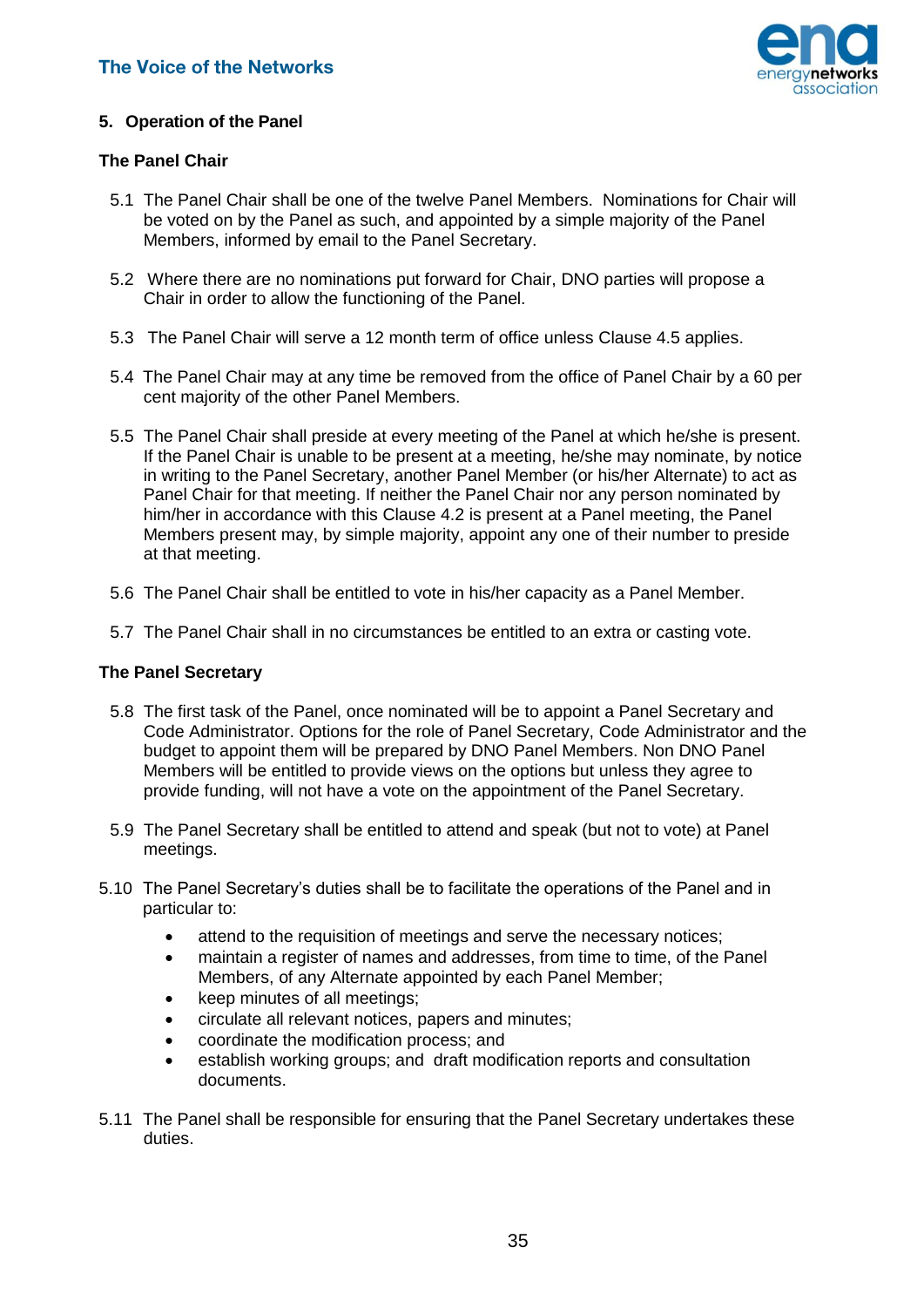

#### **Meetings of the Panel**

- 5.12 The Panel shall hold meetings at such times as it may decide but in any event shall meet at least once every three months. The venues for meetings shall be determined by the Panel Members.
- 5.13 No business shall be transacted at any meeting of the Panel unless a quorum is present at that meeting. The quorum for each Panel meeting shall be six Panel Members who are present and who have voting rights
- 5.14 The Panel may, subject to the other provisions of this code of practice, regulate the conduct of its meetings in a business-like manner. Details of all decisions shall be recorded and published as it sees fit.
- 5.15 Any Panel Member may, by written notice to the Panel Secretary:
	- 5.15.1 request the requisition of an additional Panel meeting. Any such notice given to the Panel Secretary must contain a list of matters to be included in the agenda for the meeting. Following receipt of such a notice, the Panel Secretary shall proceed to convene the meeting within 20 Working Days provided a majority of the Panel are in agreement with the need for a meeting; and
	- 5.15.2 request the consideration of additional matters at a meeting for which notice has already been given. Provided such notice is given at least three Working Days before the date of the relevant meeting, the Panel Secretary shall amend the agenda for that meeting to include the additional matters.
- 5.16 Nothing shall prevent a meeting from being held by telephone or other technological means, so long as all the criteria regarding notice and minutes are met.

#### **Notice of Meetings**

- 5.17 All meetings of the Panel shall be convened by the Panel Secretary on at least five Working Days' notice. Such notice (which may be given by email) must be given to the Panel Members (and any appointed Alternates) along with:
	- any Authority representative
	- any Customer representative; and
	- any NERS representative.
- 5.18 The notice of each Panel meeting shall contain the time, date and venue of, and an agenda and any supporting papers for, the relevant meeting. The Panel Secretary shall circulate amendments to the agenda where necessary.
- 5.19 The accidental omission to give notice of a meeting to, or the non-receipt of notice of a Panel meeting by, a person entitled to receive notice shall not invalidate the proceedings of that meeting.

#### **Representation and Voting**

5.20 Each Panel Member shall be entitled to attend, and to speak and vote at, every meeting of the Panel. Voting can be undertaken outside the meeting via email to the Panel Secretary.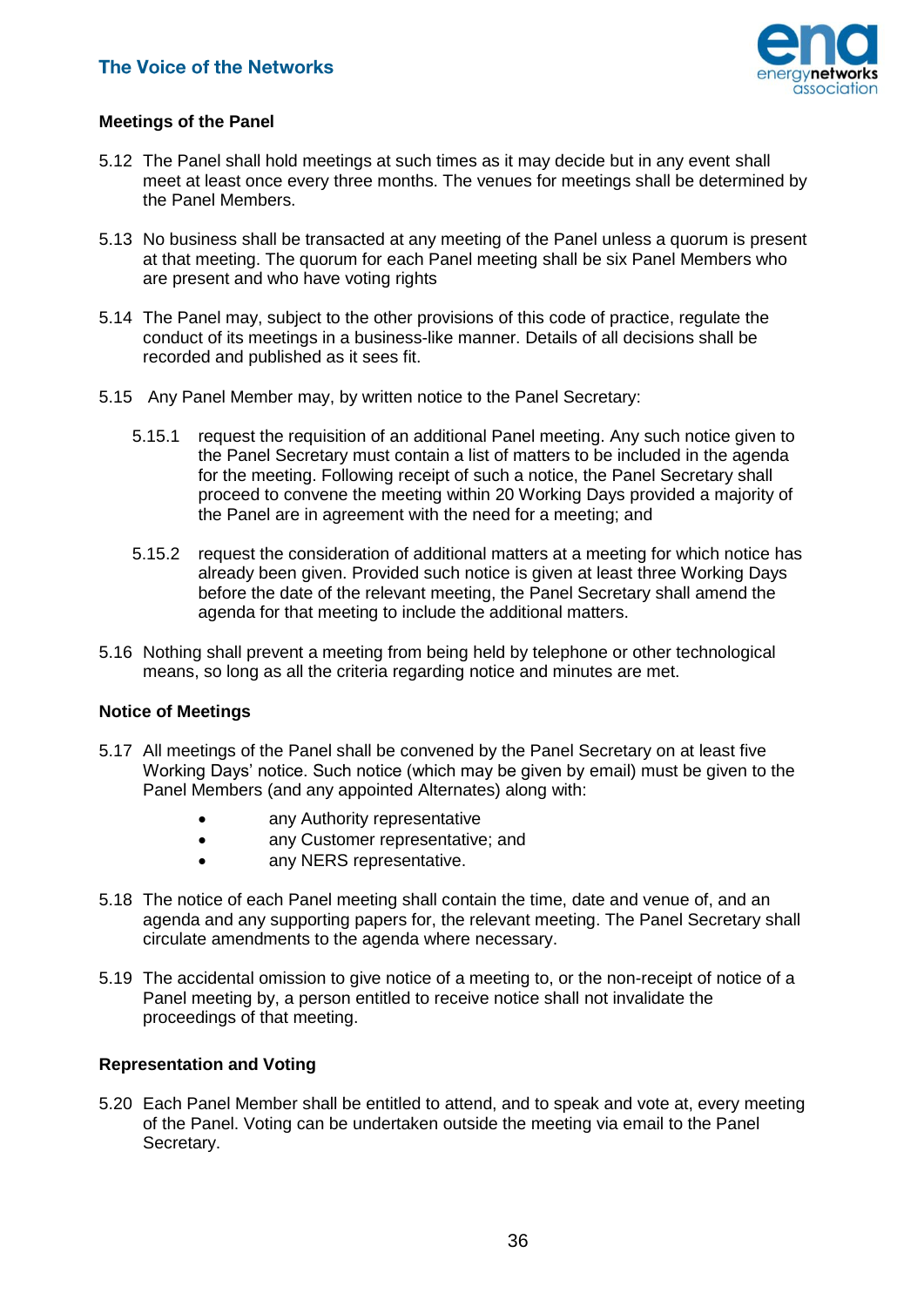

- 5.21 Any Panel Member shall be entitled to send as representative a named Alternate to attend a Panel meeting provided it gives the Panel Secretary two Working Days' notice in advance of such meeting. Such a representative shall be entitled to vote at the meeting.
- 5.22 The Panel will be entitled to vote on the establishment of Working Groups to develop potential modifications to this code of practice and on whether a modification to this code of practice should be recommended to the Authority for approval.
- 5.23 A vote of the Panel can produce one of three results:
	- Proposal supported by a simple majority;
	- Proposal rejected by a simple majority; or
	- Proposal results in a split vote.

#### **Minutes of Panel Meetings**

- 5.24 The Panel Secretary shall, as soon as practicable (and in any event within five Working Days) following each Panel meeting, circulate copies of the minutes of that meeting to each person who was entitled to receive a notice of that meeting.
- 5.25 If any Panel Member disagrees with any item of the minutes, he/she shall, within 10 Working Days of receipt of the minutes, notify the Panel Secretary of those items with which he/she disagrees, and the Panel Secretary shall incorporate those items upon which there is disagreement into the agenda for the next following meeting of the Panel, as the first item for resolution.
- 5.26 The Panel Secretary shall maintain a record of all resolutions voted on by the Panel, indicating how each Panel Member voted on each resolution, and shall make such record available on request to any party. Such a record of voting will be submitted to the Authority alongside the modification proposal.
- 5.27 A resolution in writing signed by or on behalf of all the Panel Members, or email from Panel members shall be as valid and effective as if it had been passed at a meeting of the Panel duly convened and held.

#### **Establishing Working Groups**

- 5.28 For a Working Group to be established, a proposal for terms of reference must be submitted to the Panel Secretary for consideration by the Panel by any Interested Party. The Panel will then vote on whether the terms of reference provide a reasonable expectation that the Working Group will produce a modification which can better achieve the Relevant Objectives of this code of practice.
- 5.29 The Working Group will only be established if:
	- 5.29.1 a simple majority the Panel agree that the establishment of a Working Group will lead to the development of a modification which has a reasonable expectation of better achieving the Relevant Objectives of this code of practice; or
	- 5.29.2 a split vote of the Panel must have been made on whether the establishment of a Working Group will lead to the development of a modification which has a reasonable expectation of better achieving the Relevant Objectives of this code of practice.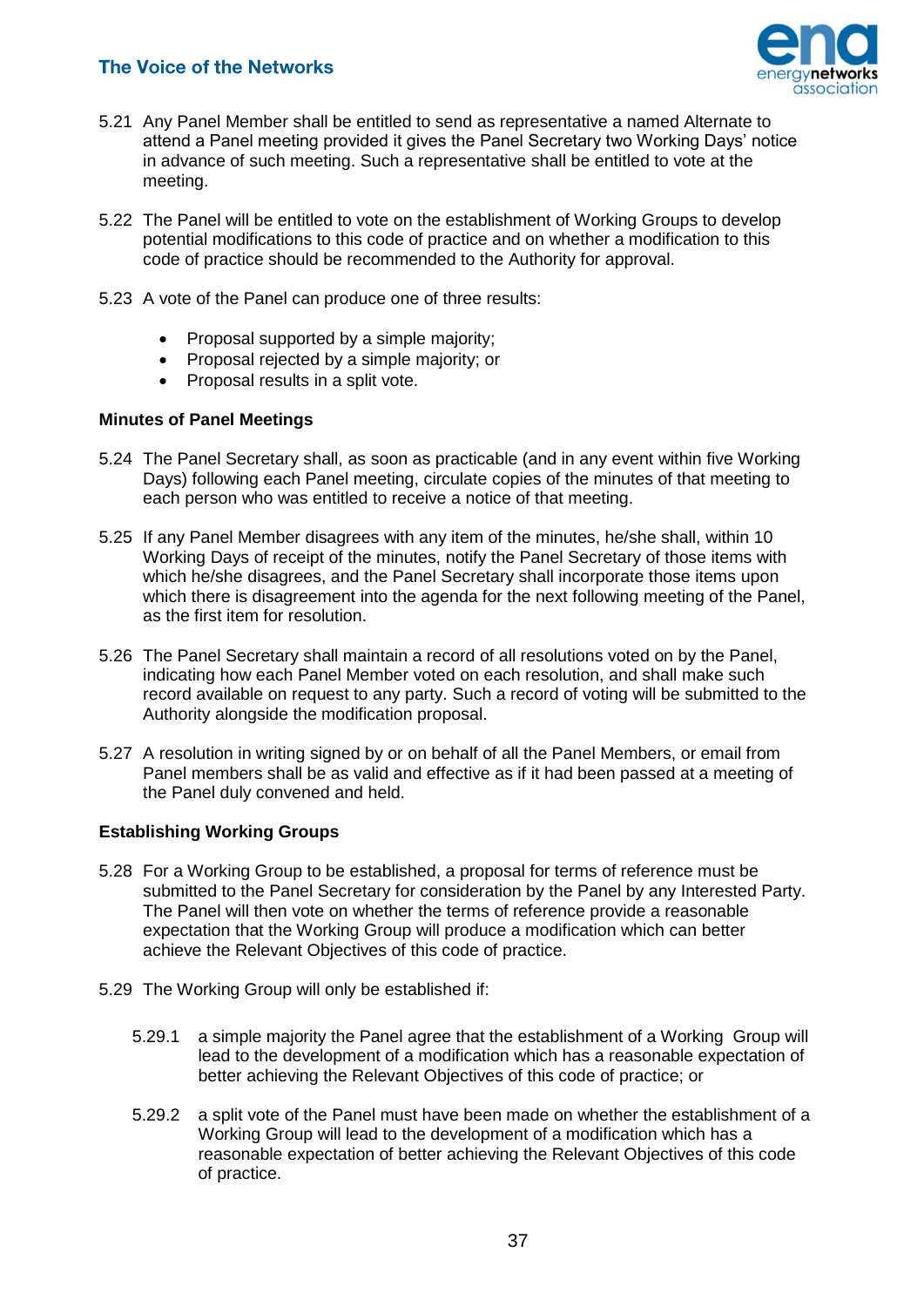

- 5.29.3 Once established, each Working Group shall be subject to the written terms of reference voted on (or amended) by the Panel. No Working Group may further delegate any of its duties, powers and functions unless expressly authorised to do so by such terms of reference.
- 5.30 Each Working Group shall publish, on a website, details of that Working Group's:
	- membership;
	- **•** terms of reference:
	- timetable for business and meetings;
	- minutes of meetings; and
	- governance procedures.
- 5.31 The Working Group must consider whether the modification it develops better achieves the Relevant Objectives of this code of practice. At any time, the Working Group (by simple majority of members) can state to the Panel (in person or by email) that they no longer consider the modification to have a reasonable prospect of better achieving the Relevant Objectives of this code of practice. This request to the Panel, along with the reasons must be published on a website and the Panel's views and discussion must be published in the Panel meeting minutes.
- 5.32 Prior to submitting a modification report to the Panel for voting, a Working Group must publically consult on whether the modification better achieves the Relevant Objectives of this code of practice. This consultation must include a proposed implementation date.
- 5.33 Any public consultation under Clause 5.32, will identify the reasons for the modification and its implications for ICPs and Customers. The key points for consultation shall involve an evaluation of whether any modification would better achieves the Relevant Objectives of this code of practice. The consultation paper will be published on a website and provide sufficient time for response (this time not being less than 10 Working Days).
- 5.34 The Working group must assess all comments raised in the public consultation and demonstrate how those comments have been considered in the modification report which is sent to the Panel under Clause 5.36.
- 5.35 Where a Working Group considers that a modification concerns non-consequential issues, it can request that the Panel votes on whether a public consultation, under Clause 5.32 is required. Where the Panel votes unanimously that public consultation is not required then Clause 5.32 does not have affect. When the Panel takes such a decision, its reasons will be captured in the Panel meeting minutes and published on a website.
- 5.36 Following public consultation a Working Group will consider whether it wishes to continue progressing the modification. If it does wish to continue, it will need to produce a modification report which outlines the reason the modification better achieves the Objectives of this code of practice. The modification report will be submitted to the Panel for consideration under Clause 5.37.
- 5.37 The modification report must be submitted to the Panel Secretary at least 10 Working Days prior to a Panel meeting and must also be published on a website.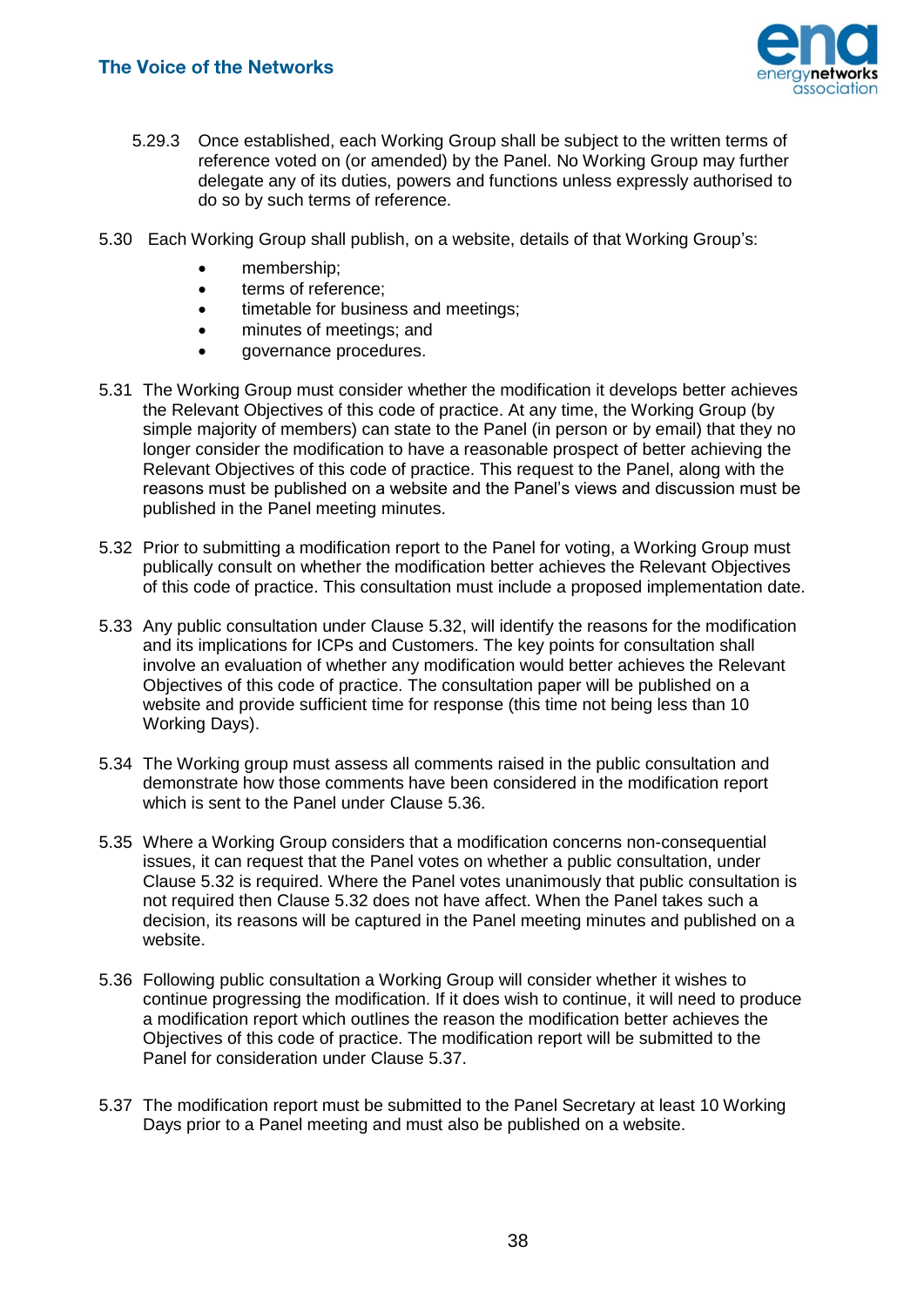

#### **Membership of Working Groups**

- 5.38 Each Working Group shall be composed of such persons with experience and expertise suitable to the Working Group's remit, and who are willing to serve, as the Panel may direct. Each Working Group must have at least four members of whom at least one shall be a Panel Member. The Working Group shall be chaired by such person (the Working Group Chair) as the Panel may direct.
- 5.39 Before establishing each Working Group, the Panel shall invite (by such means as it considers appropriate) applications from Interested Parties who wish to serve on that Working Group. If the Working Group cannot meet the requirements of Clause 5.38 then it will not be established.
- 5.40 Once a Working Group is established, the Working Group Chair shall (unless the Panel otherwise directs) be entitled to admit such additional persons to serve on that Working Group as the Working Group Chair considers appropriate. The Panel may, at its discretion, subsequently remove any such additional persons from service on that Working Group.
- 5.41 The Authority, a Customer representative and a NERS representative shall be entitled to attend any Working Group meeting, and be entitled to speak (but not to vote) at that meeting. Any party shall be entitled to send a representative to attend and (at the Working Group Chair's invitation) speak (but in no circumstances vote) at any Working Group meeting.

#### **Duties of those Serving on Working Groups**

- 5.42 Each Working Group shall act in a manner designed to develop a modification which better achieves the Relevant Objectives of this code of practice.
- 5.43 Those persons serving on a Working Group from time to time, when acting in that capacity, shall:
	- 5.43.1 act independently, not as a delegate when assessing proposals against the Relevant Objectives;
	- 5.43.2 exercise reasonable skill and care to the standard reasonably expected of a director of a company under the Companies Act 2006; and
	- 5.43.3 act in a manner designed to facilitate the performance by the Working Group of the duties delegated to it.
- 5.44 Unless the Panel otherwise directs, a person who is to serve on a Working Group shall not be appointed to that Working Group unless he has first confirmed in writing to the Code Administrator that he agrees to act in accordance with Clause 5.43.
- 5.45 Each Working Group must prepare a report ahead of each Panel meeting which sets out the progress made and likely timescales to bring a modification for voting. This report will be published on a website along with other Panel papers. The report should be submitted to the Panel Secretary at least five Working Days prior to the Panel meeting.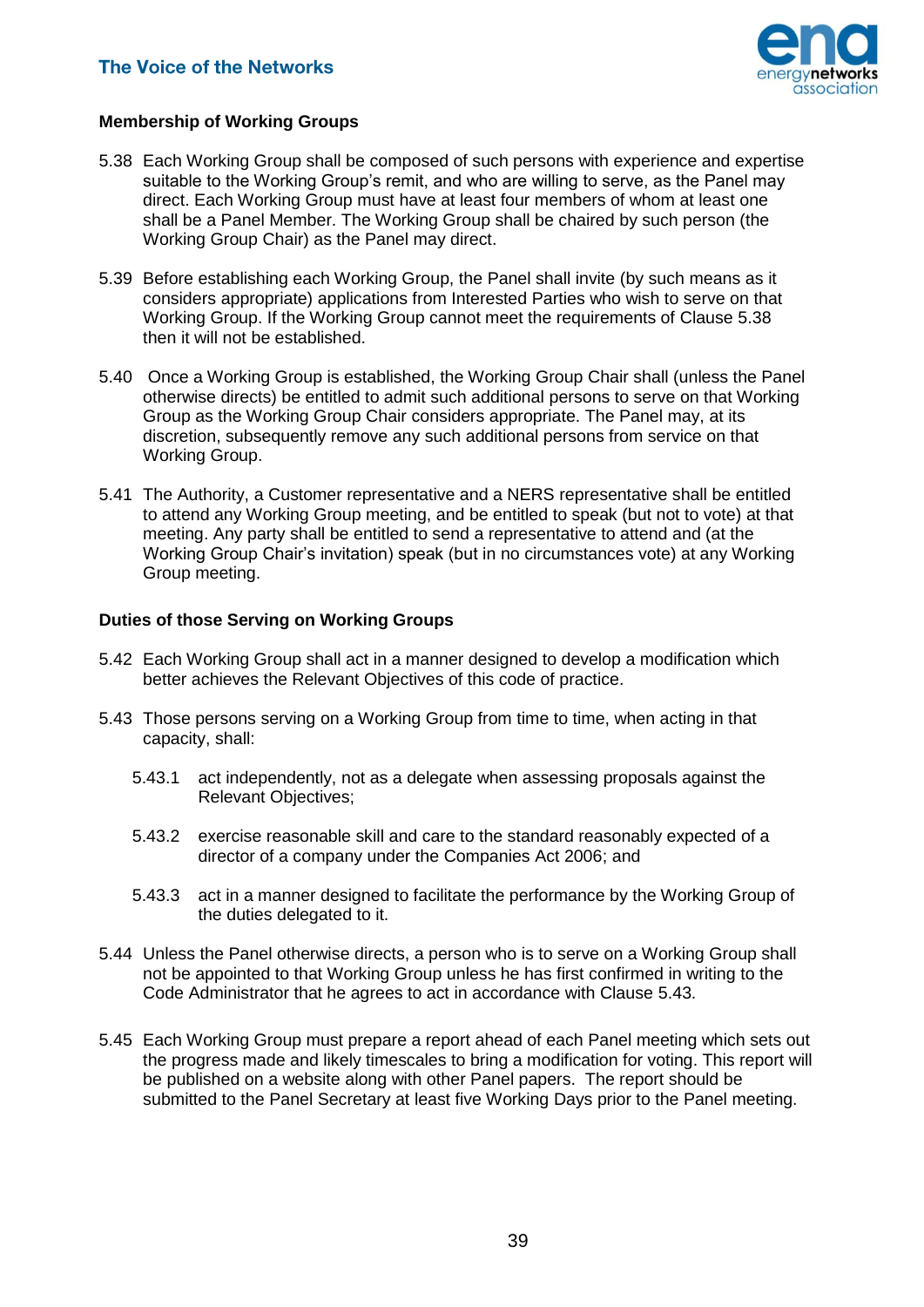

#### **Decisions of Working Groups**

5.46 Resolutions of Working Groups shall not have binding effect unless the Panel has formally delegated the decision-making powers to the Working Group or has ratified the resolution in question.

#### **Panel voting on modifications**

- 5.47 In order for a modification to be recommended to the Authority for approval, a simple majority of the Panel must support the view that the modification better achieves the Relevant Objectives of this code of practice.
- 5.48 Where there is a split vote on whether a modification better achieves the Relevant Objectives of this code of practice, the modification will still be submitted to the Authority for decision with no recommendation.
- 5.49 Where the a simple majority of the Panel rejects that modification better achieved the Objectives of this code of practice then it is sent to the Authority for decision but with a recommendation for rejection.
- 5.50 Where the Authority approves a modification, the amendments contained within that modification will be made to this code of practice. These changes will be effective from implementation date outlined in the modification proposal.

#### **Code Administrator**

- 5.51 The DNO Panel Members (and other Panel Members who provide funding) may, from time to time, appoint and remove, or make arrangements for the appointment and removal of, any such person or persons (such person or persons to be known as the Code Administrator) as the Panel requires to assist:
	- the Panel:
	- the Panel Secretary; and/or
	- any Working Group,

in the proper performance of its, his/her or their duties and responsibilities under this code of practice.

- 5.52 The Code Administrator shall perform the role of code administrator in respect of this code of practice. Accordingly, the Code Administrator shall (in addition to any other roles allocated to it under this code of practice):
	- 5.52.1 from time to time, together with other code administrators, publish, review and (where appropriate) report to the Panel and the Authority on any proposed amendments to the Code Administration Code of Practice;
	- 5.52.2 where the Authority approves any proposed amendments to the Code Administration Code of Practice, working together with other code administrators, amend the Code Administration Code of Practice in accordance with such approval;
	- 5.52.3 periodically review and report to the Panel on whether the provisions of this Agreement are consistent with the Code Administration Code of Practice (to the extent relevant);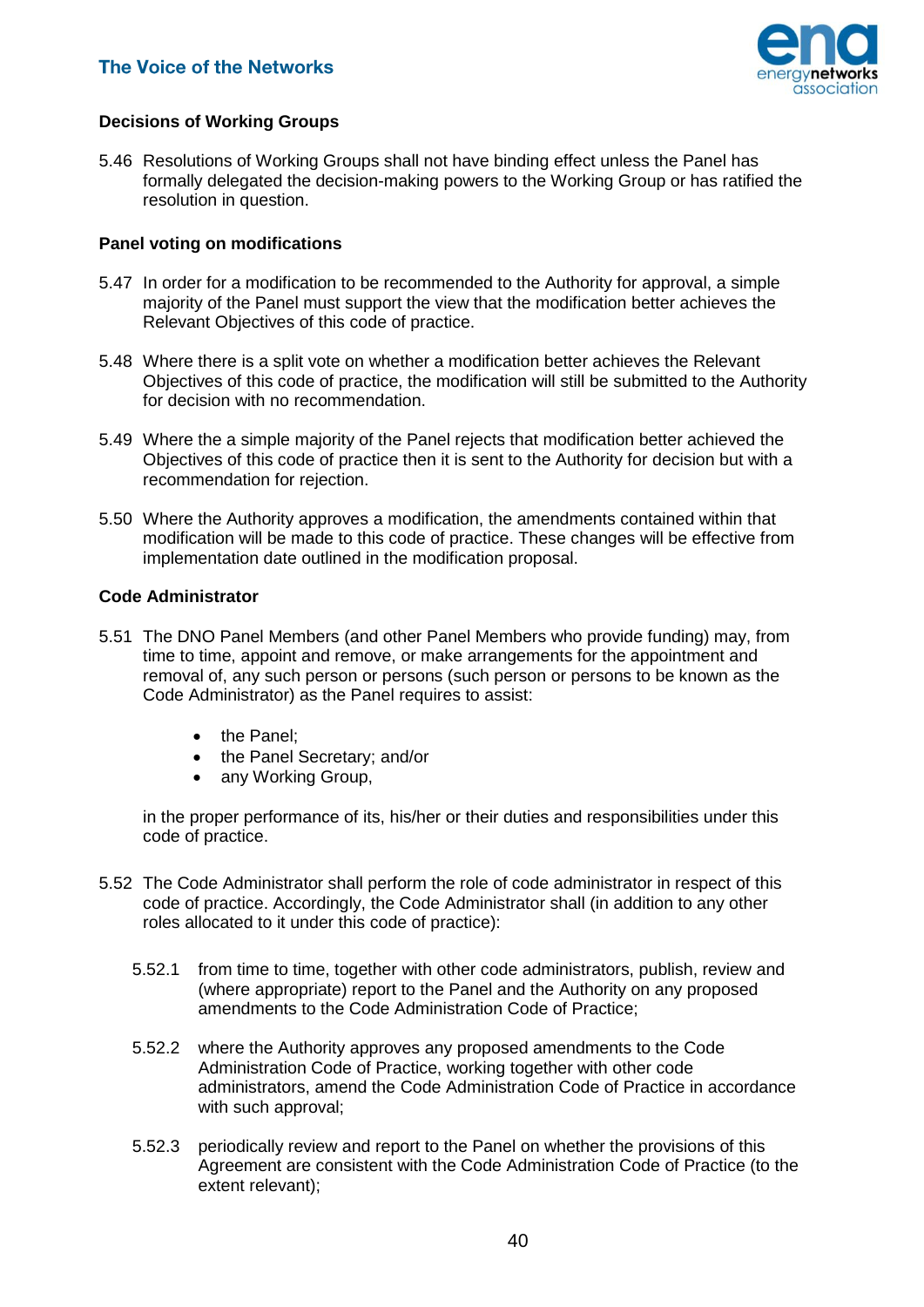

- 5.52.4 have regard to, and (to the extent relevant) act in a manner consistent with, the principles contained in the Code Administration Code of Practice; and
- 5.52.5 provide assistance (insofar as is reasonably practicable and on reasonable request) to parties (including, in particular, small participants) and (to the extent relevant) customer representatives that request the Code Administrator's assistance in relation to this code of practice; such assistance to include:
	- drafting change proposals;
	- understanding the operation of this code of practice;
	- their involvement in, and representation during, the change proposal processes (including in respect of Panel or Working Group meetings); and
	- accessing information relating to change proposals.
- 5.52.6 The Panel shall be responsible for ensuring that the Code Administrator undertakes any responsibilities and duties that are either assigned to it under Clause 3.52 or ascribed to it in this code of practice. In particular, the Panel shall ensure that the arrangements under which the Code Administrator is appointed shall oblige the Code Administrator to undertake such duties and responsibilities on the same applicable terms as are provided for under this code of practice.
- 5.53 Any appointment by the Panel under Clause 5.51 shall be on such terms and conditions and in return for such remuneration as the Panel sees fit.
- 5.54 In no event shall the Code Administrator be an employee of any of the companies or organisations represented by Panel Members.

#### **6. Costs of the Code Administrator and Panel Secretary**

#### **Recovery of Costs**

- 6.1 The Panel shall be entitled to recover, in accordance with the procedures set out in this Clause 6, all the reasonable costs properly incurred by:
	- the Panel;
	- the Panel Secretary:
	- any Working Group; and
	- Code Administrator

in performing their respective duties, powers and functions under this code of practice (the Recoverable Costs), which may include their general administration costs, any costs and expenses of any professional advisers properly retained by them, or costs of holding meetings. Recoverable Costs shall not include any payment to Panel Members, or those who serve on Working Groups in respect of their time and any costs and expenses they incur in travelling to meetings.

#### **Preparation of a Budget**

- 6.2 In respect of:
	- 6.2.1 the Financial Year ending on 31 March 2016, the DNO Parties shall, as soon as reasonably practicable following the date on which this code of practice has been approved by the Authority; and